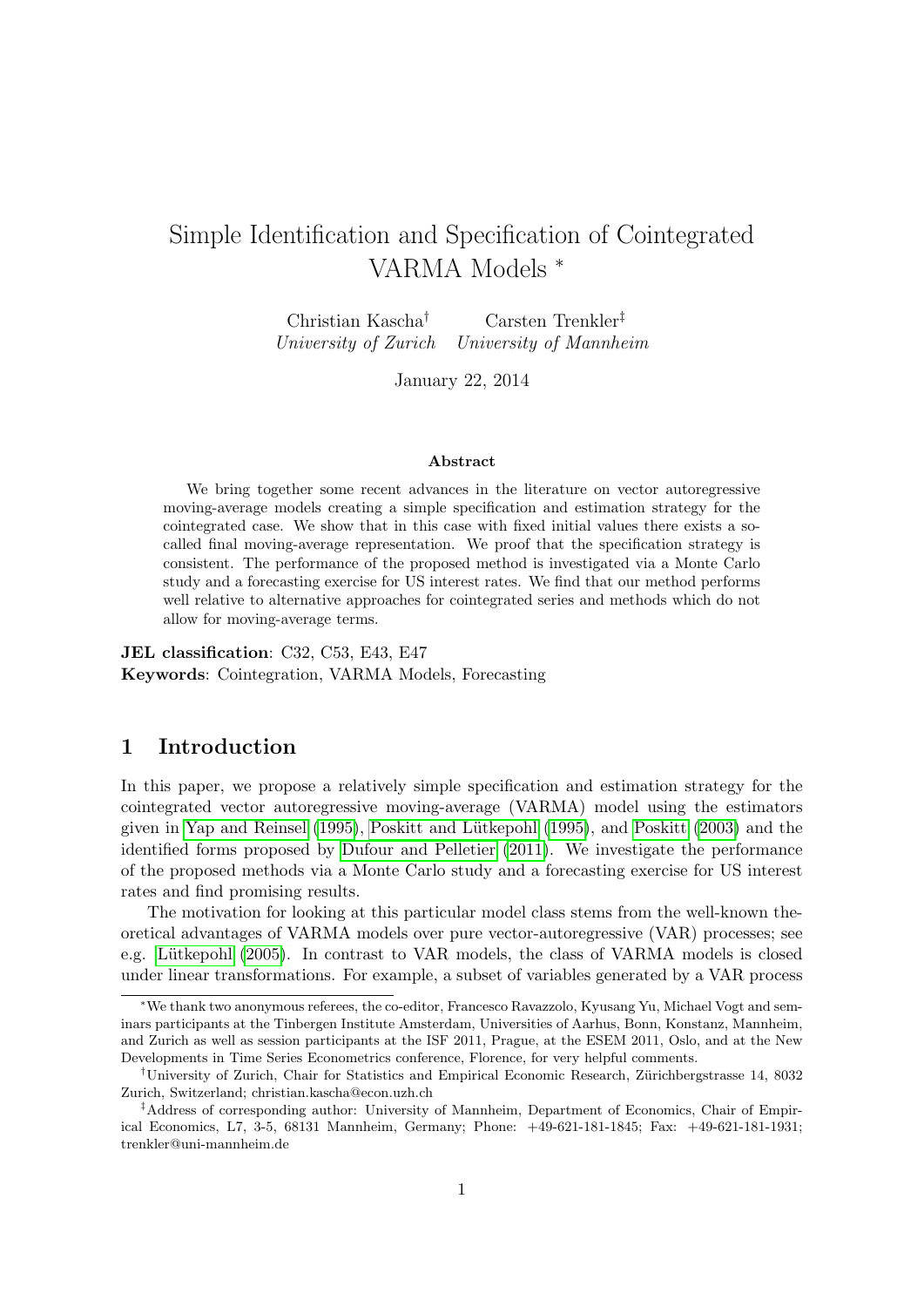is typically generated by a VARMA, not by a VAR process (Lütkepohl, 1984a,[b\)](#page-17-2). It is well known that linearized dynamic stochastic general equilibrium (DSGE) models imply that the variables of interest are generated by a finite-order VARMA process. Fernández-Villaverde, Rubio-Ramírez, Sargent and Watson (2007) show formally how DSGE models and VARMA processes are linked. [Cooley and Dwyer \(1998\)](#page-16-2) claim that modeling macroeconomic time series systematically as pure VARs is not justified by the underlying economic theory. A comparison of structural identification methods using VAR, VARMA and state space representations is provided by [Kascha and Mertens \(2009\)](#page-17-3).

Existing specification and estimation procedures for cointegrated VARMA models consider sets of parameter restrictions, such as the so-called echelon form or the scalar-component representation, which make sure that the remaining free parameters are identified with respect to the likelihood function. However, while both identified forms can yield representations which are relatively parsimonious, they are often overly complex. Approaches for cointegrated VARMA models that use the (reverse) echelon form can be found in [Yap and](#page-18-0) [Reinsel \(1995\)](#page-18-0); Lütkepohl and Claessen (1997); [Poskitt \(2003,](#page-18-2) [2006\)](#page-18-3) and also [Poskitt \(2009\)](#page-18-4). The scalar-component representation was originally proposed by [Tiao and Tsay \(1989\)](#page-18-5) and embedded in a complete estimation procedure by [Athanasopoulos and Vahid \(2008\)](#page-16-3).

Instead, we extend the final moving-average (FMA) representation of [Dufour and Pel](#page-16-0)[letier \(2011\)](#page-16-0) to the cointegrated case with fixed initial values. The FMA representation only imposes restrictions on the MA part of the model and, therefore, has a simpler structure than the echelon form. Furthermore, we propose to specify the model using [Dufour and](#page-16-0) [Pelletier'](#page-16-0)s [\(2011\)](#page-16-0) order selection criterion applied to the model estimated in levels. We proof a.s. consistency of the estimated orders in this case.

In addition, we compared the proposed approach to the existing approaches via Monte Carlo simulations and via a forecasting exercise. In particular, we apply the methods to the problem of predicting U.S.treasury bill and bond interest rates with different maturities taking cointegration as given. We find rather promising results relative to a variety of different models including a multivariate random walk, the standard vector error correction model (VECM) and approaches based on the echelon form. An investigation of the relative forecasting performances over time shows that our cointegrated VARMA model delivers consistently good forecasts apart from a period stretching from the mid-nineties to 2000.

The rest of the paper is organized as follows. Section 2 discusses our proposals for the identification, specification and estimation of cointegrated VARMA models. In Section 3 we present the results on a Monte Carlo study that investigates how one should implement the proposed procedures and how these compare to alternative methods. Section 4 contains the forecasting study and Section 5 concludes. All programs and data can be found on the homepages of the authors.

# 2 Cointegrated VARMA models

# 2.1 Model Framework

The data generating process is formulated here. The assumptions we impose allow us to use the results of [Yap and Reinsel \(1995\)](#page-18-0), Poskitt and Lütkepohl (1995), [Poskitt \(2003\)](#page-18-2) and [Dufour and Pelletier \(2011\)](#page-16-0) in order to construct a reasonably easy and fast strategy for the specification and estimation of cointegrated VARMA models. The considered model for a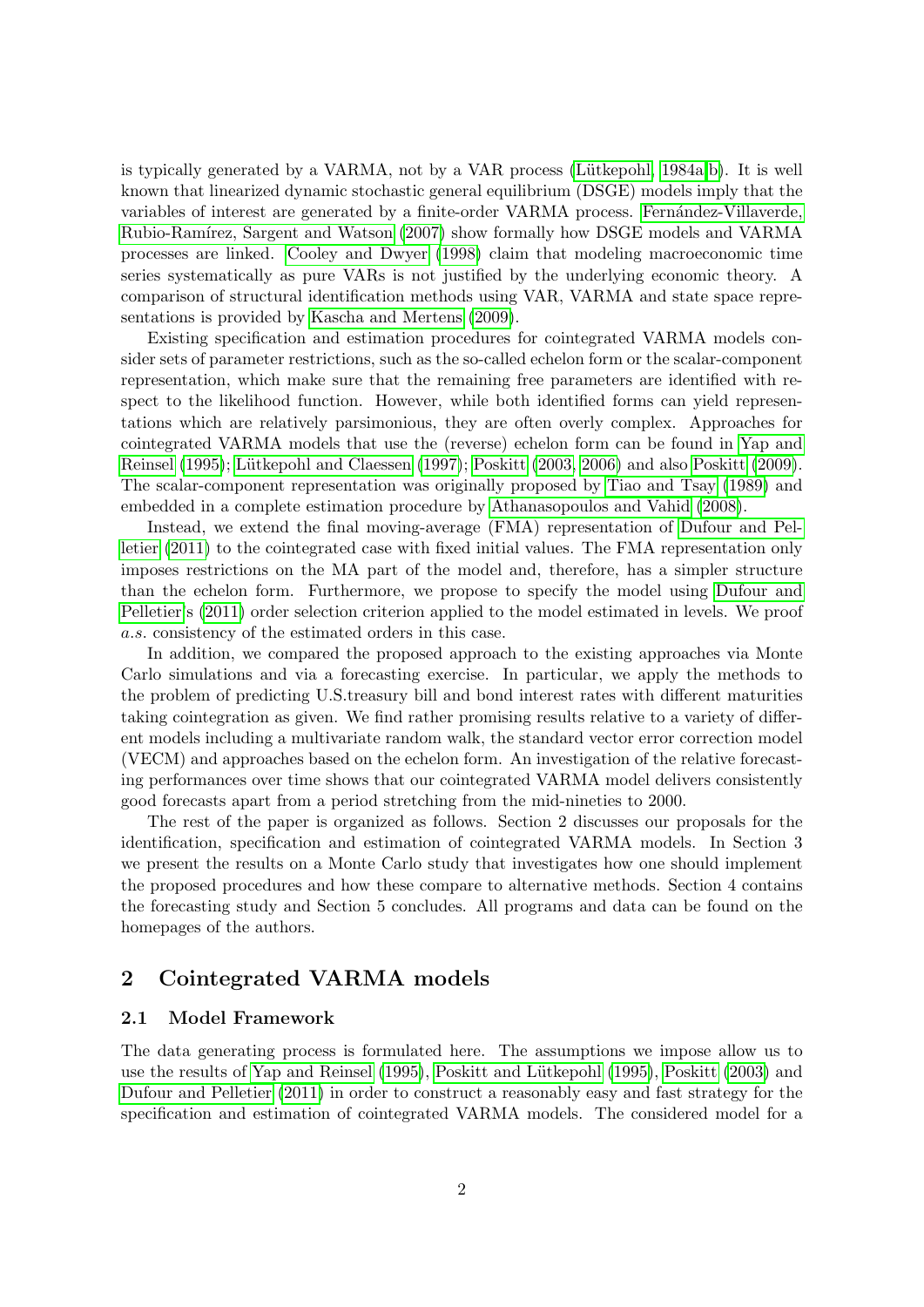time series of dimension  $K, y_t = (y_{t,1}, \ldots, y_{t,K})'$ , is

<span id="page-2-1"></span>
$$
A_0 y_t = \sum_{j=1}^p A_j y_{t-j} + \sum_{j=0}^q M_j u_{t-j} \text{ for } t = 1, ..., T,
$$
 (1)

where  $A_j$ ,  $j = 1, \ldots, p$ , and  $M_j$ ,  $j = 1, \ldots, q$  are  $K \times K$  parameter matrices with  $A_p \neq 0$ and  $M_q \neq 0$  and  $m := \max\{p, q\}$ . The initial values  $y_{1-m}, \ldots, y_0$  are assumed to be fixed constants.

Let us also define the matrix polynomials  $A(z) := A_0 - A_1 z - A_2 z^2 - \ldots - A_p z^p$  and  $M(z) := M_0 + M_1 z + \ldots + M_q z^q$ ,  $z \in \mathbb{C}$ , with  $A_0$  and  $M_0$  being invertible, and a pair of these by  $[A(z), M(z)]$ . Using the notation from [Poskitt \(2006\)](#page-18-3) with minor modifications, we define  $\deg[A(z), M(z)]$  as the maximum row degree  $\max_{1 \leq k \leq K} \deg_k[A(z), M(z)]$ , where  $deg_k[A(z), M(z)]$  denotes the polynomial degree of the kth row of  $[A(z), M(z)]$ . Then we can define a class of processes by its associated set  $\{[AM]\}_m := \{[A(z), M(z)] :$  $deg[A(z), M(z)] = m$ .

Regarding the error terms we make the following assumption which is equivalent to Assumption A.2 in [Poskitt \(2003\)](#page-18-2).

<span id="page-2-3"></span>**Assumption 2.1** The error term vectors  $u_t = (u'_{t,1}, u'_{t,2}, \ldots, u'_{t,K}), t = 1-m, \ldots, 0, 1, \ldots, T$ , form an independent, identically distributed zero mean white noise sequence with positive definite variance-covariance matrix  $\Sigma_u$ . Furthermore, the moment condition  $\mathbf{E}\left(||u_t||^{\delta_1}\right) < \infty$  for some  $\delta_1 > 2$ , where  $||\cdot||$  denotes the Euclidean norm, and growth rate  $||u_t|| = O((\log t)^{1-\delta_2}))$ almost surely (a.s.) for some  $0 < \delta_2 < 1$  also hold.

We make the following two assumptions regarding the polynomials  $A(z)$  and  $M(z)$ :

<span id="page-2-2"></span>Assumption 2.2  $|M(z)| \neq 0$  for  $|z| \leq 1$ ,  $z \in \mathbb{C}$ , where  $|\cdot|$  refers to the determinant.

<span id="page-2-0"></span>Assumption 2.3 The components in  $y_t$  are at most integrated of order one such that  $\Delta y_t =$  $y_t - y_{t-1}$  is asymptotically stationary. Moreover,  $|A(z)| = a_{st}(z)(1-z)^s$  for  $0 < s \leq K$  and  $a_{st}(z) \neq 0$  for  $|z| \leq 1$ ,  $z \in \mathbb{C}$ . The number  $r = K - s$  is called the cointegrating rank of the series  $y_t$ .

Hence, the moving-average polynomial is assumed to be invertible. Moreover, it follows from Assumption [2.3](#page-2-0) that we can decompose  $\Pi := \sum_{j=1}^p A_j - A_0$  as  $\Pi = \alpha \beta'$ , where  $\alpha$  and  $\beta$  are  $(K \times r)$  matrices with full column rank r. Thus, one can write

$$
A_0 \Delta y_t = \alpha \beta' y_{t-1} + \sum_{j=1}^{p-1} \Gamma_j \Delta y_{t-j} + \sum_{j=0}^q M_j u_{t-j}
$$
 (2)

with  $\Gamma_i = -(A_{i+1} + \cdots + A_p), t = 1, \ldots, T$ .

We have not considered a constant term in the specification in [\(1\)](#page-2-1), mainly for notational convenience. The used estimation methods remain valid provided the constant can be absorbed in the cointegrating relation, i.e. if a constant term in [\(1\)](#page-2-1) can be expressed as  $\mu_0 = -\alpha \rho$ , where  $\rho$  is of dimension  $r \times 1$ , such that a linear trend in the variables is ruled out; see [Poskitt \(2003,](#page-18-2) Section 2, p. 507) and [Yap and Reinsel \(1995,](#page-18-0) Section 6). We follow the approach of [Poskitt \(2003\)](#page-18-2) and [Yap and Reinsel \(1995\)](#page-18-0) to accommodate such a constant term by mean-adjusting the data prior to estimation and specification. Hence, we actually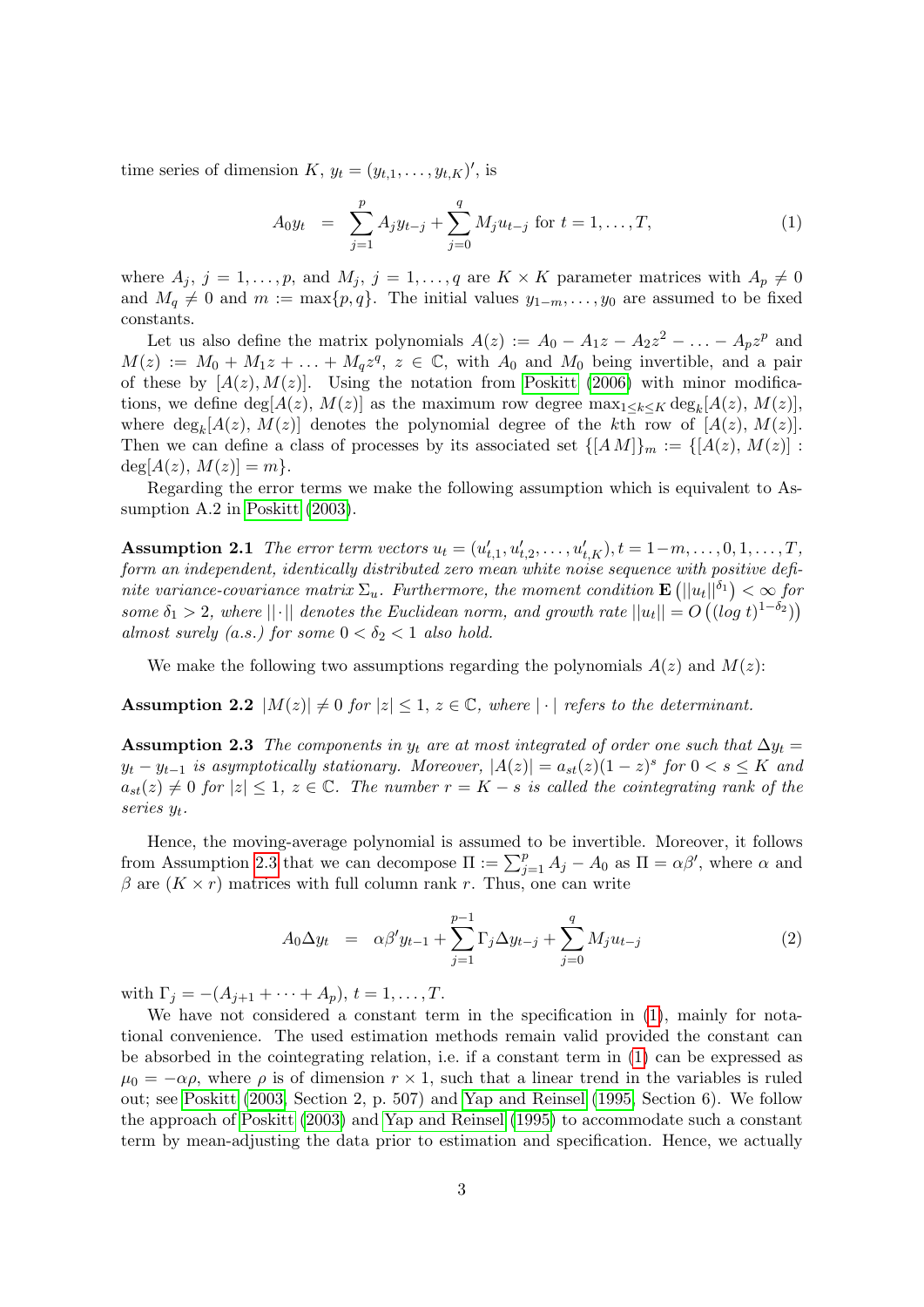apply the methods to  $y_t - T^{-1} \sum_{s=1}^T y_s$  in the VARMA case. However, the notation in the following will not distinguish between raw and adjusted data. The explicit inclusion of a constant term into the estimation procedure is discussed in Lütkepohl and Claessen (1997).

### 2.2 Identification

It is well known, that one has to impose certain restrictions on the parameter matrices in order to achieve uniqueness. That is, given a series  $(y_t)_{t=1-m}^T$ , there is generally more than one pair of finite polynomials  $[A(z), M(z)]$  such that [\(1\)](#page-2-1) is satisfied. Therefore, one has to restrict the set of considered pairs  $[A(z), M(z)]$  to a subset such that every process satisfying [\(1\)](#page-2-1) is represented by exactly one pair in this subset.

[Poskitt \(2003\)](#page-18-2) proposes a complete modeling strategy using the echelon form which is based on so-called Kronecker indices. Here, we use the much simpler final moving-average (FMA) representation proposed by [Dufour and Pelletier \(2011\)](#page-16-0) in the context of stationary VARMA models. This representation imposes restrictions on the moving-average polynomial only. More precisely, we consider only polynomials  $[A(z), M(z)]$ , such that

<span id="page-3-3"></span>
$$
M(z) = m(z)I_K, m(z) = 1 + m_1 z + \dots + m_q z^q.
$$
 (3)

is true and choose among these the pair with the smallest possible orders  $p, q$ <sup>[1](#page-3-0)</sup>. As already noted by [Dufour and Pelletier \(2011\)](#page-16-0), this identification strategy is valid despite  $A(z)$  having roots on the unit circle. What is left, is only to show the existence and uniqueness of the FMA form in the non-stationary context with fixed initial values. Analogous to the results in [Poskitt \(2006\)](#page-18-3), we can show that in this particular case the resulting pair of polynomials does not have to be left-coprime anymore. We assume

<span id="page-3-4"></span>**Assumption 2.4** The K-dimensional series  $(y_t)_{t=1-m}^T$  admits a VARMA representation as in [\(1\)](#page-2-1) with  $A_0 = M_0$ ,  $[A(z), M(z)] \in \{[AM]\}_m$  and fixed initial values  $y_{1-m}, \ldots, y_0$ .

The identification of the parameters of the FMA form follows from the observation that any process that satisfies [\(1\)](#page-2-1) can always be written as

$$
y_t = \sum_{s=1}^{t+m-1} \Pi_s y_{t-s} + u_t + n_t, \ t = 1 - m, \dots, T,
$$
 (4)

where it holds, by construction of the sequences  $(\Pi_i)_{i=0}^{T+m-1}$  and  $(n_t)_{t=1-m}^T$ , that

<span id="page-3-2"></span><span id="page-3-1"></span>
$$
0 = \sum_{j=0}^{m} M_j \Pi_{i-j}, \quad i > m \tag{5}
$$

$$
0 = \sum_{j=0}^{m} M_j n_{t-j}, \quad t \ge 1.
$$
 (6)

<span id="page-3-0"></span><sup>1</sup> [Dufour and Pelletier](#page-16-0) [\(2011\)](#page-16-0) also propose another representation that restricts attention to pairs with diagonal moving-average polynomials such as  $M(z) = \text{diag}(m_1(z), m_2(z), \dots, m_K(z))$  where  $m_k(z) = 1 +$  $m_{k,1}z + \ldots m_{k,q_k}z^{q_k}$   $k = 1, \ldots, K$  are scalar polynomials. This form delivered results similar to the ones for the FMA form and will therefore not be discussed in the paper.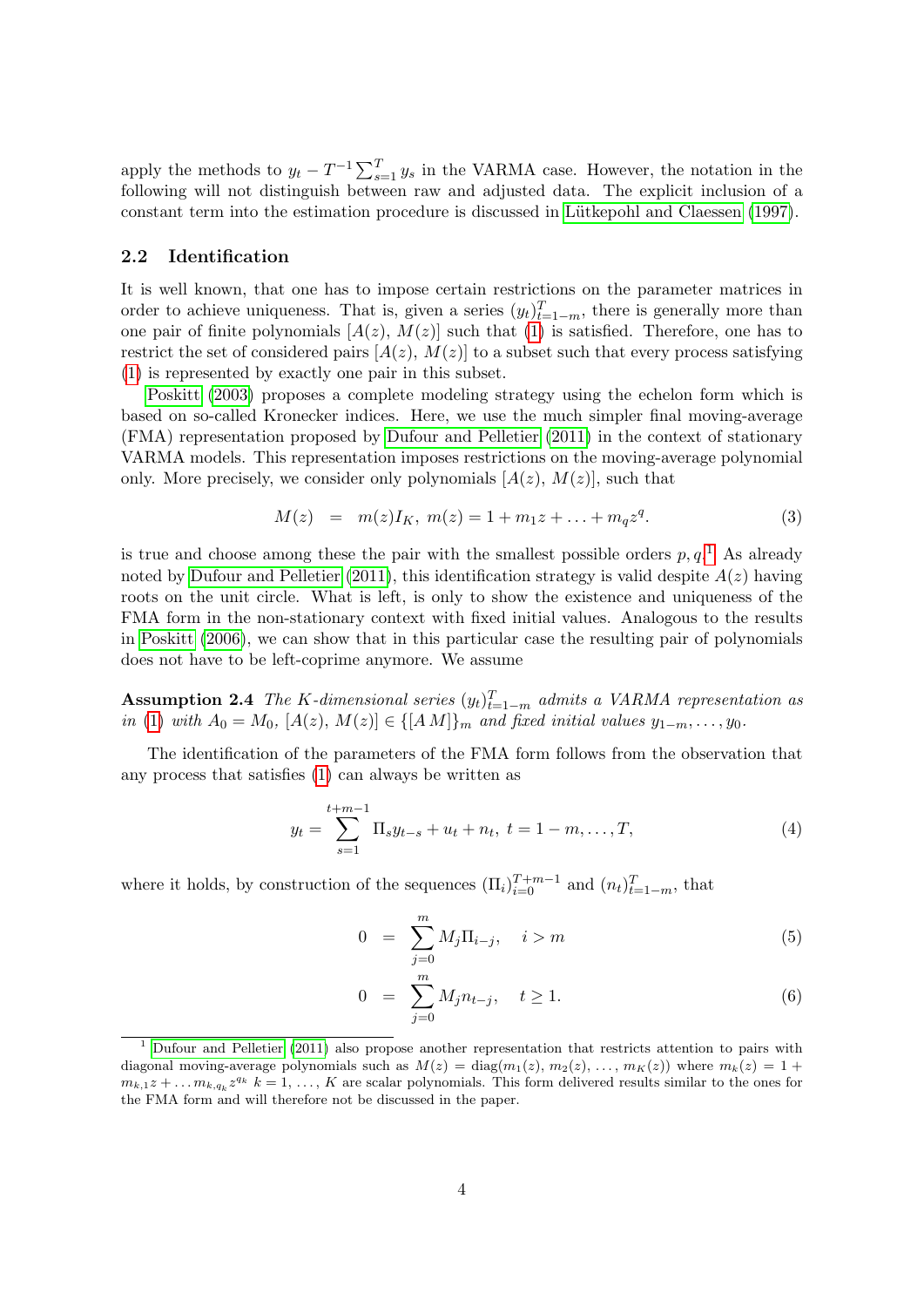On the other hand, given a process satisfying [\(4\)](#page-3-1) and existence of matrices  $M_0, M_1, \ldots, M_m$ such that conditions [\(5\)](#page-3-2) and [\(6\)](#page-3-2) are true, the process has a VARMA representation as above. These statements are made precise in the following theorem which is just a restatement of the corresponding theorem in [Poskitt \(2006\)](#page-18-3).

<span id="page-4-0"></span>**Theorem 2.1** The process  $(y_t)_{t=1-m}^T$  admits a VARMA representation as in [\(1\)](#page-2-1) with  $A_0 =$  $M_0$ ,  $A_0$  invertible,  $[A(z), M(z)] \in \{[A \ M]\}_m$  and initial conditions  $y_0, \ldots, y_{1-m}$  if and only  $if(y_t)_{t=1-m}^T$  admits an autoregressive representation

$$
y_t = \sum_{s=1}^{t+m-1} \Pi_s y_{t-s} + u_t + n_t, \ t = 1 - m, \dots, T,
$$

and there exist matrices  $M_0, M_1, \ldots, M_m$  which satisfy conditions [\(5\)](#page-3-2) and [\(6\)](#page-3-2) and  $M_0$  is invertible.

Now, one assigns to the autoregressive representation a unique VARMA representation. Because of the properties of the adjoint,  $M^{ad}(z)M(z) = |M(z)|$ , equations [\(5\)](#page-3-2) and [\(6\)](#page-3-2) imply

<span id="page-4-1"></span>
$$
0 = \sum_{j=0}^{\bar{q}} \bar{m}_j \Pi_{i-j}, \quad i > \bar{q}
$$
 (7)

$$
0 = \sum_{j=0}^{\bar{q}} \bar{m}_j n_{t-j}, \quad t \ge \bar{q} - m + 1. \tag{8}
$$

Here,  $|M(z)| =: \bar{m}(z) = \bar{m}_0 + \bar{m}_1 z + \ldots + \bar{m}_{\bar{q}} z^{\bar{q}}$  is a scalar polynomial and  $\bar{q} = m \cdot K$  is its maximal order.

Because of Theorem [2.1,](#page-4-0) one can therefore define a pair in final moving-average form as in [\(3\)](#page-3-3), [ $A(z)$ ,  $\bar{m}(z)I_K$ ], provided that  $T \ge \bar{q}-m+1$  and that the first coefficient is normalized to one. This representation, however, is not the only representation of this form. To achieve uniqueness, we select the representation of the form  $[A(z), m(z)I<sub>K</sub>]$  with the lowest possible degree of the scalar polynomial  $m(z)$  such that the first coefficient is normalized to one and  $(7)$  and  $(8)$  are satisfied.

<span id="page-4-2"></span>**Theorem [2.2](#page-2-2)** Assume that the process  $(y_t)_{t=1-m}^T$  satisfies Assumption 2.2 and [2.4.](#page-3-4) Then, for  $T \geq \bar{q}-m+1$ , it is always possible to select an observationally equivalent, representation in terms of a pair  $[A_0(z), m_0(z)I_K]$  with  $A_0 = I_K$  and minimal orders  $p_0$  and  $q_0$  commencing from some  $t_0 \geq 1 - m$ .

In contrast to the discussion in [Dufour and Pelletier \(2011\)](#page-16-0) the special feature in the non-stationary case with fixed initial values is that the FMA representation does not need to be left-coprime, in particular the autoregressive and moving-average polynomial can have the same roots. This is a consequence of condition [\(8\)](#page-4-1) and is not very surprising given the results of [Poskitt \(2006\)](#page-18-3) on the echelon form representation in the same setting.

If we assume normality and independence, i.e.  $u_t \sim i.i.d.N(0, \Sigma_u)$  with  $\Sigma_u$  positive definite, then, under our assumptions, the parameters of the model can be identified via the Gaussian partial likelihood function conditional on the initial observations; see [Poskitt \(2006,](#page-18-3) Section 2.2).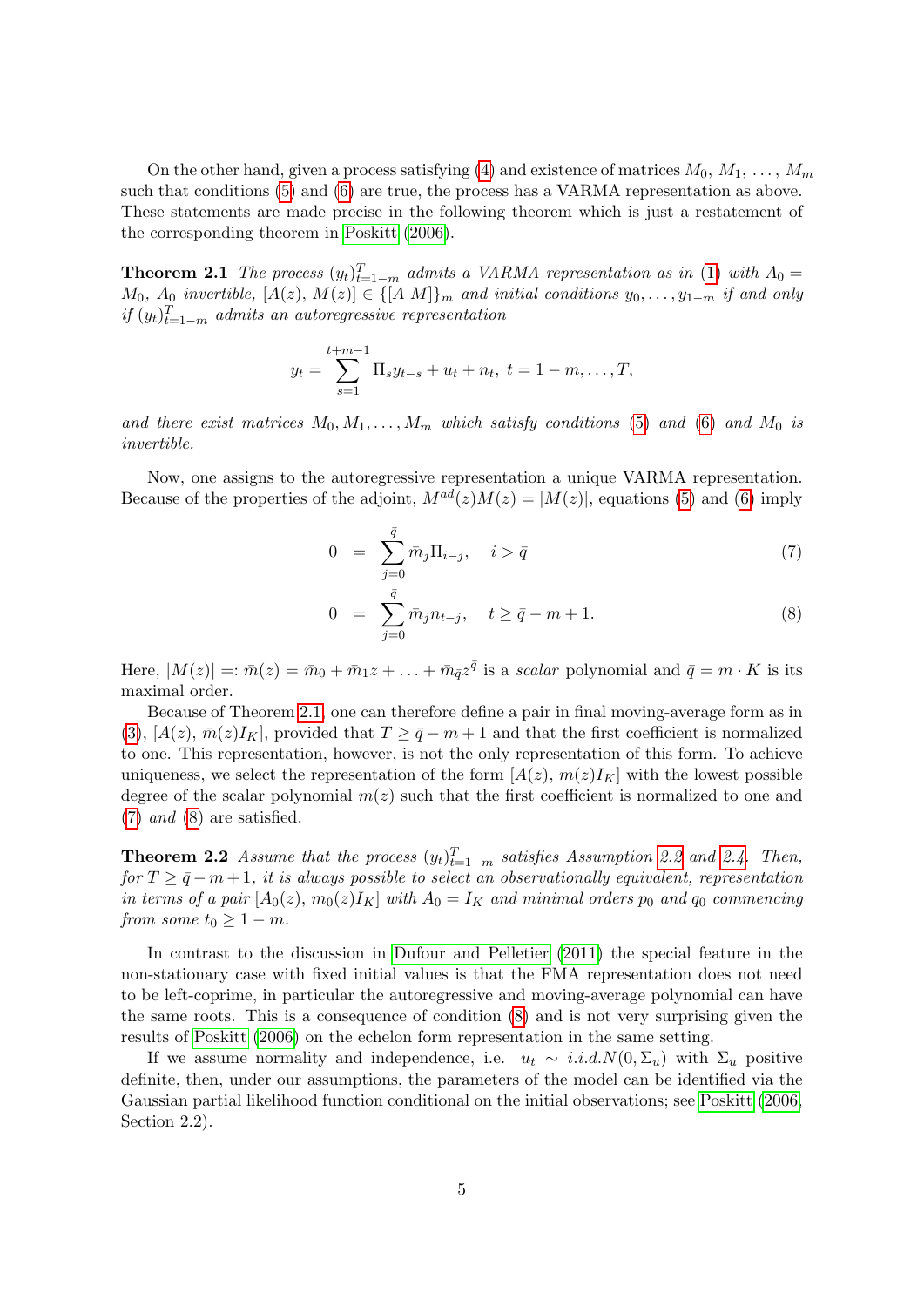The error correction representation

$$
y_t = \Pi y_{t-1} + \sum_{i=1}^{p_0 - 1} \Gamma_j \Delta y_{t-j} + \sum_{j=0}^{q_0} m_{0,j} u_{t-j}
$$
(9)

with the same initial conditions as above is identified as there exists a one-to-one mapping between this representation and the presentation in levels (cf. [Poskitt, 2006,](#page-18-3) Section 4.1).

### <span id="page-5-2"></span>2.3 Specification

[Dufour and Pelletier \(2011\)](#page-16-0) have proposed an information criterion for specifying stationary VARMA models identified via [\(3\)](#page-3-3). In their setting, the unobserved residuals are first estimated by a long autoregression and then used to fit models of different orders  $p$  and  $q$  via generalized least squares (GLS). The orders which minimize their information criterion are then chosen. We modify their procedure by replacing the GLS regressions by OLS regressions. We do this in order to be able to apply the results of [Huang and Guo \(1990\)](#page-17-5) when proving the consistency of the order estimates. The difference between the two variants was mostly irrelevant when they were compared by Monte Carlo simulations (not reported). To be precise, we proceed as follows.

# Stage I

Subtract the sample mean from the observations as justified above.

Fit a long VAR regression with  $h_T$  lags to the mean-adjusted series as

<span id="page-5-0"></span>
$$
y_t = \sum_{i=1}^{h_T} \Pi_i^{h_T} y_{t-i} + u_t^{h_T}.
$$
 (10)

Denote the estimated residuals from [\(10\)](#page-5-0) by  $\hat{u}_t^{h_T}$ .

# Stage II

Regress  $y_t$  on  $\phi_{t-1}(p,q) = [y'_{t-1}, \ldots, y'_{t-p}, \hat{u}^{h_T}_{t-1}, \ldots, \hat{u}^{h_T}_{t-q}]'$ ,  $t = s_T + 1, \ldots, T$ , imposing the FMA restriction in [\(3\)](#page-3-3) for all combinations of  $p \leq p_T$  and  $q \leq q_T$  with  $s_T = \max(p_T, q_T) + h_T$ using OLS. Denote the estimate of the corresponding error covariance matrix by  $\hat{\Sigma}_T(p,q)$  $(1/N)\sum_{s=1}^{T} z_t(p,q)z'_t(p,q)$ , where  $z_t(p,q)$  are the OLS residuals and  $N = T - s_T$ . Compute the information criterion

<span id="page-5-1"></span>
$$
DP(p,q) = \ln |\hat{\Sigma}_T(p,q)| + \dim(\gamma^{(p,q)}) \frac{(\ln N)^{1+\nu}}{N}, \ \nu > 0 \tag{11}
$$

where dim  $(\gamma^{(p,q)})$  is the dimension of the vector of free parameters of the corresponding  $VARMA(p, q) \text{ model.}$ 

Choose the orders by  $\widehat{(p,q)}_{IC} = \operatorname{argmin}_{(p,q)} DP(p,q)$ , where the minimization is over  $p \in$  $\{1,\ldots,p_T\}, q \in \{0,1,\ldots,q_T\}.$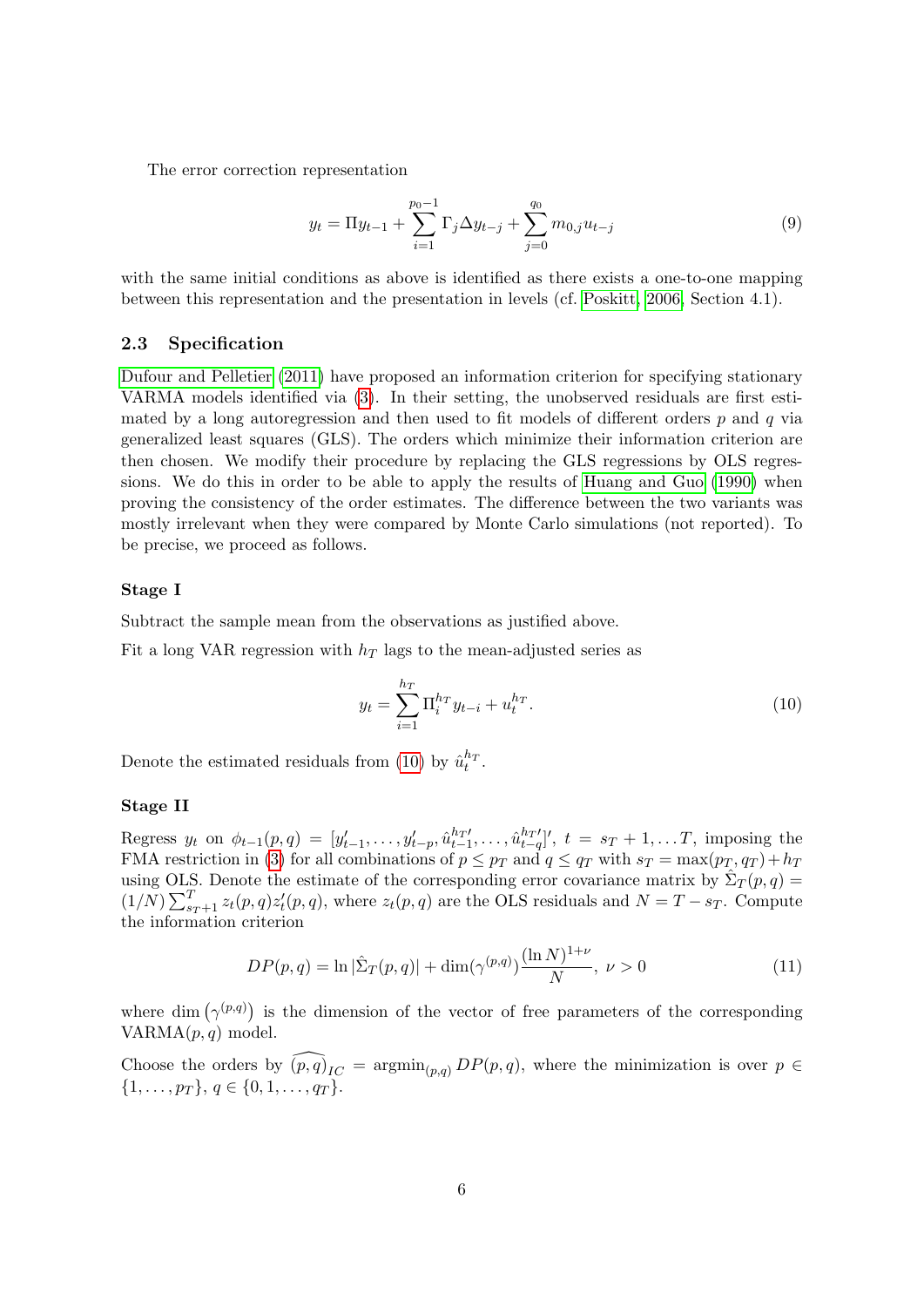<span id="page-6-0"></span>We obtain the following theorem on the consistency of the order estimators.

**Theorem 2.3** If Assumptions [2.1](#page-2-3)[-2.4](#page-3-4) hold,  $h_T = [c(\ln T)^a]$  (the integer part of  $c(\ln T)^a$ ) for some  $c > 0$ ,  $a > 1$ , and if  $\max(p_T, q_T) \leq h_T$ , then the orders chosen according to [\(11\)](#page-5-1) converge a.s. to their true values.

Theorem [2.3](#page-6-0) is the counterpart to [Dufour and Pelletier \(2011,](#page-16-0) Theorem 5.1), dealing with the stationary VARMA setup, and, to some extent, to [Poskitt \(2003,](#page-18-2) Proposition 3.2), referring to cointegrated VARMA models identified via the echelon form. Note, that we can apply the same penalty term  $C_T = (\ln N)^{1+\nu}$ ,  $\nu > 0$ , as in the stationary VARMA case. However, we use an *i.i.d.* error term assumption in contrast to the strong mixing assumption employed by [Dufour and Pelletier \(2011\)](#page-16-0). We proceed in this way in order to directly appeal to [Poskitt \(2003,](#page-18-2) Proposition 3.2).

The practitioner has to chose values for  $\nu$ ,  $h_T$ ,  $p_T$ , and  $q_T$  satisfying the conditions contained in Theorem [2.3.](#page-6-0) We set  $\nu = 0.5$  and  $h_T = [(\ln T)^{1.25}]$  according to the results of our own simulations (not reported). The chosen deterministic rule to determine  $h_T$  was also applied by [Poskitt \(2003\)](#page-18-2). For a potential use of information criteria to select  $h_T$  see [Poskitt](#page-18-2) [\(2003,](#page-18-2) Section 3) and also compare [Bauer and Wagner \(2005,](#page-16-4) Corollary 1). Moreover, we set  $p_T = q_T = h_T$ . Higher orders would lead to near multicollinearity problems due to the fact that the residuals are estimated based on  $h_T + 1$  values of  $y_t$ . Nevertheless, the maximal lag orders are not very important for the results of the forecasting comparison in Section [4.](#page-11-0)

### 2.4 Estimation

The estimation of the model consists of three stages. The first stage is exactly the same as for the specification algorithm. The second stage takes the selected orders as given and estimates the parameters by GLS. Finally, the third stage takes these estimates as a starting point for one iteration of a conditional maximum likelihood iteration step.

### Stage I

Again, mean-adjusted data is taken for all stages. For completeness, we restate the equation of the long autoregression here

$$
y_t = \sum_{i=1}^{h_T} \Pi_i^{h_T} y_{t-i} + u_t^{h_T}
$$
 (10')

with estimated residuals  $\hat{u}_t^{h_T}$  and covariance estimate  $\hat{\Sigma}_u^{h_T} = (T - h_T)^{-1} \sum_{t=h_T+1}^T \hat{u}_t^{h_T} \hat{u}_t^{h_T}$ .

### Stage II

Given orders,  $p$ ,  $q$ , we obtain the estimator of [Poskitt](#page-18-2) and Lütkepohl (1995) and Poskitt [\(2003\)](#page-18-2) as described in the following.

The cointegrated VARMA model can be conveniently written as

$$
\Delta y_t = \Pi' y_{t-1} + [\mathbf{\Gamma} \mathbf{M}] \mathbf{Z}_{t-1} + u_t, \tag{12}
$$

where  $\mathbf{\Gamma} = \text{vec}[\Gamma_1, \dots, \Gamma_k], \mathbf{M} = \text{vec}[M_1, \dots, M_q]$  and  $\mathbf{Z}_{t-1} = [\Delta y'_{t-1}, \dots, \Delta y'_{t-k}, u'_{t-1}, \dots, u'_{t-q}]'.$ Let  $\mathbf{Z}_t^{h_T}$  be the matrix obtained from  $\mathbf{Z}_t$  by replacing the  $u_t$  by  $\hat{u}_t^{h_T}$ . Identification re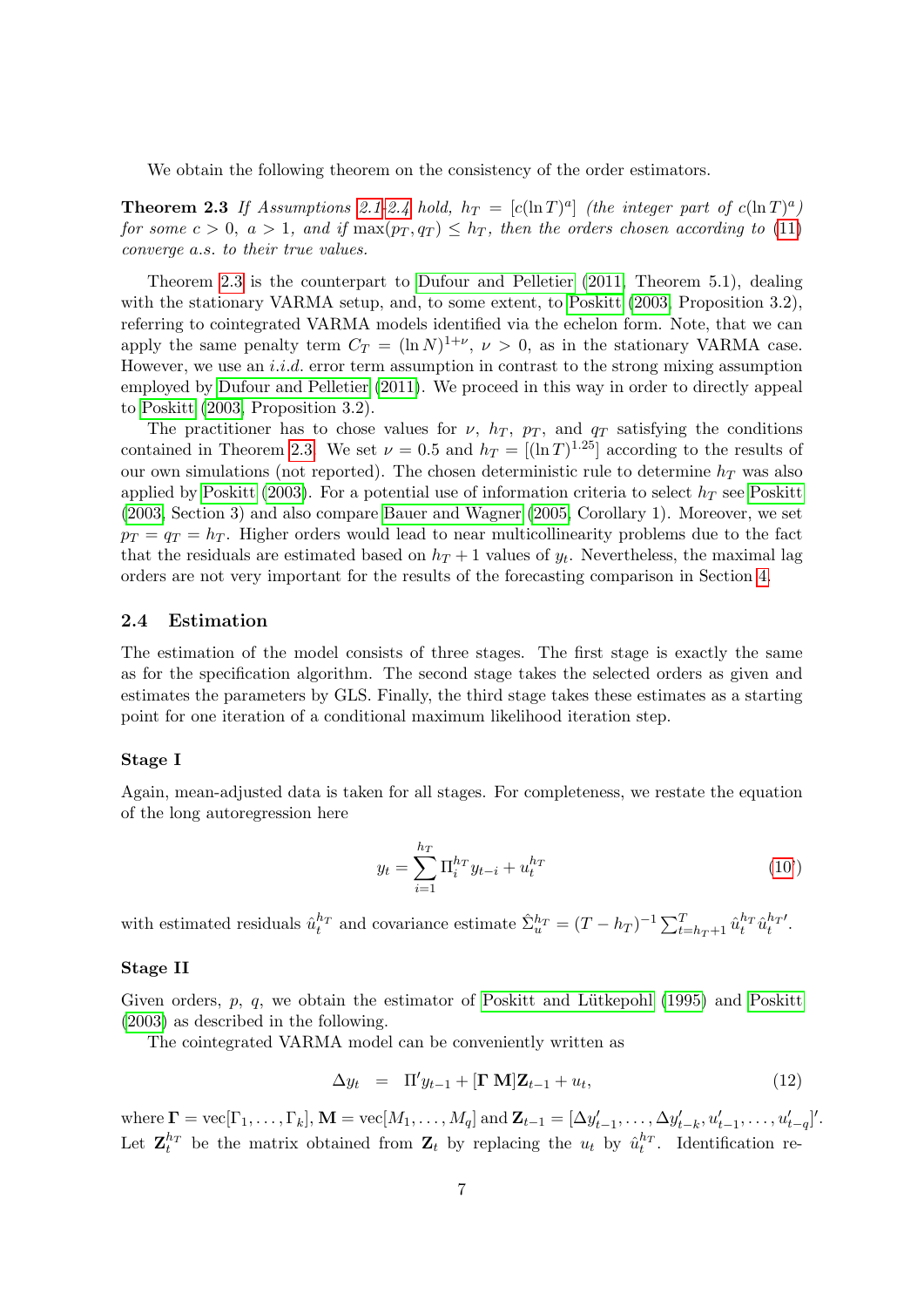strictions are imposed by defining a suitable restriction matrix,  $R_1$ , consisting of zeros and ones such that the vector of free parameters  $\gamma_1$  relates to the vector of total parameters as  $vec([ \Pi \Gamma \mathbf{M}]) = R_1 \gamma_1.$ 

Equipped with these definitions, one can write

$$
\Delta y_t = \left( y'_{t-1} \otimes I_K, \ \mathbf{Z}_{t-1}^{h_T}{}' \otimes I_K \right) \text{vec}([\Pi \ \mathbf{\Gamma} \ \mathbf{M}]) + u_t
$$
  
=  $X_t \gamma_1 + u_t,$  (13)

where  $X_t := \left(y'_{t-1} \otimes I_K, \mathbf{Z}_{t-1}^{h_T}\right)$  $\left( \otimes I_K \right) R_1.$ 

Then, the feasible GLS estimator is given by

<span id="page-7-1"></span>
$$
\hat{\gamma}_1 = \left(\sum_{t=h_T+m+1}^T X_t' (\hat{\Sigma}_u^{h_T})^{-1} X_t\right)^{-1} \sum_{t=h_T+m+1}^T X_t' (\hat{\Sigma}_u^{h_T})^{-1} \Delta y_t,\tag{14}
$$

where  $m := \max\{p, q\}$ . The estimator is strongly consistent given Assumptions [2.1](#page-2-3) - [2.4](#page-3-4) [\(Poskitt, 2003,](#page-18-2) Propositions 4.1 and 4.[2](#page-7-0)).<sup>2</sup> The estimated matrices are denoted by  $\hat{\Pi}, \hat{\Gamma}, \hat{M}$ . To exploit the reduced rank structure in  $\Pi = \alpha \beta'$ ,  $\beta$  is normalized such that  $\beta = [I_r, \beta^{*'}]'.$ Then  $\alpha$  is estimated as the first r rows of  $\hat{\Pi}$  such that

<span id="page-7-2"></span>
$$
\hat{\alpha} = \hat{\Pi}[, 1 : r],
$$
\n
$$
\hat{\beta}^* = \left( \hat{\alpha}' \left( \hat{M}(1) \hat{\Sigma}_u^{h_T} \hat{M}(1)' \right)^{-1} \hat{\alpha} \right)^{-1}
$$
\n
$$
\times \left( \hat{\alpha}' \left( \hat{M}(1) \hat{\Sigma}_u^{h_T} \hat{M}(1)' \right)^{-1} \hat{\Pi}[, r+1 : K] \right).
$$
\n(16)

See also [Yap and Reinsel \(1995,](#page-18-0) Section 4.2) for further details.

### Stage III

The estimates from Stage II are taken as starting values for one iteration of a conditional maximum likelihood estimation procedure [\(Yap and Reinsel, 1995\)](#page-18-0). Define the vector of free parameters given the cointegration restrictions as  $\delta := (\text{vec}((\beta^*)')', \text{vec}(\alpha)', \gamma_2')',$  where  $\gamma_2$  is the vector of unrestricted elements in  $\Gamma, M$  which is related to the these matrices by the relation vec( $[\Gamma \text{ M}]$ ) =  $R_2 \gamma_2$  and  $R_2$  is another restriction matrix imposing the FMA form. Denote the value of  $\delta$  at the jth iteration as  $\delta^{(j)}$ . The elements of the initial vector  $\delta^{(0)} = \hat{\delta}$ correspond to  $(14)$  -  $(16)$ . Compute  $u_t^{(j)}$  $t_t^{(j)}$ ,  $t = 1, \ldots, T$ , and  $\Sigma_u^{(j)}$  according to

<span id="page-7-3"></span>
$$
\sum_{i=0}^{q} M_i^{(j)} u_{t-i}^{(j)} = \Delta y_t - \alpha^{(j)} \left( \beta^{(j)} \right)' y_{t-1} - \sum_{i=1}^{p-1} \Gamma_i^{(j)} \Delta y_{t-i}, \tag{17}
$$

$$
\Sigma_u^{(j)} = \frac{1}{T} \sum_t^T u_t^{(j)} \left( u_t^{(j)} \right)'.
$$
\n(18)

<span id="page-7-0"></span> $2$ Our formulation differs from his because we formulate the models in differences throughout. The procedures yield identical results.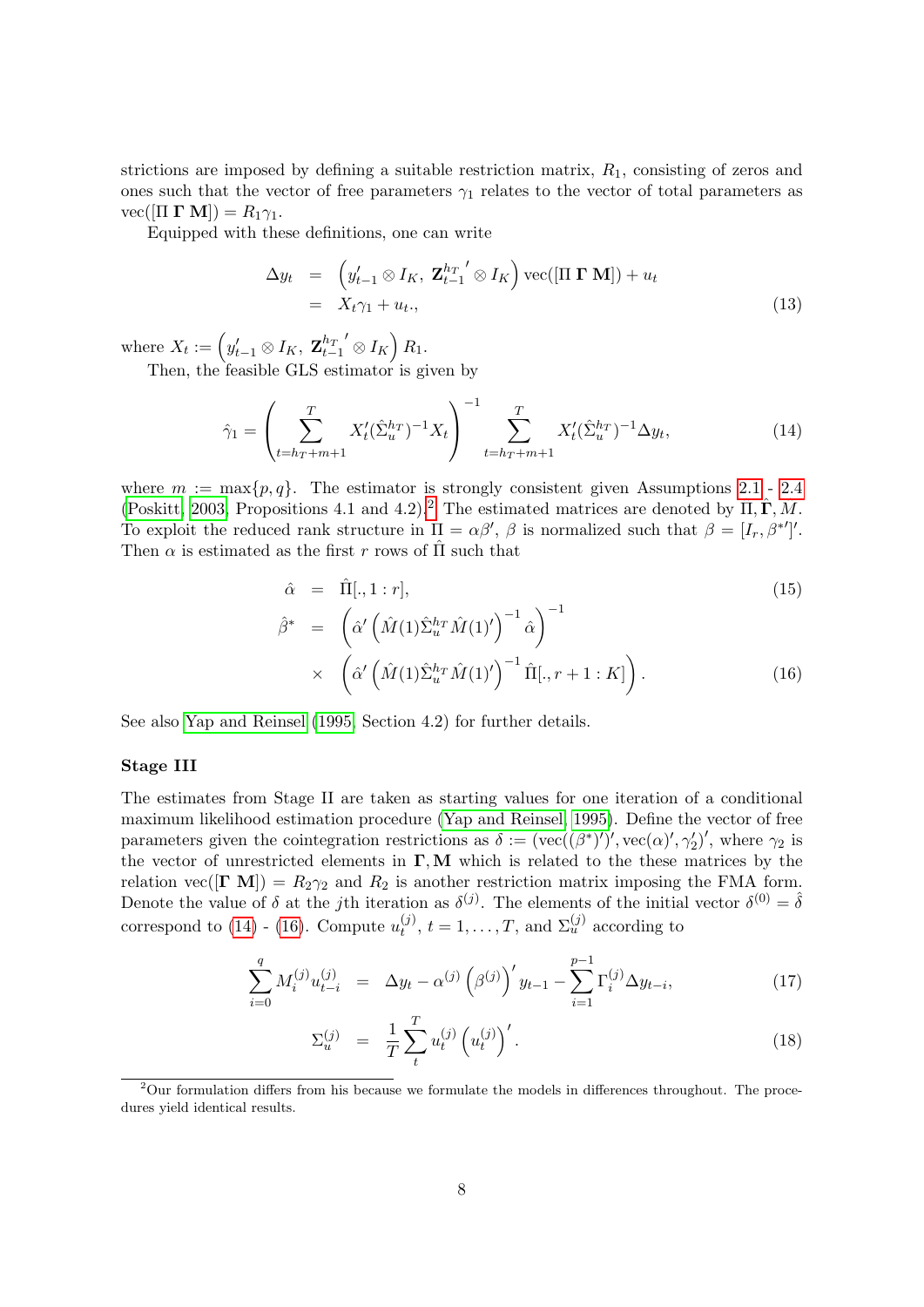For the calculation, it is assumed  $y_t = \Delta y_t = u_t = 0$  for  $t \leq 0$ . Only  $W_t^{(j)}$  $t_t^{(j)}:=-\partial u_t^{(j)}/\partial \delta_t'$  is needed for computing one iteration of the proposed Newton-Raphson iteration. It can also can be calculated iteratively as

$$
\left(W_t^{(j)}\right)' = \left[ (y'_{t-1}H \otimes \alpha), (y'_{t-1}\beta \otimes I_K), ((\mathbf{Z}_{t-1}^{(j)})' \otimes I_K)R_2 \right] - \sum_{i=1}^q M_i (W_{t-i}^{(j)})' \tag{19}
$$

where  $H' := [0_{((K-r)\times r)}, I_{K-r}]$ , c.f. [Yap and Reinsel \(1995,](#page-18-0) eqs. (20) and (21)). The estimate is then updated according to

<span id="page-8-1"></span>
$$
\delta^{(j+1)} - \delta^{(j)} = \left(\sum_{t=1}^{T} W_t^{(j)} \left(\Sigma_u^{(j)}\right)^{-1} \left(W_t^{(j)}\right)'\right)^{-1} \sum_{t=1}^{T} W_t^{(j)} \left(\Sigma_u^{(j)}\right)^{-1} u_t^{(j)},\tag{20}
$$

which amounts to a GLS estimation step. The estimates of the residuals and their covariance can be updated according to [\(17\)](#page-7-3) and [\(18\)](#page-7-3). The one-step iteration estimator  $\delta^{(1)}$  is consistent and fully efficient asymptotically according to [Yap and Reinsel \(1995,](#page-18-0) Theorem 2) given the strong consistency of the initial estimator  $\hat{\gamma}_1$  in [\(14\)](#page-7-1).

The advantage of this three-step procedure is that it avoids all the complications associated with iterative, nonlinear estimation. In addition, it greatly facilitates the use of simulation-based procedures, like e.g. the bootstrap; a point mentioned by [Dufour and Pel](#page-16-0)[letier \(2011\)](#page-16-0) in the context of stationary VARMA models.

For the proofs and the forecasting exercise, we take the cointegrating rank as given. However, one might use the results of [Yap and Reinsel \(1995\)](#page-18-0) to specify the cointegrating rank at the last two steps of the procedure.

# <span id="page-8-0"></span>3 Monte Carlo Simulations

We have conducted Monte Carlo simulations to show (a) how to specify  $h_T$  and  $\nu$  and (b) how the chosen identification form compares to other identification forms. It turned out that varying  $h_T$  and  $\nu$  had minor effects. Therefore, we present results on (a) in an online supplement and focus on the results on (b) in the paper. To this end, we set  $\nu = 0.5$  and  $h_T = [(\ln T)^{1.25}]$  which seem to be a reasonable choice according to our simulations.

## 3.1 Simulation design

For the Monte Carlo simulations we tried to find a spectrum of diverse data generating processes which possibly favor different identification forms. The simulated DGPs are as follows:

DGP I: The process is taken from the Monte Carlo study in [Yap and Reinsel \(1995\)](#page-18-0) and is a trivariate ARMA(1,1) model with cointegrating rank,  $r = 2$ ,  $\Delta y_t = \Pi y_{t-1} + u_t + M_1 u_{t-1}$ , where the initial values are set equal to zero, the errors are i.i.d.  $N(0, \Sigma)$  and the parameter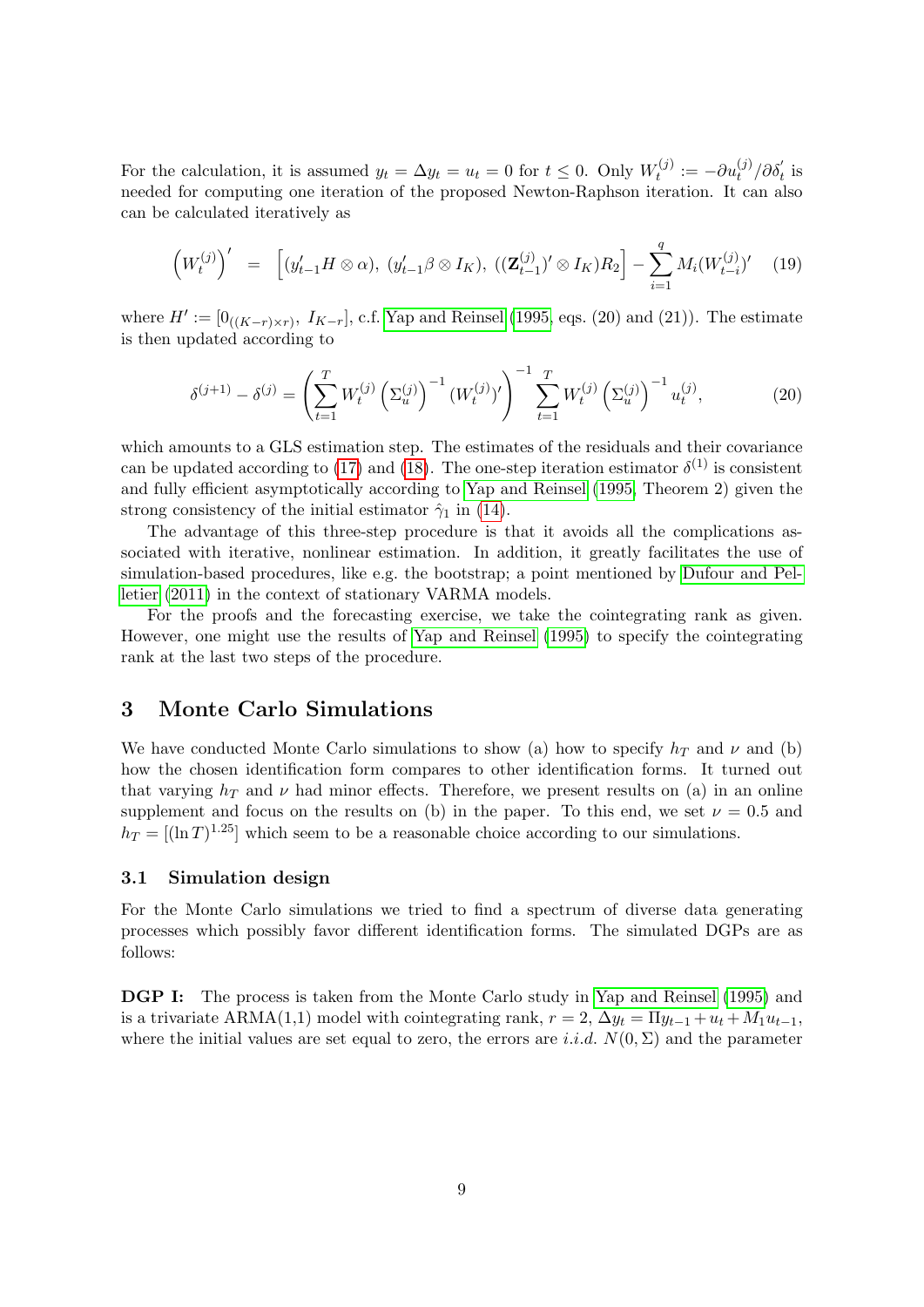matrices are

$$
\alpha \beta' = \begin{pmatrix} -.398 & .433 \\ .121 & -.340 \\ .103 & .166 \end{pmatrix} \begin{pmatrix} 1 & 0 & -.80 \\ 0 & 1 & -.48 \end{pmatrix}, M_1 = -\begin{pmatrix} -0.7 & .0 & .0 \\ .3 & -0.5 & .0 \\ -.2 & .1 & .1 \end{pmatrix}
$$
  

$$
\Sigma_u = \begin{pmatrix} 1.0 & .5 & .4 \\ .5 & 1.0 & .7 \\ .4 & .7 & 1.0 \end{pmatrix}.
$$
 (21)

DGP II: The process is taken from Lütkepohl and Claessen (1997) that estimated a VARMA with Kronecker indices  $p = (2, 1, 1, 1)$  on US macroeconomic data.<sup>[3](#page-9-0)</sup> The initial values are set to zero. Thus, the process is given by  $A_0\Delta y_{t-1} = \alpha\beta' y_{t-1} + \Gamma_1\Delta y_{t-1}$  +  $A_0u_{t-1} + M_1u_{t-1} + M_2u_{t-2}$ , where  $\alpha\beta' := A_1 + A_2 - A_0$  and

$$
A_0 = \begin{pmatrix} 1 & 0 & 0 & 0 \\ -0.173 & 1 & 0 & 0 \\ -0.350 & 0 & 1 & 0 \\ 0.205 & 0 & 0 & 1 \end{pmatrix}, \ \Gamma_1 = \begin{pmatrix} 0.497 & 0.123 & -0.548 & -0.679 \\ 0 & 0 & 0 & 0 \\ 0 & 0 & 0 & 0 \\ 0 & 0 & 0 & 0 \end{pmatrix},
$$

$$
M_1 = \begin{pmatrix} -0.268 & 0 & 0 & 0 \\ 0.143 & 0.035 & 0.490 & -0.373 \\ 0.115 & 0.164 & 0.550 & -0.442 \\ 0.168 & 0.094 & 0.208 & -0.810 \end{pmatrix}, \ M_2 = \begin{pmatrix} 0.151 & 0.112 & 0.104 & 0.464 \\ 0 & 0 & 0 & 0 \\ 0 & 0 & 0 & 0 \\ 0 & 0 & 0 & 0 \end{pmatrix},
$$

$$
\Sigma_u = 10^{-4} \times \begin{pmatrix} 0.699 & 0.076 & -0.100 & -0.401 \\ 0.075 & 0.872 & 0.258 & 0.215 \\ -0.100 & 0.258 & 0.721 & 0.333 \\ -0.401 & 0.215 & 0.333 & 0.790 \end{pmatrix}, \ \alpha = \begin{pmatrix} 0.013 \\ 0.028 \\ 0.00009 \\ 0.0046 \end{pmatrix}, \ \beta = \begin{pmatrix} 1 \\ -0.343 \\ -16.72 \\ 19.35 \end{pmatrix}.
$$
(22)

**DGP III:** The parameter values of the trivariate  $VARMA(1,1)$  model in FMA form are taken from the estimation results for an interest rate systems with maturities  $(3M, 1Y, 10Y)$ . This is one of the systems considered in the forecasting study of Section [4.](#page-11-0) The initial values are set to the actually observed values. The process is  $\Delta y_t = \Pi y_{t-1} + u_t + M_1 u_{t-1}$  with

$$
\Pi = \begin{pmatrix} -0.30 & 0.31 \\ 0 & -0.02 \\ 0.14 & -0.13 \end{pmatrix} \begin{pmatrix} 1 & 0 & -1.04 \\ 0 & 1 & -1.14 \end{pmatrix}, \ M_1 = \begin{pmatrix} 0.35 & 0 & 0 \\ 0 & 0.35 & 0 \\ 0 & 0 & 0.35 \end{pmatrix},
$$

$$
\Sigma_u = \begin{pmatrix} 0.16 & 0.14 & 0.06 \\ 0.14 & 0.16 & 0.08 \\ 0.06 & 0.08 & 0.07 \end{pmatrix}.
$$
(23)

We consider sample sizes of  $T = 50, 100, 200$ . The results on  $T = 200$  are reported in the online supplement. All simulations are based on  $R = 1000$  replications.

Since different identification forms lead to different parameters, we cannot compare estimation accuracy. Instead, we compare the accuracy of the implied impulse response estima-

<span id="page-9-0"></span><sup>&</sup>lt;sup>3</sup>We slightly modified their estimated model by omitting the intercept term such that the generated processes satisfy our assumptions.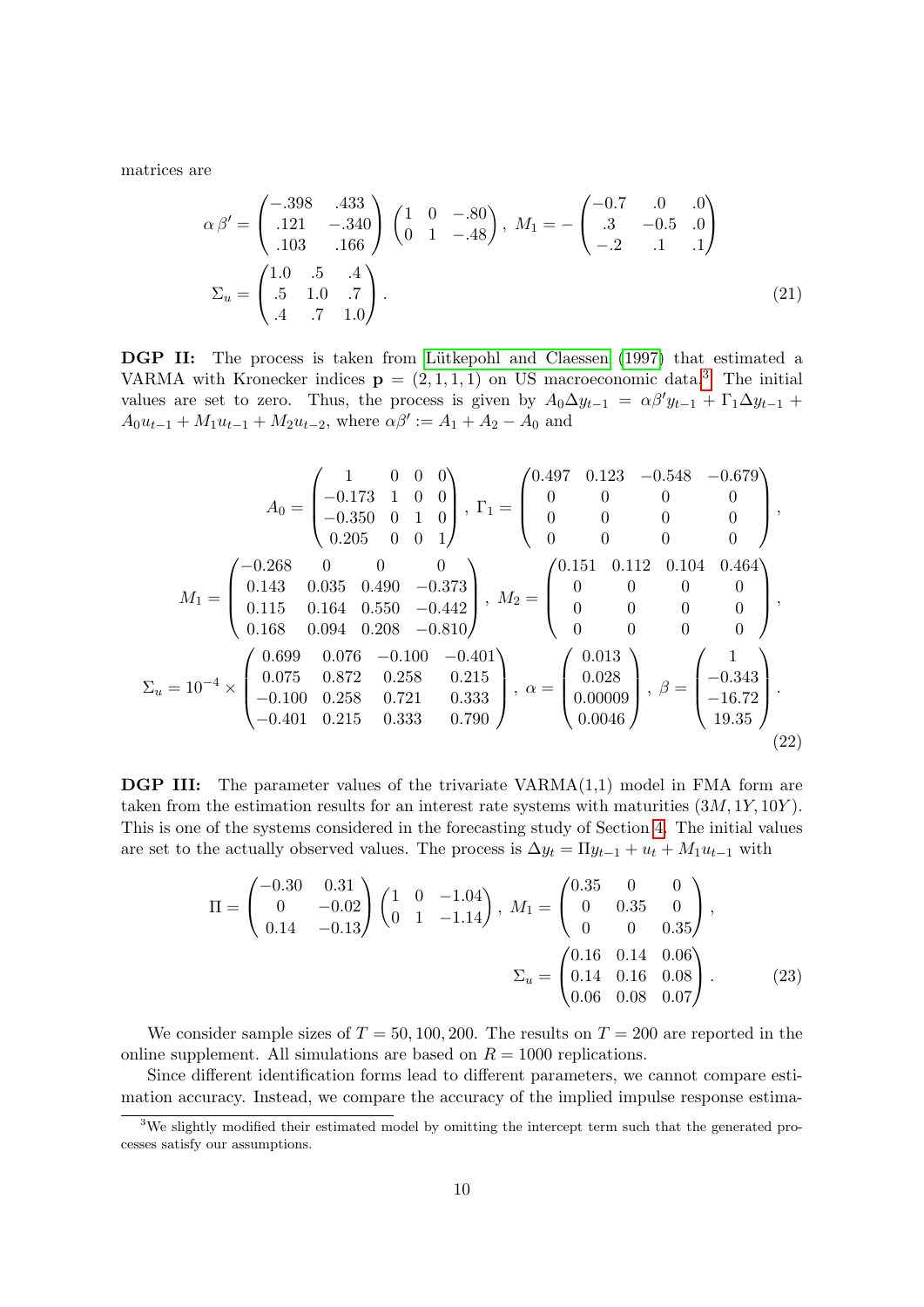tors. Given the moving-average representation of  $y_t$ 

$$
y_t = \mathbf{m}_t + \sum_{i=0}^{t+m-1} \Phi_i u_{t-i}, \qquad (24)
$$

where  $\mathbf{m}_t$  contains the influence of the initial values, let  $\phi_h = \text{vec}(\Phi_h)$  denote the vector of responses of the system to shocks h periods ago. Accuracy is here measured for each horizon as the sum of squared errors of the components  $R^{-1}\sum_{i=1}^{R}(\phi_h-\hat{\phi}_{h,i})'(\phi_h-\hat{\phi}_{h,i})$ , where  $\hat{\phi}_{h,i}$ is the estimated response and the dependence on an estimation and specification strategy is omitted.

We also assess the forecasting precision of the methods. We compute the traces of the estimated mean squared forecast error matrices. These are estimated for horizon h by

$$
\text{tr}\,\left(\frac{1}{R}\sum_{i=1}^{R}(y_{T+h,i}-\hat{y}_{T+h|T,i})(y_{T+h,i}-\hat{y}_{T+h|T,i})'\right),\tag{25}
$$

where  $y_{T+h,n}$  is the value of  $y_t$  at  $T+h$  for the nth replication and  $\hat{y}_{T+h|T,n}$  denotes the corresponding  $h$ -step ahead forecast at origin  $T$ . The dependence on the specific algorithm is again suppressed. The residuals  $\hat{u}_t$  are used to compute forecasts recursively according to

$$
\hat{y}_{T+h|T} = A_0^{-1} \left( \sum_{j=1}^p A_j \hat{y}_{T+h-j|T} + \sum_{j=h}^q M_j \hat{u}_{T+h-j} \right),\tag{26}
$$

for  $h = 1, \ldots, q$ . For  $h > q$ , the forecast is simply  $\hat{y}_{T+h|T} = A_0^{-1} \sum_{j=1}^p A_j \hat{y}_{T+h-j|T}$ .

### 3.2 Comparison to cointegrated Echelon VARMA models

There are basically two alternative identification methods: the *scalar component methodology* (SCM) [\(Tiao and Tsay, 1989;](#page-18-5) [Athanasopoulos and Vahid, 2008\)](#page-16-3) and the identification via a (reverse) echelon form as proposed by Lütkepohl and Claessen  $(1997)$  for cointegrated time series. Unfortunately, the SCM method cannot be automatized and thus is not comparable in a large scale simulation study, see [Athanasopoulos, Poskitt and Vahid \(2012\)](#page-16-5). We therefore compare the FMA form only to the echelon representation. The identification via a reversed echelon representation is more complex than the FMA method in that it requires the determination of  $K$  integer parameters, the so-called Kronecker indices. In line with the rest of the paper we focus on co-integrated processes.

While the cointegrating rank is assumed to be known, all other specification choices are made data-dependent - in particular we consider the two specification strategies proposed in Poskitt and Lütkepohl (1995) and [Poskitt \(2003\)](#page-18-2) for the echelon form. They are labeled PL1 and PL2 and determine the Kronecker indices equation by equation by using a selection criterion of the form

$$
\Delta_{k,T}(n) = \log \hat{\sigma}_{k,T}^2(n) + C_T n/T,\tag{27}
$$

where *n* is the Kronecker index for equation k,  $\hat{\sigma}_{k,T}^2(n)$  is the estimated variance of the corresponding error term and  $C_T$  is a penalty term. Since the description of these methods would be too long for the current paper, we recommend Bartel and Lütkepohl (1998) for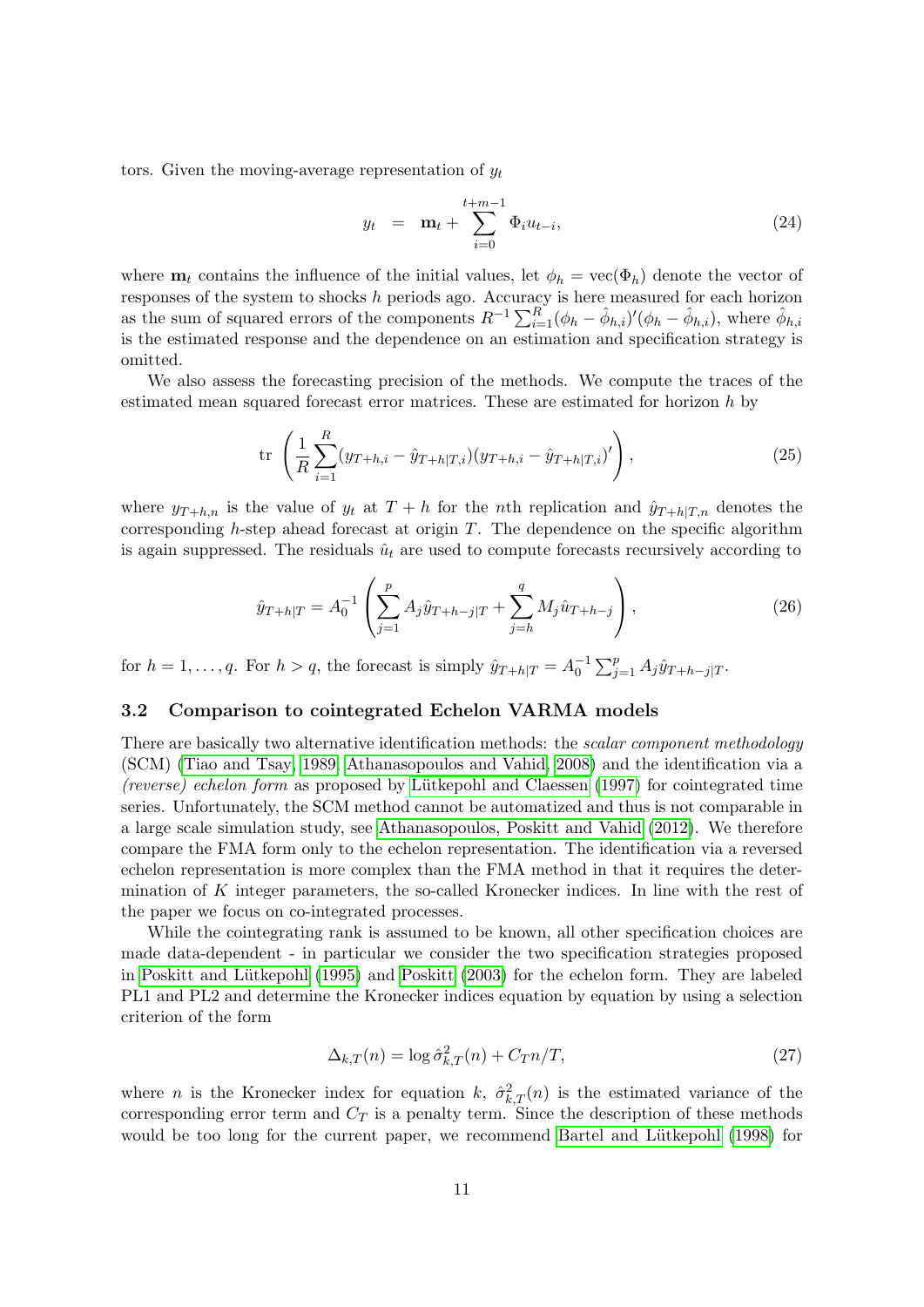a concise description. Poskitt and Lütkepohl (1995) proof that both procedures lead to consistent estimators of the true Kronecker indices, provided the penalty term is chosen suitably.

All parameters of the specification methods for the echelon form described above are chosen according to a Monte Carlo study made by Bartel and Lütkepohl (1998). In particular, we have  $h_T = \max\{[\ln T], \hat{p}_{AIC}, 4\}, P_T = [h_T/2]$  and  $C_T = h_T^2$  and  $\hat{p}_{AIC}$  is determined by searching up to a maximum order of  $1.5 \cdot (\log T)$ . These choices are optimized for the echelon form. For the FMA form, we stick to  $h_T = [(\ln T)^{1.25}]$  and  $\nu = 0.5$ 

At times, the identified model might lead to an estimated process with highly explosive autoregressive roots. In that case we set the estimated model to a simple multivariate random walk. That case occurred in less than 9 % of the replications for the PL1 specification strategy when applied to realizations of the DGP II with  $T = 50$  observations. Otherwise it occurred typically in less than 2 % of the cases for each specification strategy.

— Figures [1](#page-27-0) and [2](#page-28-0) about here —

Results: Figures [1](#page-27-0) and [2](#page-28-0) show for DGPs I to III (rows) the estimated MSE for the impulse responses (first column) and the estimated forecast MSEs (second column) of the method using the FMA identification together with the methods relying on the echelon form (PL1 and PL2). The graphs can be summarized as follows. The choice of identification does not matter much for forecast precision while it affects the precision of the impulse response estimators. For  $T = 50$  the FMA method is preferable. For higher sample sizes it depends on the DGP. The dynamics of DGP I are relatively well captured by the PL1 and PL2 methods, while the FMA method seems advantageous for DGP II and slightly advantageous for DGP III. This is somewhat surprising given the structure of the simulated DGPs. A possible conjecture is that DGP I has a rich moving-average structure leading to very high orders for the FMA representation. In sum, no method seems to be clearly advantageous in the present context though the results suggest that for small sizes the FMA identification is recommendable.

# <span id="page-11-0"></span>4 Forecasting Study

We show that our modeling strategy is potentially interesting by applying it in a prediction exercise for US interest rates and comparing the resulting forecasts to those of a set of benchmark models.

The application of the cointegrated VARMA model is motivated by the widespread use of the cointegration approach for the analysis of the term structure of interest rates, see e.g. [Campbell and Shiller \(1987\)](#page-16-7), [Shea \(1992\)](#page-18-6), [Hassler and Wolters \(2001\)](#page-17-6). However, results on the performance of (cointegrated) VARMA models in this context are considerably more sparse. Related to our approach are the papers of [Yap and Reinsel \(1995\)](#page-18-0), [Monfort and](#page-17-7) [Pegoraro \(2007\)](#page-17-7) and [Feunou \(2009\)](#page-17-8).

An alternative approach to time series modeling of the term structure is based on factor models such as the dynamic version of the Nelson-Siegel (DNS) model [\(Diebold and Li, 2006;](#page-16-8) [Christensen, Diebold and Rudebusch, 2011\)](#page-16-9). These models express the observable interest rates as linear combinations of factors that are often assumed to follow a VAR process. Then, these models also imply a reduced form VARMA representation for the interest rates according to Dufour and Stevanović  $(2013,$  Theorem 3.1) but do not embody cointegration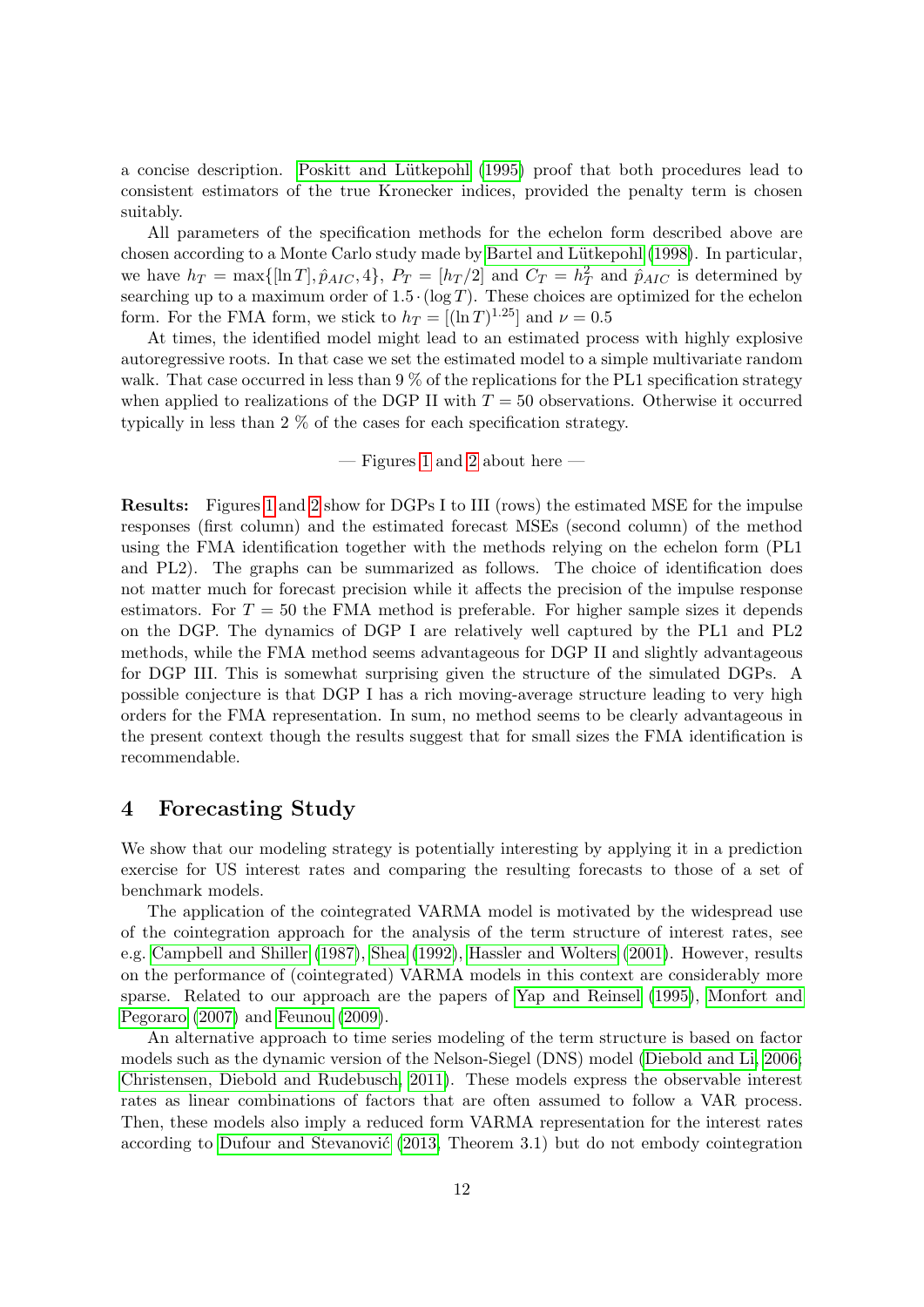restrictions. We do not consider factor models because they would require zero-coupon yield data, like e.g. the Fama-Bliss data which only run until 2003. Furthermore, the forecasting performance of the DNS model was inferior to that of the cointegrated VARMA models on that Fama-Bliss data set.

## 4.1 Design of Forecast Comparison

We take monthly averages of interest rate data for treasury bills and bonds from the FRED database of the Federal Reserve Bank of St. Louis. The used data are the series TB3MS, TB6MS, GS1, GS5 and GS10 with maturities, 3 months, 6 months, 1 year, 5 years and 10 years, respectively. Our vintage starts in 1970:1 and ends in 2012:12 and comprises  $T = 516$  data points. Denote by  $R_{t,m_k}$  the annualized interest rate for the k-th maturity  $m_k$ . Throughout we analyze  $y_{t,k} := 100 \ln(1 + R_{t,m_k})$ . The data are shown in Figure [3.](#page-29-0)

 $-$  Figure [3](#page-29-0) about here  $-$ 

We compare the forecasting performance of the proposed cointegrated VARMA models using the FMA identification form and the parameter estimates based on the Yap & Reinsel method (EC-VARMA-YR-FMA) to a set of alternative models. We do not discuss the results obtained by using only the initial estimates given in [Poskitt](#page-18-2) and Lütkepohl (1995); Poskitt [\(2003\)](#page-18-2) because of space constraints and because they appeared to be inferior for some setups.

The primary benchmark is the random walk (RW) model as this model is still regarded quite successful in the literature. Moreover, we consider the VECM as the most closely related cointegrated competitor model. In order to analyze the importance of the specific identification form of a VARMA model, of the moving-average component and of the imposition of cointegration restrictions in more detail, we investigated the forecasting performance of a set of alternative models. These are the cointegrated VARMA model identified via the echelon form using the specification method labeled PL2 as outlined in Section [3](#page-8-0) (EC-VARMA-YR-ECH), the level-VARMA model identified via the FMA form (VARMA-FMA) and the level-VAR model. We also investigated the forecasting precision of univariate AR models but excluded them for brevity as they were not systematically superior to the vector models.

The level-VARMA model is specified using the information criterion in [\(11\)](#page-5-1) as described in Subsection [2.3](#page-5-2) and it is estimated setting the cointegration rank  $r$  equal to the system dimension K. This approach is equivalent to the estimation procedure proposed in [Dufour](#page-16-0) [and Pelletier \(2011\)](#page-16-0). This follows from the fact that the iterative step [\(20\)](#page-8-1) is the same as the third step of [Dufour and Pelletier'](#page-16-0)s [\(2011\)](#page-16-0) procedure if  $r = K$ . The lag order in levels of the VECM and the level-VAR is specified via the BIC using a maximum lag order of  $p_T = [(T/\log T)^{1/2}]$  [\(Paulsen, 1984;](#page-18-7) [Bauer and Wagner, 2005\)](#page-16-4). The parameters of the VECM are estimated by reduced rank maximum likelihood estimation [\(Johansen, 1988,](#page-17-9) [1991,](#page-17-10) [1995\)](#page-17-11) while we apply the OLS estimator to the level-VAR. Note that the estimation procedures regarding the level-VARMA and VAR models do not impose any restriction on the roots of the autoregressive polynomial. Hence, the estimates could imply a stationary representation of the interest rates.

We chose to select the orders data-dependent for all models in our forecast study. Hence as regards the VARMA and VAR frameworks we compare two modeling strategies rather than two models: one, which allows for nonzero moving-average terms and includes the special case of a pure VAR and one, which exclusively considers the latter case. Moreover, we pre-impose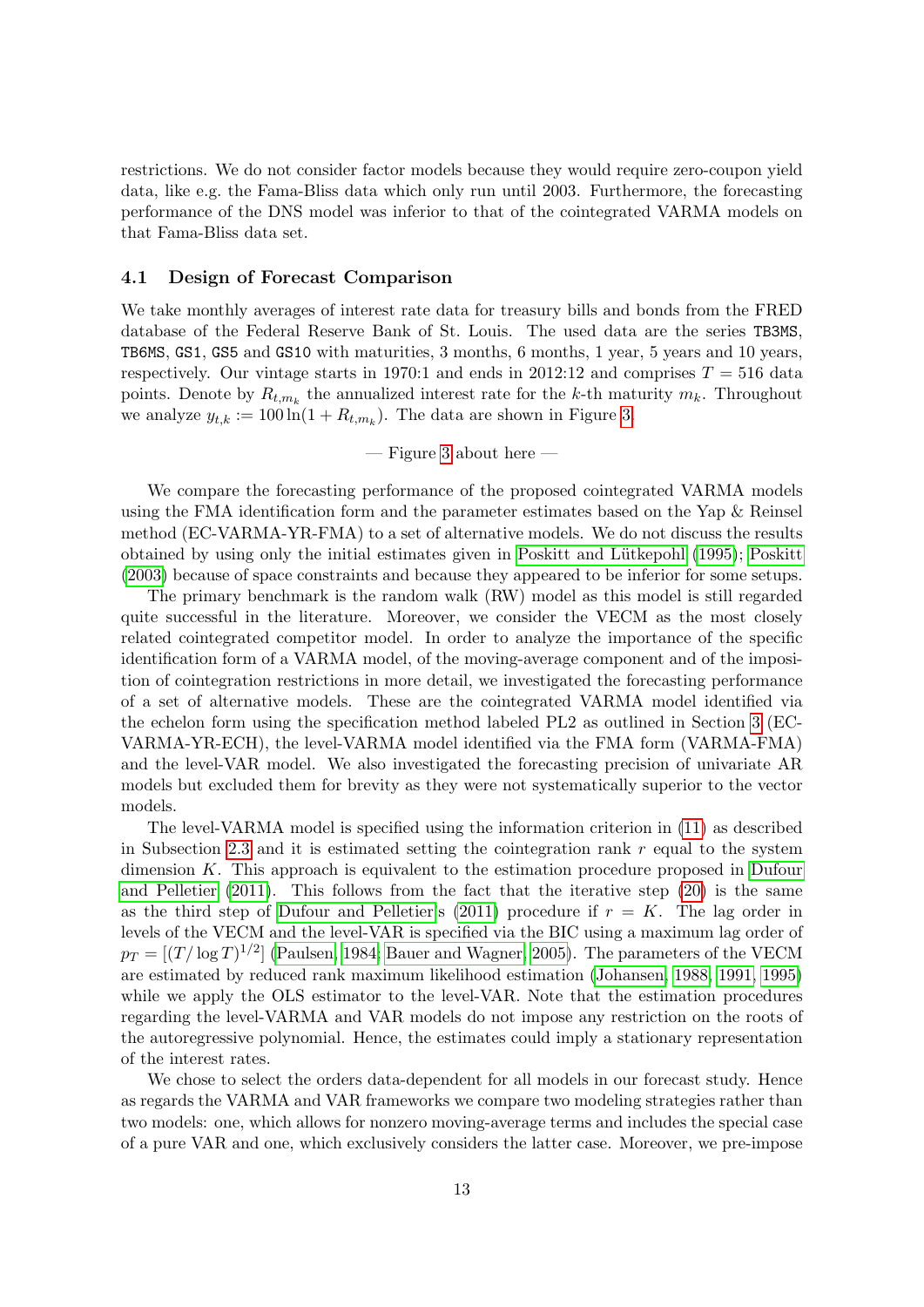a cointegration rank of  $K - 1$  on the cointegrated VARMA and vector error correction (VEC) models.

All models are specified and estimated using the data that is available at the forecast origin. Then, forecasts for horizon  $h$  are obtained iteratively. The considered forecast horizons are 1, 3, 6 and 12 months. As the sample expands, all models are re-specified and re-estimated, forecasts are formed and so on - until the end of the available sample is reached. In order to have sufficient observations for estimation, the first forecasts are obtained at  $T_s = 200$ .

Given estimates of the parameters and innovations, forecasts based on the cointegrated VARMA models are obtained by using the implied VARMA form in levels. Finally, the sample mean, which was subtracted earlier, is added to the forecasts. The latter is also done with respect to the level-VARMA model. The point forecasts based on the RW and the VAR are obtained in a standard way. Similar to the VARMA setup the estimated implied VAR form is used for the VECM to obtain the forecast.

The forecast precision at a certain forecast horizon in terms of an individual series is measured by the (estimated) mean squared prediction errors (MSPEs). The MSPE is defined in a standard way. In the online supplement to this paper we present and discuss the joint forecasting precision, i.e. the forecasting precision with respect to a whole multiple interest rate system. To get a complete picture of the performance of the cointegrated VARMA models vis-a-vis the RW for h-step-ahead forecasts for the  $k$ -th series in the system we compute cumulative sums of squared prediction errors defined as

$$
\sum_{s=T^{s}+h}^{t} e_{s,RW,k,h}^{2} - e_{s,\mathcal{M},k,h}^{2}, \quad t = T^{s} + h, \dots, T,
$$
\n(28)

where M stands for the corresponding model and  $\hat{e}_{t,RW,k,h}, \hat{e}_{t,M,k,h}$  are the forecast errors from predicting  $y_{t,k}$  based on information up to  $t-h$ , i.e.  $e_{t,\mathcal{M},k,h} = y_{t,k} - \hat{y}_{t,k|t-h,\mathcal{M}}$ . Ideally, we should see that the above sum steadily increases over time if forecasting method M is indeed preferable to the RW. We show the results for the cointegrated VARMA model in FMA form and the VECM for the system with maturities of 3 months and 1 year and forecast horizons  $h = 1, 6, 12$  in Figure [4.](#page-30-0) Similar conclusions can be drawn from pictures regarding the other interest rate systems and model approaches.

### 4.2 Detailed Results

We have considered all bivariate and three-dimensional models that can be built from the five interest rates as well as the full five-dimensional system. We provide representative findings for some of the interest rate systems in Tables [1](#page-31-0) and [2.](#page-32-0)

— Table [1](#page-31-0) about here —

Table [1](#page-31-0) contains the main results for the RW model, the cointegrated VARMA and the VECM. The table displays the MSPEs series by series for different systems and horizons. On the left column the maturities of the systems are stated; e.g. the first two rows stand for the bivariate system with interest rates for maturities 3 and 6 months. The MSPEs on the four considered forecast horizons are given in the respective columns labeled as 1, 3, 6, and 12. The entries for the RW model are absolute while the entries for the other models are always relative to the corresponding entry for the RW model. For example, the first entry in the first row tells us that the random walk produces a one-step-ahead MSPE of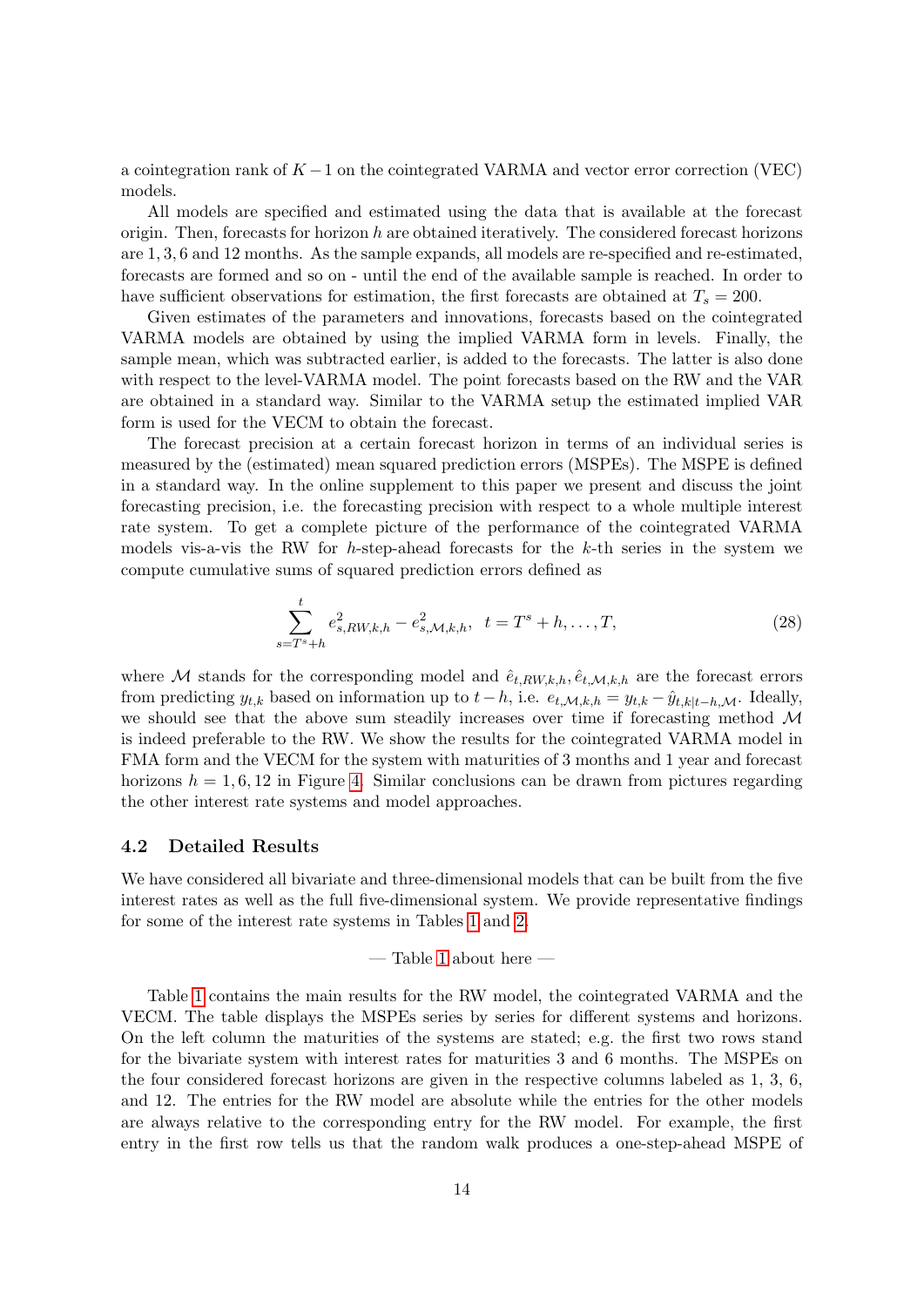0.037 which corresponds to  $\sqrt{0.037} \simeq 0.19$  percentage points. In the same row, the entry for EC-VARMA-YR-FMA of 0.739 at  $h = 1$  tells us that the cointegrated VARMA-FMA model produces one-step-ahead forecasts of the 3-month interest rate that have a MSPE which is roughly 25 % lower than the MSPE of the RW model.

Table [1](#page-31-0) shows that the cointegrated models are more advantageous relative to the RW model for the bivariate systems than for the larger systems. Apparently, the cointegrated models can be very advantageous at one-month and three-month horizons while the RW becomes more competitive for longer maturities and longer horizons - at least when individual MSPEs are considered. While the improved relative performance of the RW in case of longer horizons is in contrast to the findings in [Diebold and Li \(2006\)](#page-16-8) it fits the results of [de Pooter](#page-16-11)  $(2007)$  and Mönch  $(2008)$ . The latter two studies extend the data set used in [Diebold and Li](#page-16-8) [\(2006\)](#page-16-8) from to 2000 into 2003, a period in which the RW model performs rather well relative to the DNS model for long horizons. The foregoing discussion clearly indicates to analyze the forecasting performance over time in more detail as we do later on.

Comparing the MSPE figures for the cointegrated VARMA model and the VECM, one can see that the VARMA model is generally performing better, sometimes quite clearly. Typically, a VARMA(1,1) model is preferred by the information criterion over pure VAR models while the BIC usually picks two autoregressive lags regarding the VECM. An exception is the system consisting of five variables. Here, the lag selection criterion [\(11\)](#page-5-1) almost always chooses no moving-average terms and prefers a  $VAR(2)$  like the BIC on the VECM setup. Thus, the "VARMA results" are actually results for the pure VECM model when estimated with the algorithm of [Yap and Reinsel \(1995\)](#page-18-0). Therefore, the comparison for the five-variable system amounts to a comparison of different estimation algorithms for the same model. It turns out that in this case reduced rank regression is preferable to the [Yap and Reinsel'](#page-18-0)s [\(1995\)](#page-18-0) iterative method in terms of the MSPE measure at  $h = 1$ . However, at the other forecast horizons the approach of Yap and Reinsel  $(1995)$  is superior.

Overall, allowing for moving-average terms in cointegrated models is beneficial. There are two main explanations for this finding. On the one hand, the consideration of MA lags generates a higher degree of model generality. On the other hand, it leads to a smaller number of model parameters in our forecasting study with the exception of the five-dimensional system. As regards the two- and three dimensional systems we usually obtain  $K^2$  and  $2\cdot K^2-1$ parameters for the cointegrated VARMA and VEC models, respectively.

Comparing the relative forecast performance over time, Figure [4](#page-30-0) of course mirrors the results of Table [1](#page-31-0) as the table contains the end-of-sample results. Moreover, the forecasting advantage of the cointegrated VARMA and VEC models is relatively consistent through time. This can be concluded although there are, on the one hand, periods in which the cointegrated models do not perform particularly well and, on the other hand, occasional "jumps" when the cointegrated models perform much better than the RW model. However, these jumps do not appear to dominate the results in Table [1.](#page-31-0) The outperformance of the cointegrated VARMA over the VEC models is also clearly visible.

There a three periods of particular interest. First, there is a period roughly from the mid-nineties to 2000 when the RW model performed better than the cointegrated models. Interestingly, a similar finding is also obtained by [de Pooter, Ravazzolo and van Dijk \(2010\)](#page-16-12) in a different context. Note that the level-VAR and VARMA models are also outperformed by the RW during that period. Second, the cointegrated models clearly perform better than the RW in the period between 2001 and 2003. Third, the curves are rather flat since the financial crisis. This results from the low interest rates observed during the recent past. As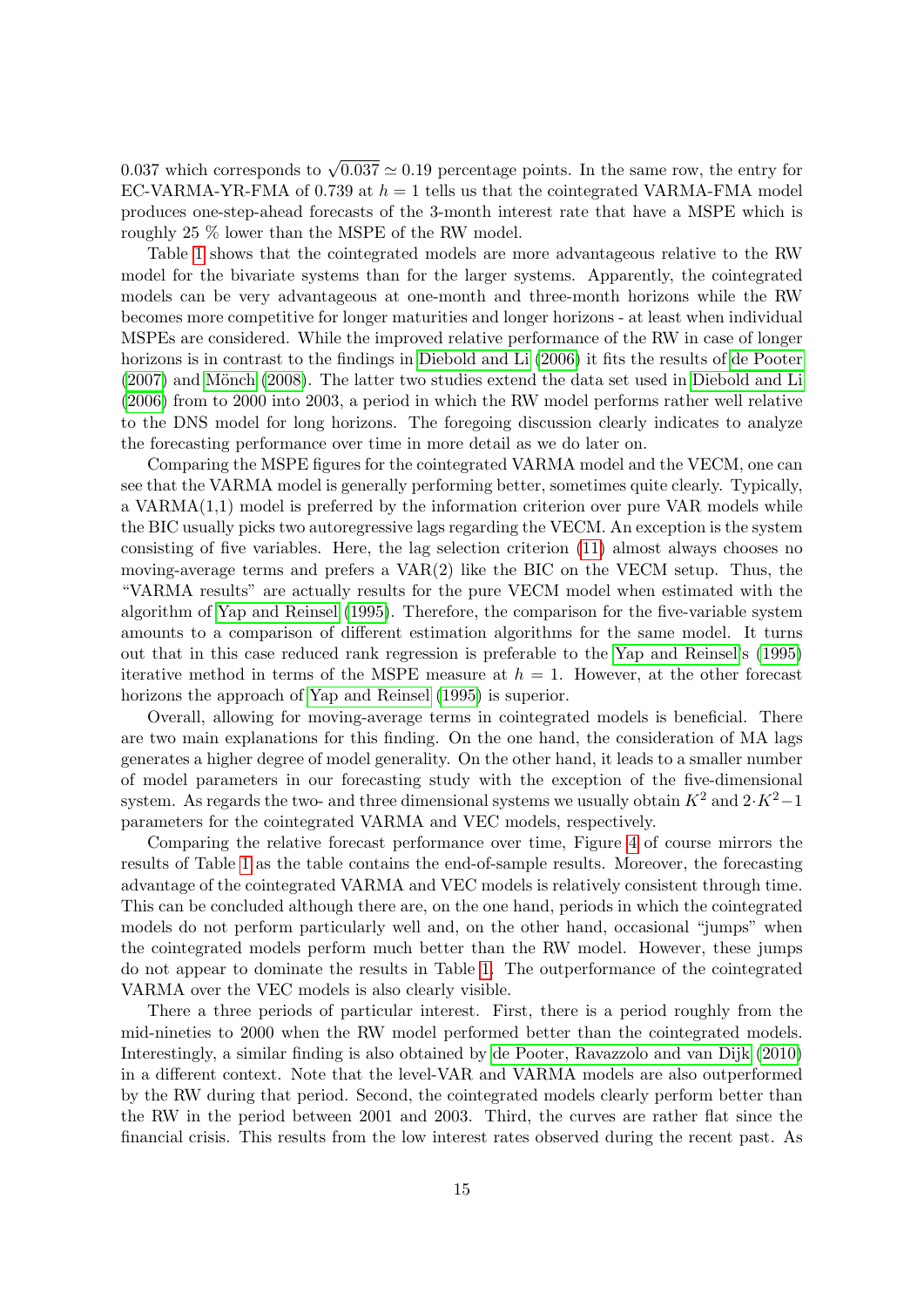a consequence, the MSPEs on all models are rather small in magnitude and quite similar to each other. Note that the VARMA model has produced negative interest rate forecasts during the recent years. However, the occurrence is mainly restricted to the 3-month interest rate and the most negative predicted value for this rate is never below −0.35 percentage points.

#### — Table [2](#page-32-0) about here —

Table [2](#page-32-0) contains the results on the other models we have considered, i.e. the cointegrated VARMA model identified via the reverse echelon form (EC-VARMA-YR-ECH), the level-VARMA identified via the FMA form (VARMA-FMA) and the level-VAR (VAR). The table is structured like Table [1.](#page-31-0) Again, the entries show the MSPE values relative to those of the RW model.

Overall, the FMA form outperforms the echelon form in terms of single series' forecast performance. Sometimes the outperformance is quite clear. To give an example, the gain in forecasting precision can amount to roughly 25 percentage points at  $h=1$  for the 3 month interest rate in the bivariate systems (3M, 5Y) and (3M, 10Y).

One potential explanation for the superior performance of FMA form is its smaller number of model parameters compared to the echelon form. The PL2 specification procedure usually suggests a Kronecker index of 1 for each of the  $K$  time series regarding all VARMA systems, including the five-dimensional one for which Kronecker indices of 3 are preferred in a few cases. A set of Kronecker indices equal to one leads to VARMA(1,1) systems in which the  $A_1$  and  $M_1$  parameter matrices are not restricted by the reverse echelon form. Hence, the cointegrated VARMA-ECH model contains  $2 \cdot K^2 - 1$  parameters in contrast to the FMA form which just has  $K^2$  parameters as described above. Hence, the reduced estimation uncertainty associated with the FMA may have translated into smaller MSPEs, at least in terms of the two- and three-dimensional systems.

Comparing the results of the cointegrated VARMA and the VECM with those of the level-VARMA and level-VAR, respectively, we see that the imposition of  $K - 1$  cointegration relations reduces the single series' and systems' MSPEs in almost all of the considered situations, sometimes quite clearly. Hence, the use of multiple time series models in simple level form cannot be recommended for predicting interest rates. A poor performance regarding the VAR has been already documented in the literature, see e.g. [Diebold and Li \(2006\)](#page-16-8).

Nevertheless, we want to point out the superior forecast performance of the level-VARMA relative to the level-VAR. Hence, the consideration of MA terms is not just beneficial for cointegrated models but also more generally. Therefore, it is worthwhile for applied researchers to consider VARMA-type models rather than to focus on the pure autoregressive framework.

To sum up, the advantage of the cointegrated VARMA-FMA model over the RW is driven by three factors. First, the imposition of cointegration restrictions, second, the consideration of a moving-average component and, third, the use of the FMA identification form.

# 5 Conclusion

In this paper we tie together some recent advances in the literature on VARMA models creating a relatively simple specification and estimation strategy for the cointegrated case. Our method is based on the final moving average representation that only imposes restrictions on the MA part. In order to show the potential usefulness of our procedure, we applied it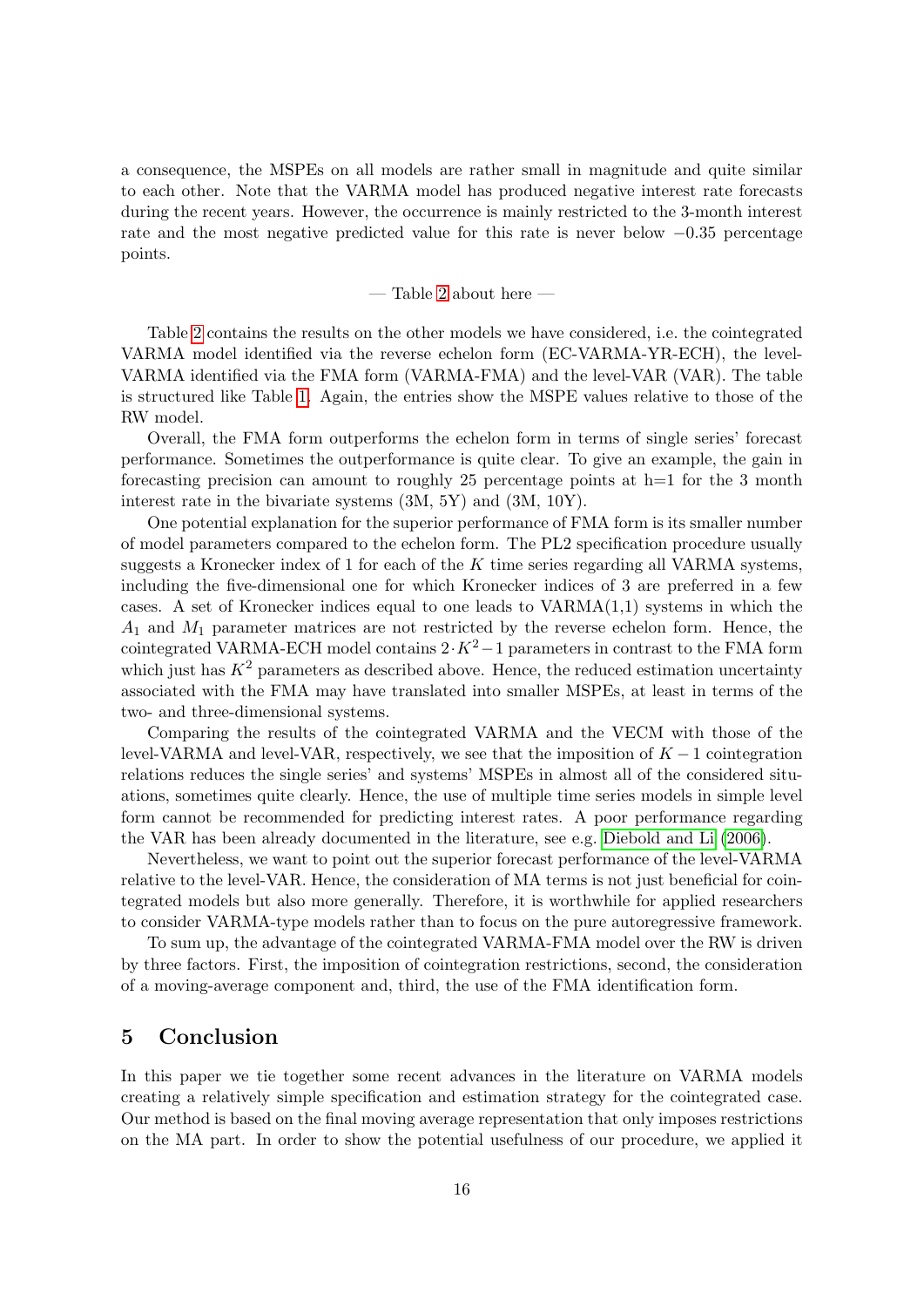in a forecasting exercise for US interest rates and found promising results. In particular, the performance was often superior compared to an approach based on the more complex echelon form.

There are a couple of issues which could be followed up. For example, the appropriate consideration of a linear trend term in the VARMA model would be desirable for many applications. Also, it would be good to augment the model by time-varying conditional variance. Finally, the development of model diagnostic tests appropriate for the cointegrated VARMA case would be of interest.

# References

- <span id="page-16-5"></span>Athanasopoulos G, Poskitt DS, Vahid F. 2012. Two canonical VARMA forms: Scalar component models vis-à-vis the echelon form. *Econometric Reviews* 31: 60–83.
- <span id="page-16-3"></span>Athanasopoulos G, Vahid F. 2008. VARMA versus VAR for macroeconomic forecasting. Journal of Business & Economic Statistics 26: 237-252.
- <span id="page-16-6"></span>Bartel H, Lütkepohl H. 1998. Estimating the Kronecker indices of cointegrated echelon-form VARMA models. Econometrics Journal 1: 76–99.
- <span id="page-16-4"></span>Bauer D, Wagner M. 2005. Autoregressive approximations of multiple frequency I(1) processes. Economics Series 174, Institute for Advanced Studies.
- <span id="page-16-7"></span>Campbell JY, Shiller RJ. 1987. Cointegration and tests of present value models. Journal of Political Economy 95: 1062–88.
- <span id="page-16-9"></span>Christensen JH, Diebold FX, Rudebusch GD. 2011. The affine arbitrage-free class of Nelson-Siegel term structure models. *Journal of Econometrics* **164**: 4–20.
- <span id="page-16-2"></span>Cooley TF, Dwyer M. 1998. Business cycle analysis without much theory. A look at structural VARs 83: 57–88.
- <span id="page-16-11"></span>de Pooter M. 2007. Examining the Nelson-Siegel class of term structure models. Tinbergen Institute Discussion Papers 07-043/4, Tinbergen Institute.
- <span id="page-16-12"></span>de Pooter M, Ravazzolo F, van Dijk D. 2010. Term structure forecasting using macro factors and forecast combination. Norges Bank Working Paper 2010/01 .
- <span id="page-16-8"></span>Diebold FX, Li C. 2006. Forecasting the term structure of government bond yields. Journal of Econometrics 130: 337–364.
- <span id="page-16-0"></span>Dufour JM, Pelletier D. 2011. Practical methods for modelling weak VARMA processes: Identification, estimation and specification with a macroeconomic application. Discussion Paper, McGill University, CIREQ and CIRANO .
- <span id="page-16-10"></span>Dufour JM, Stevanović D. 2013. Factor-augmented VARMA models with macroeconomic applications. Technical report, McGill University and Carleton University, CIREQ and CIRANO.
- <span id="page-16-1"></span>Fernández-Villaverde J, Rubio-Ramírez JF, Sargent TJ, Watson MW. 2007. A,B,C's (and D)'s of understanding VARs. American Economic Review 97: 1021–1026.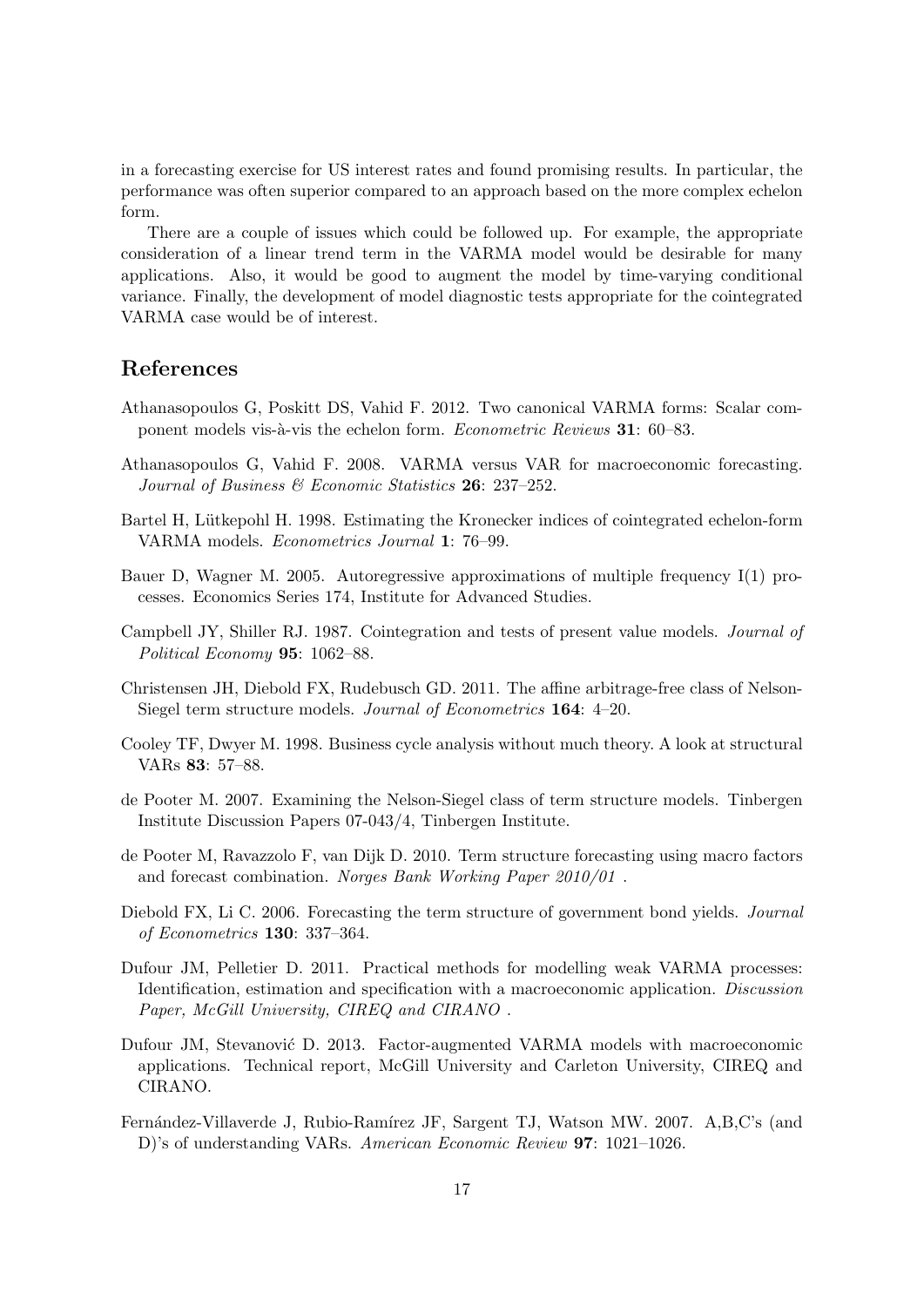- <span id="page-17-8"></span>Feunou B. 2009. A no-arbitrage VARMA term structure model with macroeconomic variables. Technical report, Duke University.
- <span id="page-17-13"></span>Guo L, Chen HF, Zhang JF. 1989. Consistent order estimation for linear stochastic feedback control systems (CARMA model). Automatica 25: 147–151. ISSN 0005-1098.
- <span id="page-17-6"></span>Hassler U, Wolters J. 2001. Forecasting money market rates in the unified Germany. In Friedmann R, Knüppel L, Lütkepohl H (eds) Econometric Studies: A Festschrift in Honour of Joachim Frohn. LIT, 185–201.
- <span id="page-17-5"></span>Huang D, Guo L. 1990. Estimation of nonstationary ARMAX models based on the Hannan-Rissanen method. The Annals of Statistics 18: 1729–1756.
- <span id="page-17-9"></span>Johansen S. 1988. Statistical analysis of cointegration vectors. Journal of Economic Dynamics and Control 12: 231–254.
- <span id="page-17-10"></span>Johansen S. 1991. Estimation and hypothesis testing of cointegration vectors in Gaussian vector autoregressive models. Econometrica 59: 1551–1580.
- <span id="page-17-11"></span>Johansen S. 1995. Likelihood-based Inference in Cointegrated Vector Autoregressive Models. Oxford: Oxford University Press.
- <span id="page-17-3"></span>Kascha C, Mertens K. 2009. Business cycle analysis and VARMA models. Journal of Economic Dynamics and Control 33: 267–282.
- <span id="page-17-16"></span>Lai TL, Wei CZ. 1982. Asymptotic properties of projections with applications to stochastic regression problems. Journal of Multivariate Analysis 12: 346–370.
- <span id="page-17-1"></span>Lütkepohl H. 1984a. Linear aggregation of vector autoregressive moving average processes. Economics Letters 14: 345–350.
- <span id="page-17-2"></span>Lütkepohl H. 1984b. Linear transformations of vector ARMA processes. Journal of Econometrics 26: 283–293.
- <span id="page-17-14"></span>Lütkepohl H. 1996. Handbook of Matrices. Wiley: Chichester.
- <span id="page-17-0"></span>Lütkepohl H. 2005. New Introduction to Multiple Time Series Analysis. Springer-Verlag: Berlin.
- <span id="page-17-4"></span>Lütkepohl H, Claessen H. 1997. Analysis of cointegrated VARMA processes. Journal of Econometrics 80: 223–239.
- <span id="page-17-12"></span>Mönch E. 2008. Forecasting the yield curve in a data-rich environment: A no-arbitrage factor-augmented VAR approach. Journal of Econometrics 146: 26–43.
- <span id="page-17-7"></span>Monfort A, Pegoraro F. 2007. Switching VARMA term structure models. Journal of Financial Econometrics 5: 105–153.
- <span id="page-17-15"></span>Nielsen B. 2006. Order determination in general vector autoregressions. In Ho HC, Ing CK, Lai TL (eds) Time Series and Related Topics: In Memory of Ching-Zong Wei, volume 52 of IMS Lecture Notes and Monograph Series. Institute of Mathematical Statistics, 93–112.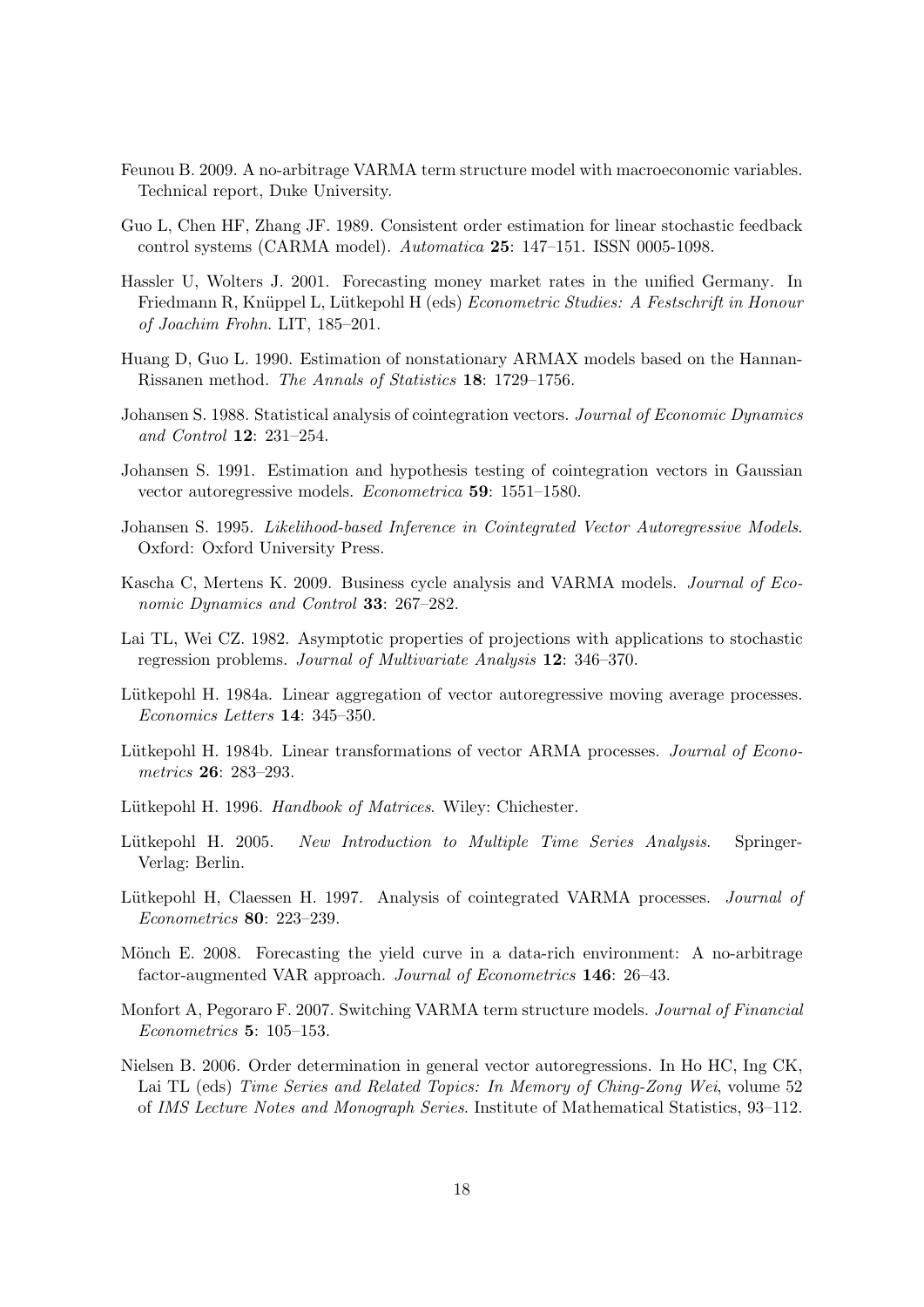- <span id="page-18-7"></span>Paulsen J. 1984. Order determination of multivariate autoregressive time series with unit roots. Journal of Time Series Analysis 5: 115–127.
- <span id="page-18-2"></span>Poskitt DS. 2003. On the specification of cointegrated autoregressive moving-average forecasting systems. International Journal of Forecasting 19: 503–519.
- <span id="page-18-3"></span>Poskitt DS. 2006. On the identification and estimation of nonstationary and cointegrated ARMAX systems. Econometric Theory 22: 1138–1175.
- <span id="page-18-4"></span>Poskitt DS. 2009. Vector autoregressive moving-average identification for macroeconomic modeling: Algorithms and theory. Monash Econometrics and Business Statistics Working Papers 12/09, Monash University, Department of Econometrics and Business Statistics.
- <span id="page-18-1"></span>Poskitt DS, Lütkepohl H. 1995. Consistent specification of cointegrated autoregressive moving-average systems. SFB 373 Discussion Papers 1995, 54, Humboldt Universität zu Berlin.
- <span id="page-18-8"></span>Pötscher BM. 1989. Model selection under nonstationarity: Autoregressive models and stochastic linear regression models. The Annals of Statistics 17: 1257–1274.
- <span id="page-18-6"></span>Shea GS. 1992. Benchmarking the expectations hypothesis of the interest-rate term structure: An analysis of cointegration vectors. Journal of Business  $\mathcal{C}$  Economic Statistics 10: 347– 366.
- <span id="page-18-5"></span>Tiao GC, Tsay RS. 1989. Model specification in multivariate time series. Journal of the Royal Statistical Society, B 51: 157–213.
- <span id="page-18-0"></span>Yap SF, Reinsel GC. 1995. Estimation and testing for unit roots in a partially nonstationary vector autoregressive moving average model. Journal of the American Statistical Association **90**: 253-267.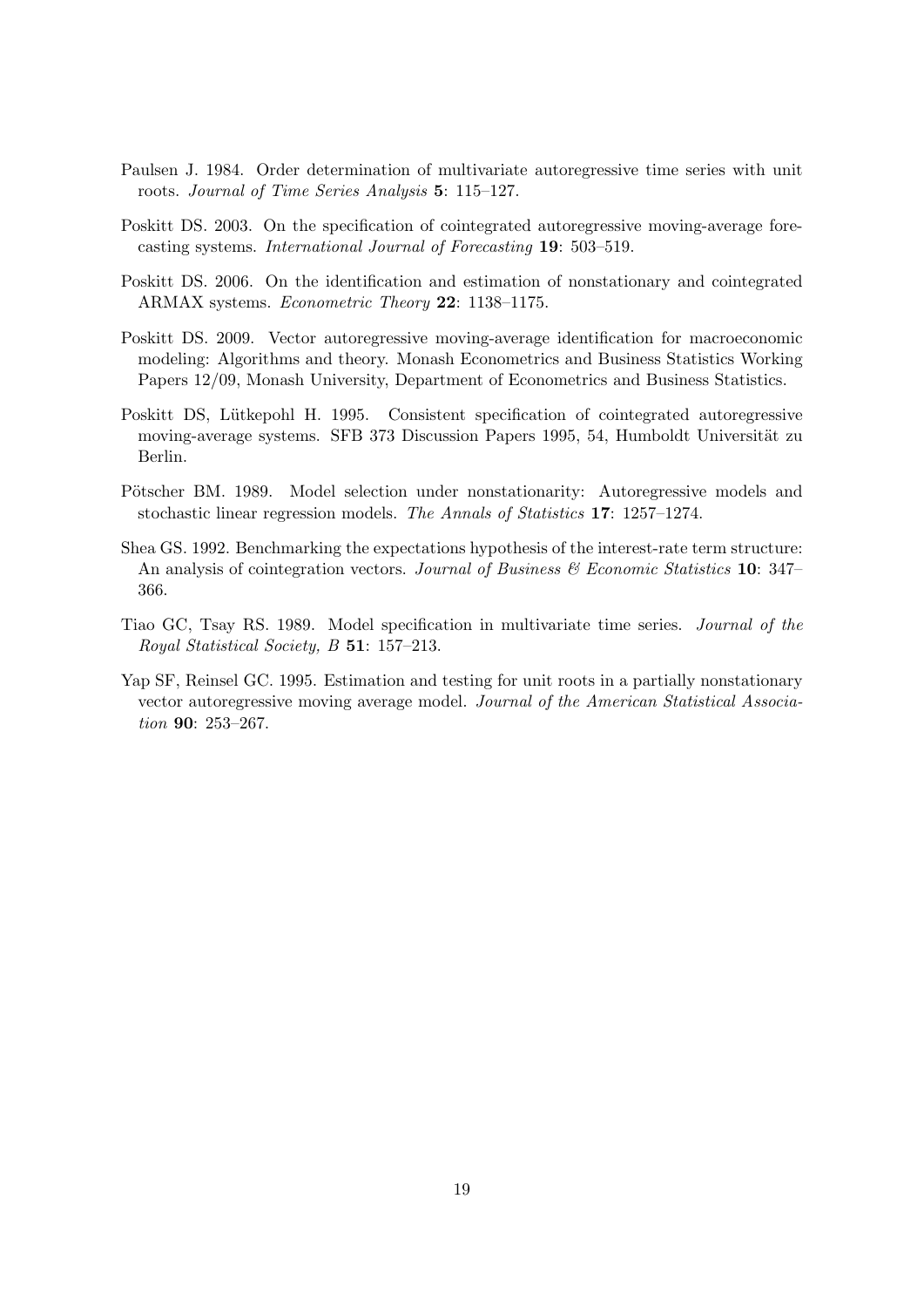# A Proofs

# Proof of Theorem [2.1:](#page-4-0)

 $\Rightarrow$ : Suppose  $(y_t)_{t=1-m}^T$  satisfies [\(1\)](#page-2-1) given initial conditions. One can view the sequence  $(u_t)_{t=1-m}^T$  as a solution to [\(1\)](#page-2-1) viewed as system of equations for the errors and given initial conditions  $u_0, \ldots, u_{1-m}$ . Then we know that  $(u_t)_{t=1-m}^T$  is the sum of a particular solution and the appropriately chosen solution of the corresponding homogeneous system of equations,  $u_t = u_t^P + (-n_t)$ , say.

Define the sequence  $(\Pi_i)_{i\in\mathbb{N}_0}$  by the recursive relations  $\Pi_0 = -I_K$  and

$$
A_i = \sum_{j=0}^{i} M_j \Pi_{i-j}, \text{ for } i = 1, ..., m
$$
 (29)

$$
0 = \sum_{j=0}^{m} M_j \Pi_{i-j}, \text{ for } i > m
$$
 (30)

Define now  $(u_t^P)_{t=1-m}^T$  by  $u_t^P := y_t - \sum_{s=1}^{t+m-1} \Pi_s y_{t-s}$ , where  $\sum_{s=1}^0 \Pi_s y_{t-s} := 0$ . Then,  $(u_t^P)_{t=1-m}^T$  is indeed a particular solution as for  $t \geq 1$ 

$$
\sum_{j=0}^{p} M_j u_{t-j}^P = \sum_{j=0}^{m} M_j \left( y_{t-j} - \sum_{s=1}^{t-j+m-1} \Pi_s y_{t-s-j} \right)
$$

$$
= A_0 y_t - \sum_{j=1}^{m} A_j y_{t-j}.
$$
(31)

Further, define  $(n_t)_{t=1-m}^T$  by  $n_t = u_t^P - u_t$  for  $t = 1-m, \ldots, 0$  and  $0 = \sum_{i=0}^m M_i n_{t-i}$ , for  $t =$ 1, ..., T. Since the initial values determine the rest of the series, we also have  $u_t = u_t^P - n_t$ for  $t \geq 1$ .

Therefore,  $y_t = \sum_{s=1}^{t+m-1} \Pi_s y_{t-s} + u_t + n_t$  for  $t = 1 - m, ..., 0$ .

 $\Leftarrow$ : Conversely, suppose  $(y_t)_{t=1-m}^T$  admits an autoregressive representation as in [\(4\)](#page-3-1) and there exist  $(K \times K)$  matrices  $M_j$   $j = 0, \ldots, m$  such that  $0 = \sum_{j=0}^{m} M_j \Pi_{i-j}$  for  $i > m$  and  $0 = \sum_{j=0}^{m} M_j n_{t-j}$ , for  $t = 1, \ldots, T$ . Then, for  $t = 1, \ldots, T$ , it holds that

$$
\sum_{j=0}^{m} M_j y_{t-j} = \sum_{j=0}^{m} M_j \sum_{s=1}^{t-j+m-1} \Pi_s y_{t-j-s} + \sum_{j=0}^{m} M_j u_{t-j} + \sum_{j=0}^{m} M_j n_{t-j}
$$
(32)

Moving all terms involving  $y_t$  to the left-hand side yields

$$
-\sum_{v=0}^{t+m-1} \sum_{j=0}^{\min(v,m)} M_j \Pi_{v-j} y_{t-v} = -\sum_{v=0}^{m} \left( \sum_{j=0}^{v} M_j \Pi_{v-j} \right) y_{t-v} = A_0 y_t - \sum_{v=1}^{m} A_v y_{t-v} = \sum_{j=0}^{m} M_j u_{t-j}
$$
(33)

where  $A_0 := -M_0 \Pi_0 = M_0$  and  $A_v := \sum_{j=0}^{v} M_j \Pi_{v-j}, v = 1, \ldots, m$ .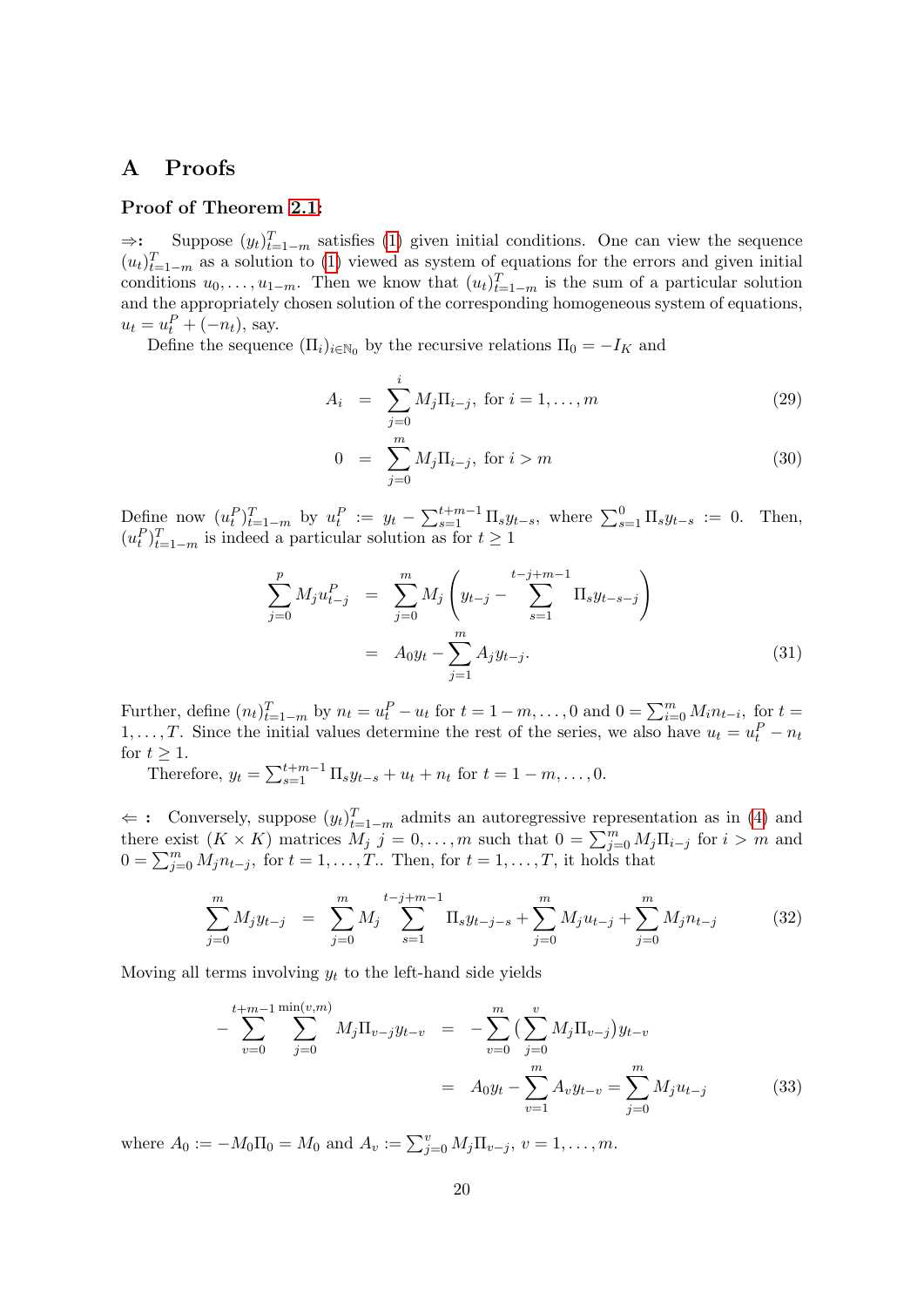### Proof of Theorem [2.2:](#page-4-2)

From Theorem [2.1,](#page-4-0)  $(y_t)_{t=1-m}^T$  has a autoregressive representation with the associated series  $(\Pi)_{i=0}^{T+m-1}$  and  $(n_t)_{t=1-m}^T$ . One considers then the set of all polynomials,  $m(z) = 1 + m_1 z +$  $\ldots m_q z^q$ , for which

<span id="page-20-0"></span>
$$
0 = \sum_{j=0}^{q} m_j \Pi_{i-j}
$$
 (34)

$$
0 = \sum_{j=0}^{q} m_j n_{t-j}
$$
\n(35)

is true for  $i > q$  and  $t \geq \underline{t}$  for some  $\underline{t}$ ,  $1 - m \leq \underline{t} \leq T$ . Denote this set by S. Because of [\(7\)](#page-4-1) and [\(8\)](#page-4-1), we know that the (normalized) determinant,  $|M(z)|$ , satisfies the above conditions with  $q = \bar{q}$  and  $t = \bar{q} - m + 1$ . Therefore, S is not empty. Denote one solution to

$$
\min_{m(z)\in S} \deg(m(z)),\tag{36}
$$

by  $m_0(z)$  with degree  $q_0$  and corresponding  $t_0$ , where deg :  $S \to \mathbb{N}$  is the function that assigns the degree to every polynomial in S. Suppose, there is another solution of the same degree  $m_1(z) = 1 + m_{1,1}z + \ldots + m_{1,q_0}z^{q_0}$ . Since both polynomials are of degree  $q_0$ ,  $a = m_{0,q_0}/m_{1,q_0}$ exists and one gets

$$
0 = \sum_{j=0}^{q} (m_{0,j} - am_{1,j}) \Pi_{i-j}
$$
\n(37)

$$
0 = \sum_{j=0}^{q} (m_{0,j} - am_{1,j})n_{t-j}
$$
\n(38)

Then, normalization of the first non-zero coefficient of  $(m_0(z) - am_1(z))$  would give a polynomial in S with degree smaller than  $q_0$ , a contradiction. Thus  $m_0(z)$  is unique.

Given  $m_0(z)$ , define  $A_{0,0} = I_K$  and  $A_{0,v} := \sum_{j=0}^{v} m_{0,j} \Pi_{v-j}$ ,  $v = 1, \ldots, q_0$  and  $p_0$  as the minimal number such that  $A_{0,v} = 0$  for  $v > p_0$ .

Then, condition [\(34\)](#page-20-0) alone would imply left-coprimeness of  $[A_0(z), m_0(z)I_K]$  but if  $(n_t)_{t=1-m}^T \neq$ 0 the minimal orders  $p_0, q_0$  might well be above those of the left-coprime solution to [\(34\)](#page-20-0).

### Proof of Theorem [2.3:](#page-6-0)

Similar to [Guo, Chen and Zhang \(1989\)](#page-17-13), we proof  $(\hat{p}_T, \hat{q}_T) \to (p_0, q_0)$  a.s. by showing that the only limit point of  $(\hat{p}_T, \hat{q}_T)$  is indeed  $(p_0, q_0)$  with probability one, where  $p_0$  and  $q_0$  are the true lag orders. Thus, the convergence of  $\hat{p}_T$  and  $\hat{q}_T$  follows, which is equivalent to joint convergence. In order to show this, we demonstrate that the events " $(\hat{p}_T, \hat{q}_T)$  has a limit point  $(p, q)$  with  $p + q > p_0 + q_0$  " (assuming  $p \ge p_0, q \ge q_0$ ) and " $(\hat{p}_T, \hat{q}_T)$  has a limit point  $(p, q)$  with  $p < p_0$  or  $q < q_0$ " both have probability zero.

Following [Huang and Guo \(1990\)](#page-17-5) we rely on the spectral norm in order to analyze the convergence behaviour of various sample moments; that is, for a  $(m \times n)$  matrix A,  $||A|| := \sqrt{\lambda_{\max}(A A')},$  where  $\lambda_{\max}(\cdot)$  denotes the maximal eigenvalue. Lütkepohl (1996, Ch.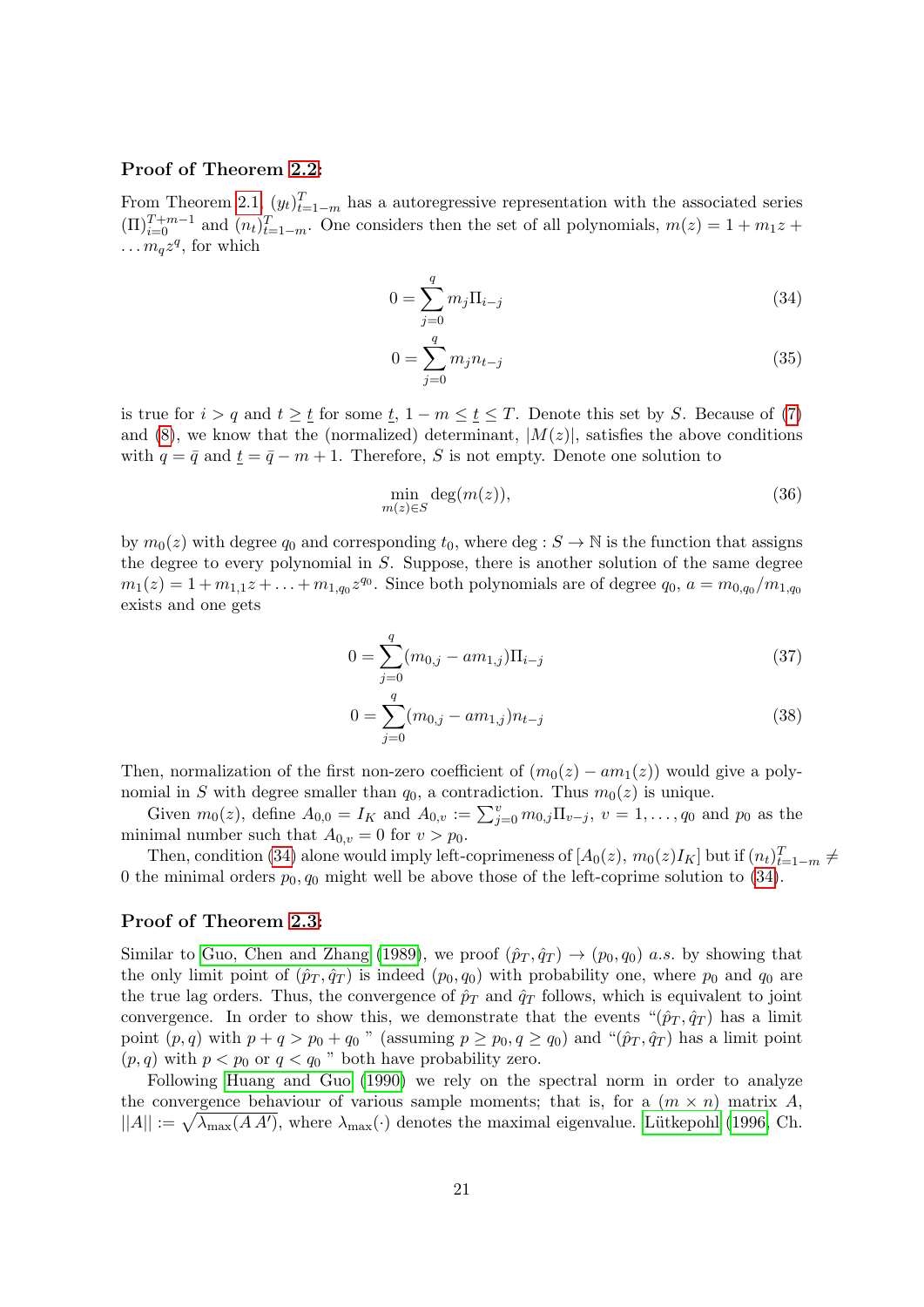8) provides a summary of the properties of this norm. The stochastic order symbols o and O are understood in the context of almost sure convergence.

Case 1:  $p \geq p_0, q \geq q_0, p + q > p_0 + q_0$ 

For simplicity, write  $T$  instead of  $N$  in our lag selection criterion [\(11\)](#page-5-1). Then

$$
DP(p,q) - DP(p_0, q_0) = \ln[|\hat{\Sigma}_T(p,q)|/|\hat{\Sigma}_T(p_0, q_0)|] + c \frac{(\ln T)^{1+v}}{T}, \tag{39}
$$

where  $c > 0$  is a constant.

We have to show that  $DP(p, q) - DP(p_0, q_0)$  has a positive limit for any pair p, q with  $p_0 \leq p \leq p_T$ ,  $q_0 \leq q \leq q_T$ , and  $p + q > p_0 + q_0$ . Similar to [Nielsen \(2006,](#page-17-15) Proof of Theorem 2.5), it is sufficient to show that  $T(\hat{\Sigma}_T(p_0, q_0) - \hat{\Sigma}_T(p,q)) = O\{g(T)\}\$  such that  $(\ln T)^{1+v}/g(T) \to \infty$  in this case.

Let us introduce the following notation:

$$
\begin{aligned}\n\phi_t^0(p,q) &= [y'_t, \dots, y'_{t-p+1}, u'_t, \dots, u'_{t-q+1}]' \\
\phi_t(p,q) &= [y'_t, \dots, y'_{t-p+1}, (\hat{u}_t^{h_T})', \dots, (\hat{u}_{t-q+1}^{h_T})']' \\
Y_T &= [y'_1, \dots, y'_T]' \\
U_T &= [u'_1, \dots, u'_T]' \\
x_t^0(p,q) &= [(\phi_{t-1}^0(p,q) \otimes I_K)R]' \\
x_t(p,q) &= [(\phi_{t-1}(p,q)' \otimes I_K)R]' \\
X_T^0(p,q) &= [x_1^0(p,q), \dots, x_T^0(p,q)]' \\
X_T(p,q) &= [x_1(p,q), \dots, x_T(p,q)]' \\
\gamma(p,q) &= [\text{vec}(A_1, A_2, \dots, A_p)', m_1, m_2, \dots, m_q]',\n\end{aligned} \tag{40}
$$

where  $\gamma(p,q)$  is the  $(K^2 \cdot (p+q) \times 1)$  vector of true parameters such that  $A_i = 0$  and  $m_j = 0$  for  $i > p_0, j > q_0$ , respectively, and R is implicitly defined such that  $vec[A_1, \ldots, A_p, M_1, \ldots, M_q] =$  $R\gamma(p,q).$ 

Then, one can write

$$
y_t = \sum_{i=1}^p A_i y_{t-i} + u_t + \sum_{i=1}^q M_i u_{t-i}
$$
  
=  $[A_1, ..., A_p, M_1, ..., M_q] \phi_{t-1}^0(p, q) + u_t$   
=  $(\phi_{t-1}^0(p, q)' \otimes I_K) \text{vec}[A_1, ..., A_p, M_1, ..., M_q] + u_t$   
=  $x_t^0(p, q)' \gamma(p, q) + u_t$  (41)

in order to summarize the model in matrix notation by

<span id="page-21-0"></span>
$$
Y_T = X_T^0(p, q)\gamma(p, q) + U_T = X_T(p, q)\gamma(p, q) + R_T + U_T,
$$
\n(42)

where

$$
R_T := [X_T^0(p, q) - X_T(p, q)]\gamma(p, q).
$$
\n(43)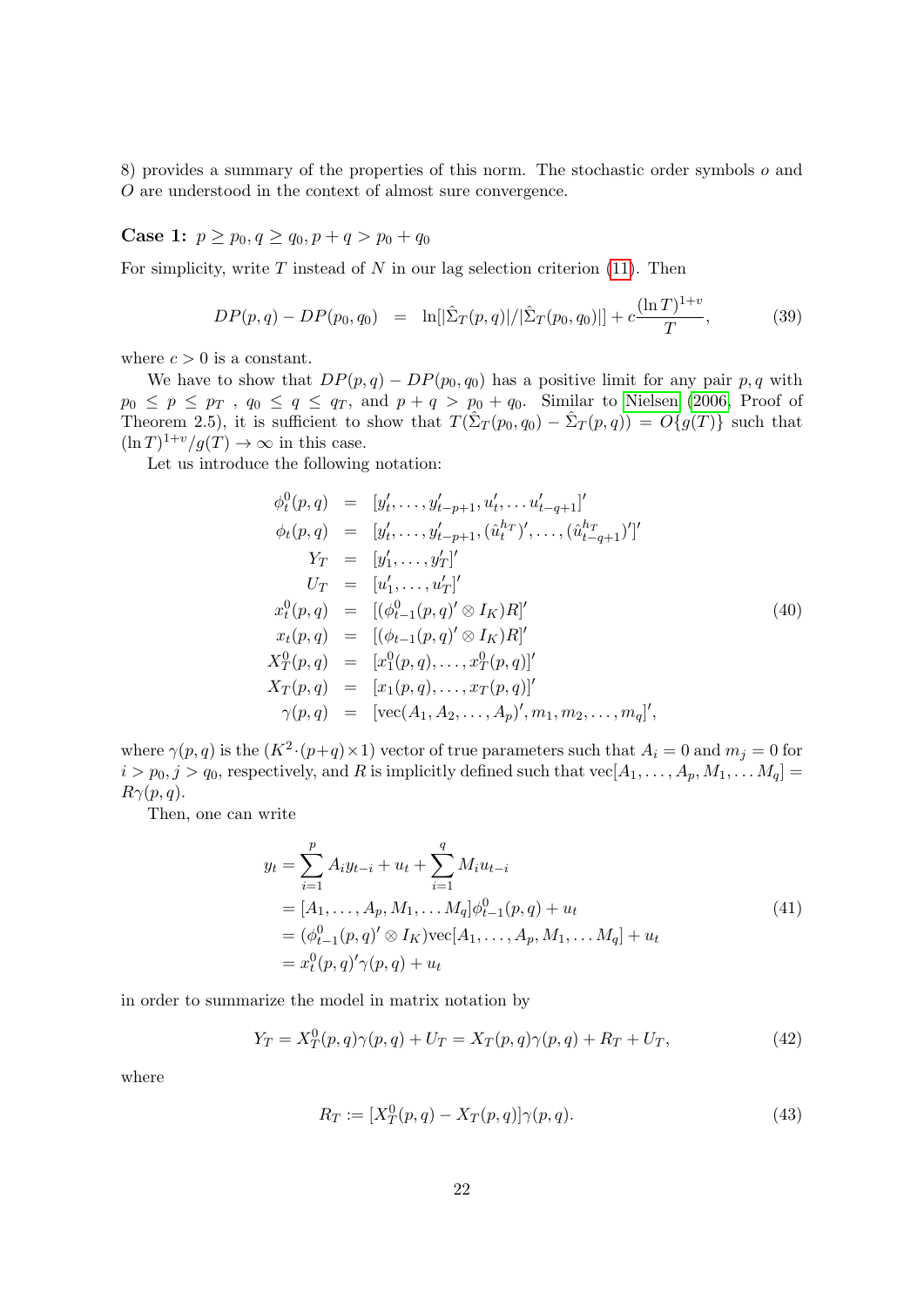$R_T$  does not depend on  $p, q$  for  $p \geq p_0, q \geq q_0$  and can be decomposed as  $R_T = [r'_0, r'_1, \ldots, r'_{T-1}]'$ , where  $r_t$ ,  $t = 0, 1, \ldots, T-1$ , is a  $K \times 1$  vector. Let  $Z_T(p,q) = [z_1(p,q)', \ldots, z_T(p,q)']'$  be the OLS residuals obtained from regressing  $Y_T$  on  $X_T(p,q)$ , i.e.

$$
Z_T(p,q) = Y_T - X_T(p,q) \left[ X_T(p,q)' X_T(p,q) \right]^{-1} X_T(p,q)' Y_T
$$
  
= 
$$
\left[ R_T + U_T \right] - X_T(p,q) \left[ X_T(p,q)' X_T(p,q) \right]^{-1} X_T(p,q)' \left[ R_T + U_T \right]. \tag{44}
$$

The estimator of the error covariance matrix  $\Sigma_u$  in dependence on p and q is given by  $\hat{\Sigma}_T(p,q) = T^{-1} \sum_{t=1}^T z_t(p,q) z_t(p,q)'$ . Furthermore, note that  $\hat{\Sigma}_T(p_0,q_0) - \hat{\Sigma}_T(p,q)$  is positive semidefinite since  $p \geq p_0$  and  $q \geq q_0$  in the current setup. Hence, we have

$$
\|\hat{\Sigma}_T(p_0, q_0) - \hat{\Sigma}_T(p, q)\| = \lambda_{\max} \left(\hat{\Sigma}_T(p_0, q_0) - \hat{\Sigma}_T(p, q)\right)
$$
  
\n
$$
\leq \text{tr}\left(\hat{\Sigma}_T(p_0, q_0) - \hat{\Sigma}_T(p, q)\right) = \text{tr}\left(\hat{\Sigma}_T(p_0, q_0)\right) - \text{tr}\left(\hat{\Sigma}_T(p, q)\right)
$$
  
\n
$$
= T^{-1}[R_T + U_T]'X_T(p, q) [X_T(p, q)'X_T(p, q)]^{-1} X_T(p, q)'[R_T + U_T]
$$
  
\n
$$
-T^{-1}[R_T + U_T]'X_T(p_0, q_0) [X_T(p_0, q_0)'X_T(p_0, q_0)]^{-1} X_T(p_0, q_0)'[R_T + U_T].
$$
\n(45)

<span id="page-22-2"></span>We have for the terms on the right-hand side (r.h.s.) of the last equality in [\(45\)](#page-22-0)

<span id="page-22-0"></span>
$$
[R_T + U_T]'X_T(p,q) [X_T(p,q)'X_T(p,q)]^{-1} X_T(p,q)'[R_T + U_T]
$$
  
=  $O \left( || [X_T(p,q)'X_T(p,q)]^{-1/2} X_T(p,q)'[R_T + U_T]||^2 \right)$   
=  $O \left( || [X_T(p,q)'X_T(p,q)]^{-1/2} X_T(p,q)'R_T||^2 \right)$   
+  $O \left( || [X_T(p,q)'X_T(p,q)]^{-1/2} X_T(p,q)'U_T||^2 \right),$  (46)

where the result holds for all  $p \geq p_0$  and  $q \geq q_0$ .

As in Poskitt and Lütkepohl (1995, Proof of Theorem 3.2), we obtain from [Lai and](#page-17-16) [Wei \(1982,](#page-17-16) Theorem 3), with a correction mentioned in Pötscher (1989, p. 1268), for any  $m = max(p, q)$ 

<span id="page-22-1"></span>
$$
\| \left[ X_T(p,q)' X_T(p,q) \right]^{-1/2} X_T(p,q)' U_T \|^2
$$
  
=  $O \left( \max \left\{ 1, \ln \left\{ \sum_{n=1}^s \sum_t ||y_{t-n}||^2 + ||\hat{u}_{t-n}^{h_T}||^2 \right\} \right\} \right)$   
=  $O(\ln m) + O \left( \ln \left( O \left\{ \sum_t ||y_t||^2 + ||\hat{u}_t^{h_T}||^2 \right\} \right) \right),$  (47)

where  $\ln^+(x)$  denotes the positive part of  $\ln(x)$ . Moreover, we have that  $\sum_t ||y_t||^2 = O(T^g)$ due to Assumption 3.3, where the growth rate is independent of  $m$ , see Poskitt and Lütkepohl [\(1995,](#page-18-1) Proof of Theorem 3.2, Proof of Lemma 3.1). Therefore, the second term on the r.h.s. of [\(47\)](#page-22-1) is  $O(\ln T)$  for all m. Hence, the left-hand side (l.h.s.) of (47) is  $O(\ln T)$  since  $m \leq s_{\text{T}} \leq h_T = [c(\ln T)^a], c > 0, a > 1.$ 

Similar to Poskitt and Lütkepohl (1995, Proof of Theorem 3.2) we obtain from a standard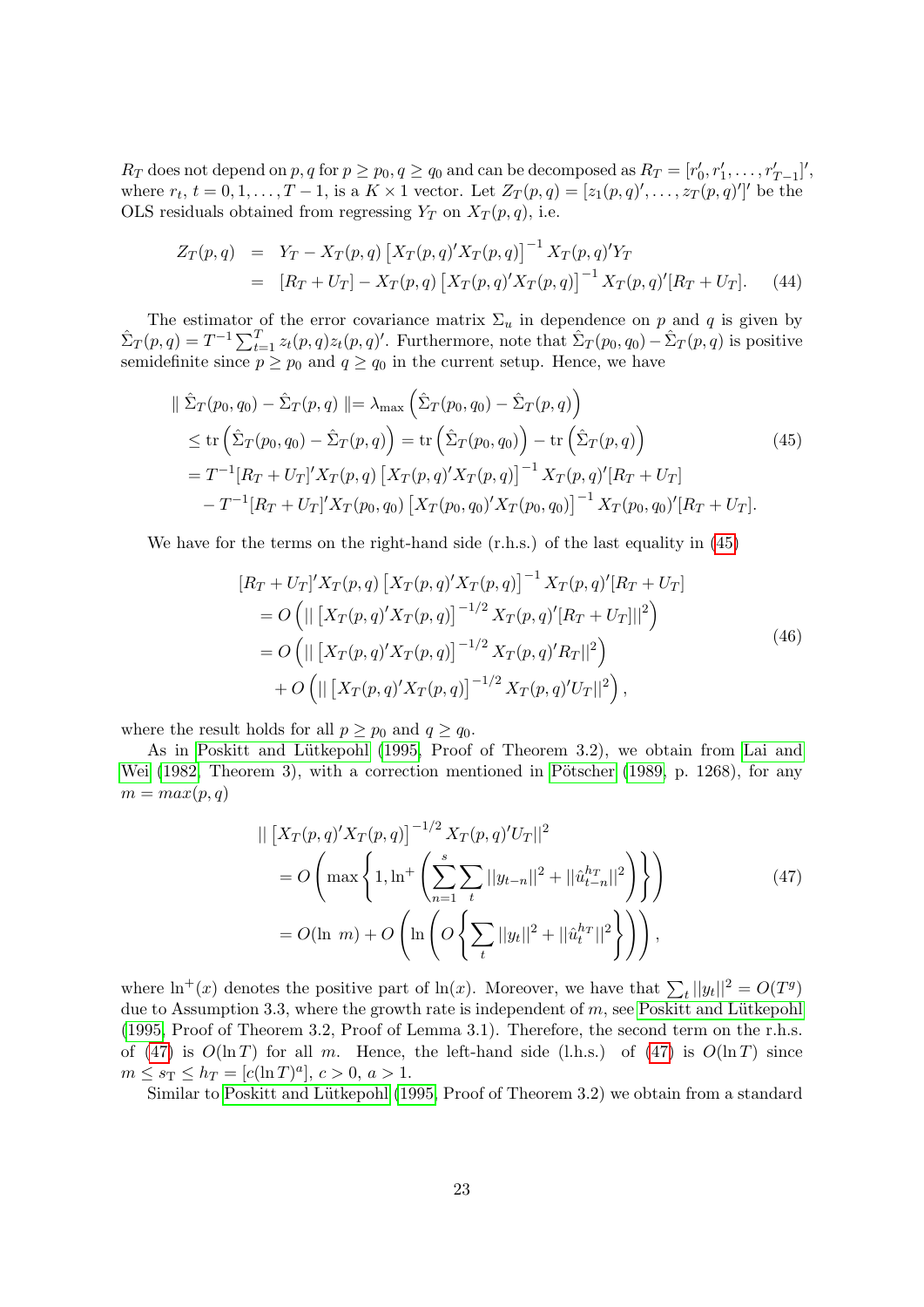result in least squares

<span id="page-23-0"></span>
$$
\| [X_T(p,q)'X_T(p,q)]^{-1/2} X_T(p,q)'R_T \|^2 \le \sum_{t=0}^{T-1} \sum_{i=1}^K r_{i,t}^2
$$
  

$$
\le ||\gamma(p,q)||^2 \cdot \sum_{n=1}^q \sum_{t=1}^T ||u_{t-n} - \hat{u}_{t-n}^{h_T}||^2 = O(\ln T),
$$
 (48)

where the last line follows from [Poskitt \(2003,](#page-18-2) Proposition 3.1) due to Assumption 3.3, our choice of  $h_T$  and since  $||\gamma(p,q)|| = constant < \infty$  independent of  $(p,q)$ . Hence, we have  $T^{-1}[R_T+U_T]'X_T(p,q)\,[X_T(p,q)'X_T(p,q)]^{-1}\times X_T(p,q)'[R_T+U_T]=O(\ln T/T).$ 

Using [\(46](#page-22-2)- [48\)](#page-23-0), we have  $\|\tilde{\Sigma}_T(p_0,q_0) - \tilde{\Sigma}_T(p,q)\| = O(\ln T/T)$  such that  $T(\tilde{\Sigma}_T(p_0,q_0) \hat{\Sigma}_T(p,q) = O\{\ln(T)\}\,$ , the desired result, and therefore  $DP(p,q) - DP(p_0,q_0) > 0$  a.s. for sufficiently large T.

Case 2:  $(p, q)$  with  $p < p_0$  or  $q < q_0$ 

For  $(p, q)$  with  $p < p_0$  or  $q < q_0$ , write

$$
DP(p,q) - DP(p_0, q_0) = \ln |I_K + (\hat{\Sigma}_T(p,q) - \hat{\Sigma}_T(p_0, q_0))\hat{\Sigma}_T^{-1}(p_0, q_0)| + o(1) \quad (49)
$$

As in [Nielsen \(2006,](#page-17-15) Proof of Theorem 2.4), it suffices to show that  $\liminf_{T\to\infty}\lambda_{\max}(\hat{\Sigma}_T(p,q) \hat{\Sigma}_T(p_0, q_0) > 0$ . To do so, let us introduce some further notation:

<span id="page-23-1"></span>
$$
\hat{\gamma}_T(p,q) = \left[ X'_T(p,q) X_T(p,q) \right]^{-1} X'_T(p,q) Y_T \n= \left[ \text{vec}(\hat{A}_1, \hat{A}_2, \dots, \hat{A}_p)', \hat{m}_1, \hat{m}_2, \dots, \hat{m}_q \right]'.
$$
\n(50)

and, defining  $s_p = \max(p, p_0)$  and  $s_q = \max(q, q_0)$ ,

<span id="page-23-2"></span>
$$
\hat{\gamma}_T^0(p,q) = [\text{vec}(\hat{A}_1, \hat{A}_2, \dots, \hat{A}_{s_p})', \hat{m}_1, \hat{m}_2, \dots, \hat{m}_{s_q}]'
$$
(51)

with  $\hat{A}_i = 0$  for  $i > p$  and  $\hat{m}_i = 0$  for  $i > q$ . Then, we get

$$
Z_T(p,q) = Y_T - X_T(p,q)\hat{\gamma}_T(p,q) = Y_T - X_T(s_p, s_q)\hat{\gamma}_T^0(p,q)
$$
  
= 
$$
U_T + \tilde{X}_T\gamma(s_p, s_q) + X_T(s_p, s_q)\tilde{\gamma}_T(p,q),
$$
 (52)

where  $\gamma(p,q)$  is defined as above in Case 1,

<span id="page-23-3"></span>
$$
\tilde{X}_T := (X_T^0(s_p, s_q) - X_T(s_p, s_q)),\tag{53}
$$

and  $\tilde{\gamma}_T(p,q) = \gamma(s_p, s_q) - \hat{\gamma}_T^0(p,q)$ .

Let  $\tilde{x}'_t$  and  $x'_t(s_p, s_q)$  be the typical  $K \times (pK^2 + q)$  (sub)matrices of the  $TK \times (pK^2 + q)$ matrices  $\tilde{X}_T$  and  $\tilde{X}_T(s_p, s_q)$ , respectively, i.e. the partition of  $\tilde{X}_T$  and  $X_T(s_p, s_q)$  is analogous to  $X_T(p,q)$  above. Then, for  $p < p_0$  or  $q < q_0$ , the residual covariance matrix can be written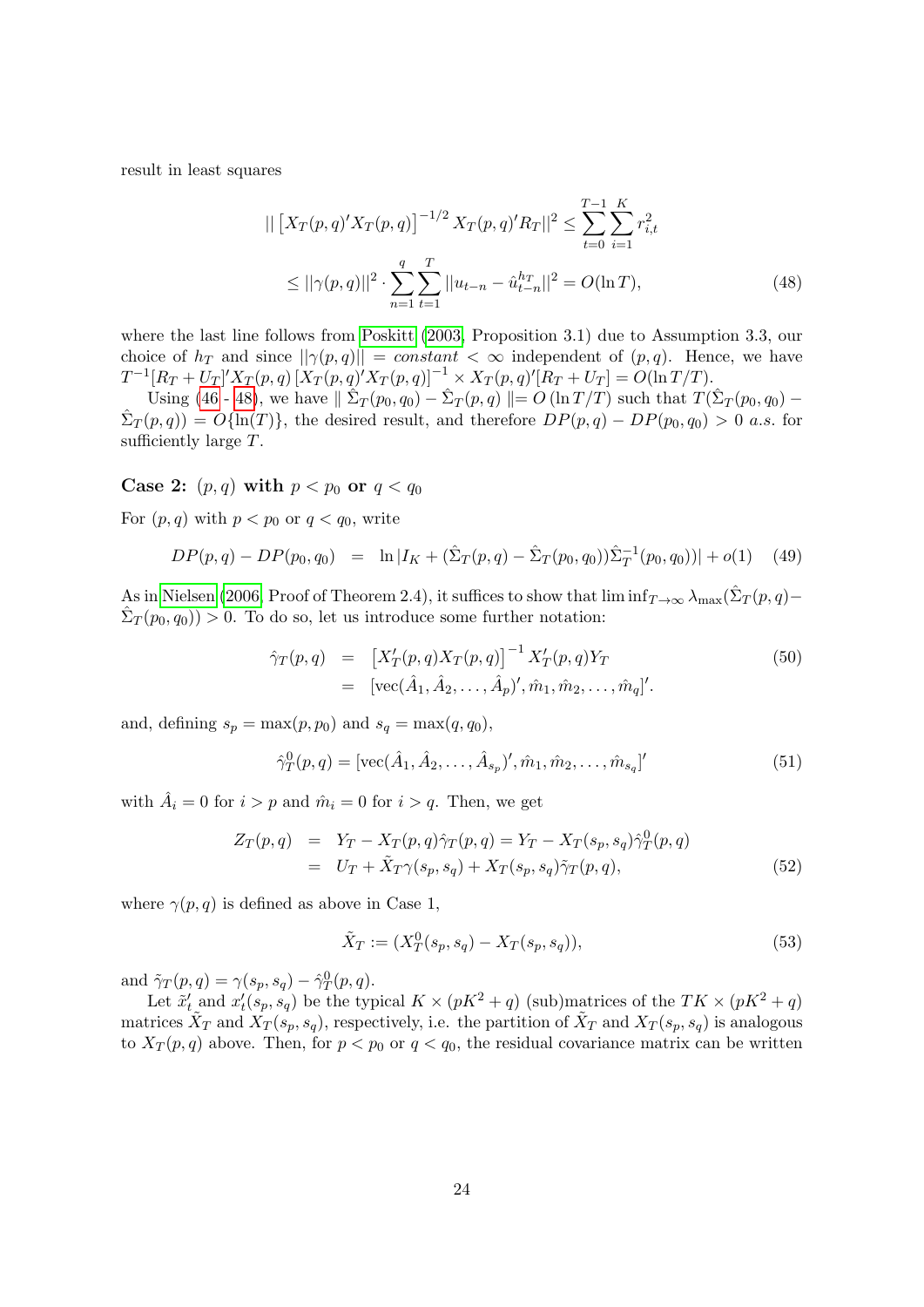$$
\hat{\Sigma}_{T}(p,q) = \frac{1}{T} \sum_{t=1}^{T} z_{t}(p,q) z_{t}'(p,q) \n= \frac{1}{T} \sum_{t=1}^{T} x_{t}'(s_{p}, s_{q}) \tilde{\gamma}_{T}(p,q) \tilde{\gamma}_{T}'(p,q) x_{t}(s_{p}, s_{q}) \n+ \frac{1}{T} \sum_{t=1}^{T} (x_{t}'(s_{p}, s_{q}) \tilde{\gamma}_{T}(p,q)) (u_{t} + \tilde{x}_{t}' \gamma(s_{p}, s_{q}))' \n+ \frac{1}{T} \sum_{t=1}^{T} (u_{t} + \tilde{x}_{t}' \gamma(s_{p}, s_{q})) (x_{t}'(s_{p}, s_{q}) \tilde{\gamma}_{T}(p,q))' \n+ \frac{1}{T} \sum_{t=1}^{T} (u_{t} + \tilde{x}_{t}' \gamma(s_{p}, s_{q})) (u_{t} + \tilde{x}_{t}' \gamma(s_{p}, s_{q}))' \n= D_{1,T} + (D_{2,T} + D'_{2,T}) + D_{3,T},
$$
\n(11)

where  $D_{1,T}$ ,  $D_{2,T}$ , and  $D_{3,T}$  are equal to the square products and cross products in the above equations, respectively.

Similarly, the residual covariance matrix based on the true orders  $p_0$  and  $q_0$  can be expressed by

<span id="page-24-0"></span>
$$
\hat{\Sigma}_T(p_0, q_0) = D_{1,T}^0 + (D_{2,T}^0 + (D_{2,T}^0)') + D_{3,T}^0,
$$
\n(55)

where  $D_{1,T}^0$ ,  $D_{2,T}^0$ , and  $D_{3,T}^0$  are defined analogously to  $D_{1,T}$ ,  $D_{2,T}$ , and  $D_{3,T}$ , respectively, by replacing  $\gamma(s_p, s_q)$  with  $\gamma(p_0, q_0)$ . Then,

$$
\hat{\Sigma}_T(p,q) - \hat{\Sigma}_T(p_0,q_0) = D_{1,T} + (D_{2,T} + D'_{2,T} - D^0_{1,T} - D^0_{2,T} - (D^0_{2,T})') \n+ (D_{3,T} - D^0_{3,T}).
$$
\n(56)

It is easily seen that  $D_{3,T}$  and  $D_{3,T}^0$  both converge to  $\Sigma_u$  a.s.. Therefore, the third term in [\(56\)](#page-24-0) is o(1). We will further show that  $D_{2,T}$ ,  $D_{1,T}^0$ , and  $D_{2,T}^0$  are  $o(1)$  and that  $\liminf_{T\to\infty}\lambda_{\max}(D_{1,T})$ 0 while noting that  $D_{1,T}$  is p.s.d. by construction, showing  $\liminf_{T\to\infty} \lambda_{\max}(\hat{\Sigma}_T(p,q) - \hat{\Sigma}_T(p_0,q_0)) > 0$ , the desired result.

 $D_{1,T}$ : Since  $D_{1,T}$  is positive semidefinite by construction, it has at least one nonzero eigenvalue if

$$
\lambda_{\max}(D_{1,T}) = \lambda_{\max} \left( \frac{1}{T} \sum_{t=1}^{T} x'_t(s_p, s_q) \tilde{\gamma}_T(p, q) \tilde{\gamma}'_T(p, q) x_t(s_p, s_q) \right)
$$
  
\n
$$
= \lambda_{\max} \left( \tilde{\Gamma}_T(p, q) \left( \frac{1}{T} \sum_{t=1}^{T} \phi_t(s_p, s_q) \phi'_t(s_p, s_q) \right) \tilde{\Gamma}'_T(p, q) \right)
$$
  
\n
$$
\geq \lambda_{\min} \left( \frac{1}{T} \sum_{t=1}^{T} \phi_t(s_p, s_q) \phi'_t(s_p, s_q) \right) ||\tilde{\Gamma}_T(p, q)||^2,
$$
  
\n
$$
> 0,
$$
 (57)

as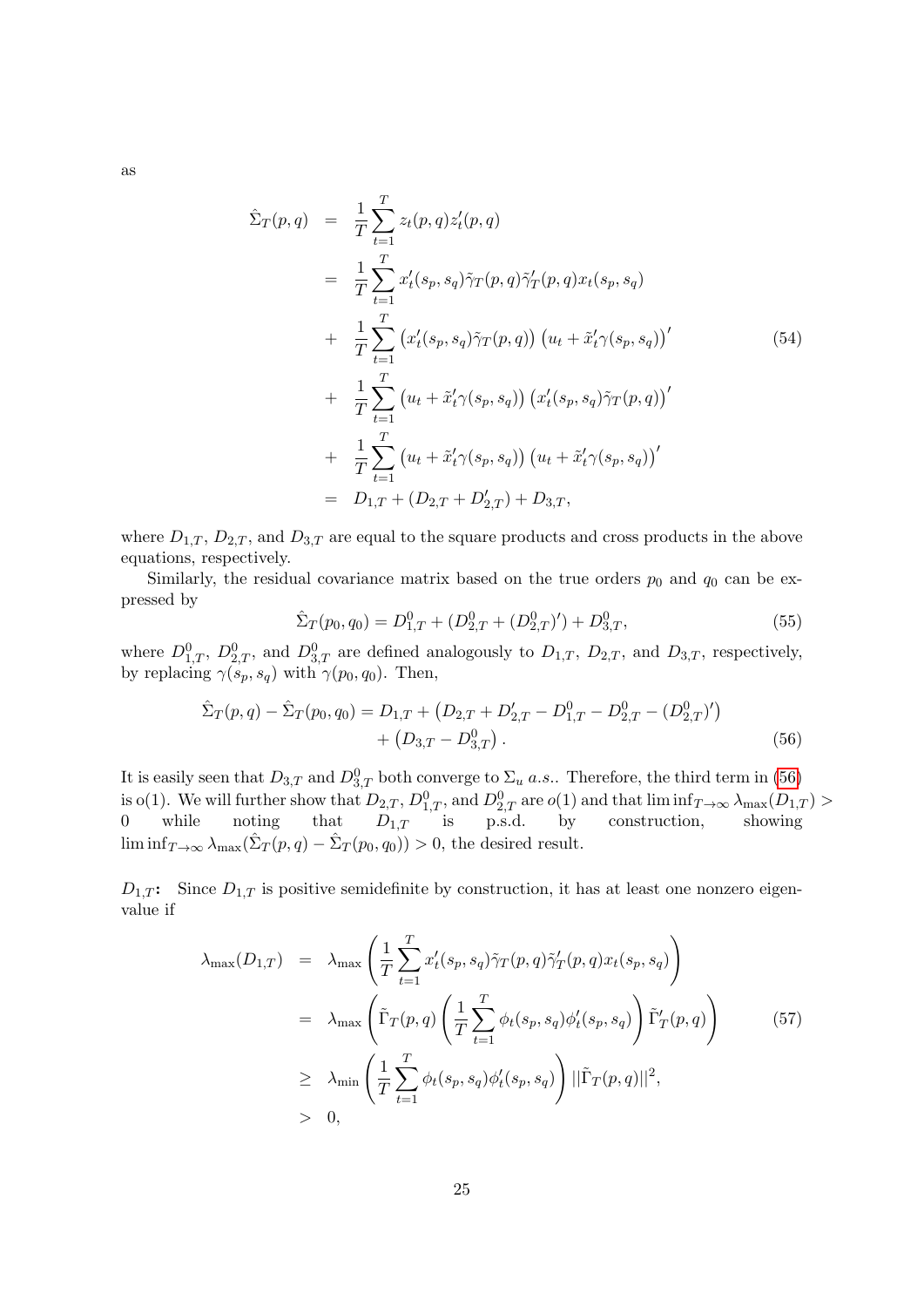where  $\tilde{\Gamma}_T(p,q) = [\tilde{A}_1,\ldots,\tilde{M}_q]$  is  $\tilde{\gamma}(p,q)$  augmented to matrix form. Then, one obtains  $\lim_{T\to\infty} \inf T^{-1}\lambda_{\min}(\sum_{t=1}^T \phi_t(s_p, s_q) \phi'_t(s_p, s_q)) > 0$  *a.s.*, according to Poskitt and Lütkepohl [\(1995,](#page-18-1) Proof of Theorem 3.2), and  $\|\tilde{\Gamma}_T(p,q)\|^2 = constant > 0$  from [Huang and Guo \(1990,](#page-17-5) p. 1753). This gives  $\liminf_{T\to\infty} \lambda_{\max}(D_{1,T}) > 0$ .

 $D_1^0_T$ : We have

$$
\tilde{\gamma}_T(p_0, q_0) = \gamma(p_0, q_0) - \hat{\gamma}_T^0(p_0, q_0)
$$
\n
$$
= -\left[X_T'(p_0, q_0)X_T(p_0, q_0)\right]^{-1} X_T'(p_0, q_0) \left[\tilde{X}_T\gamma(p_0, q_0) + U_T\right]
$$
\n(58)

due to [\(42\)](#page-21-0), [\(50\)](#page-23-1), [\(51\)](#page-23-2), and [\(53\)](#page-23-3). Therefore,

$$
\left\| \frac{1}{T} \sum_{t=1}^{T} x_t'(p_0, q_0) \tilde{\gamma}_T(p_0, q_0) \tilde{\gamma}_T(p_0, q_0)' x_t(p_0, q_0) \right\|
$$
  
\n
$$
\leq \frac{1}{T} \sum_{t=1}^{T} ||x_t'(p_0, q_0) \tilde{\gamma}_T(p_0, q_0) \tilde{\gamma}_T(p_0, q_0)' x_t(p_0, q_0) ||
$$
  
\n
$$
= \frac{1}{T} \sum_{t=1}^{T} \tilde{\gamma}_T(p_0, q_0)' x_t(p_0, q_0) x_t'(p_0, q_0) \tilde{\gamma}_T(p_0, q_0)
$$
  
\n
$$
= \frac{1}{T} \tilde{\gamma}_T(p_0, q_0)' (X_T'(p_0, q_0) X_T(p_0, q_0)) \tilde{\gamma}_T(p_0, q_0),
$$
\n(59)

and, using the above result on  $\tilde{\gamma}_T$ ,

$$
= \frac{1}{T} \left[ \tilde{X}_T \gamma(p_0, q_0) + U_T \right]' X_T(p_0, q_0) \left[ X'_T(p_0, q_0) X_T(p_0, q_0) \right]^{-1} \times X'_T(p_0, q_0) \left[ \tilde{X}_T \gamma(p_0, q_0) + U_T \right] = \frac{1}{T} O(\ln T),
$$
\n(60)

where the last line follows from  $(46-48)$  $(46-48)$  of the first part of the proof; compare also [Huang](#page-17-5) [and Guo \(1990,](#page-17-5) pp. 1754).

 $D_{2,T}$ : Defining the  $(T \times (s_p + s_q) \cdot K)$  matrix  $\Phi_T := [\phi_0(s_p, s_q), \dots, \phi_{T-1}(s_p, s_q)]'$  and let  $U^T := [u_1, \ldots, u_T]'$ ,  $X^T := [\tilde{x}'_1 \gamma(s_p, s_q), \ldots, \tilde{x}'_T \gamma(s_p, s_q)]'$ , then tedious but straightforward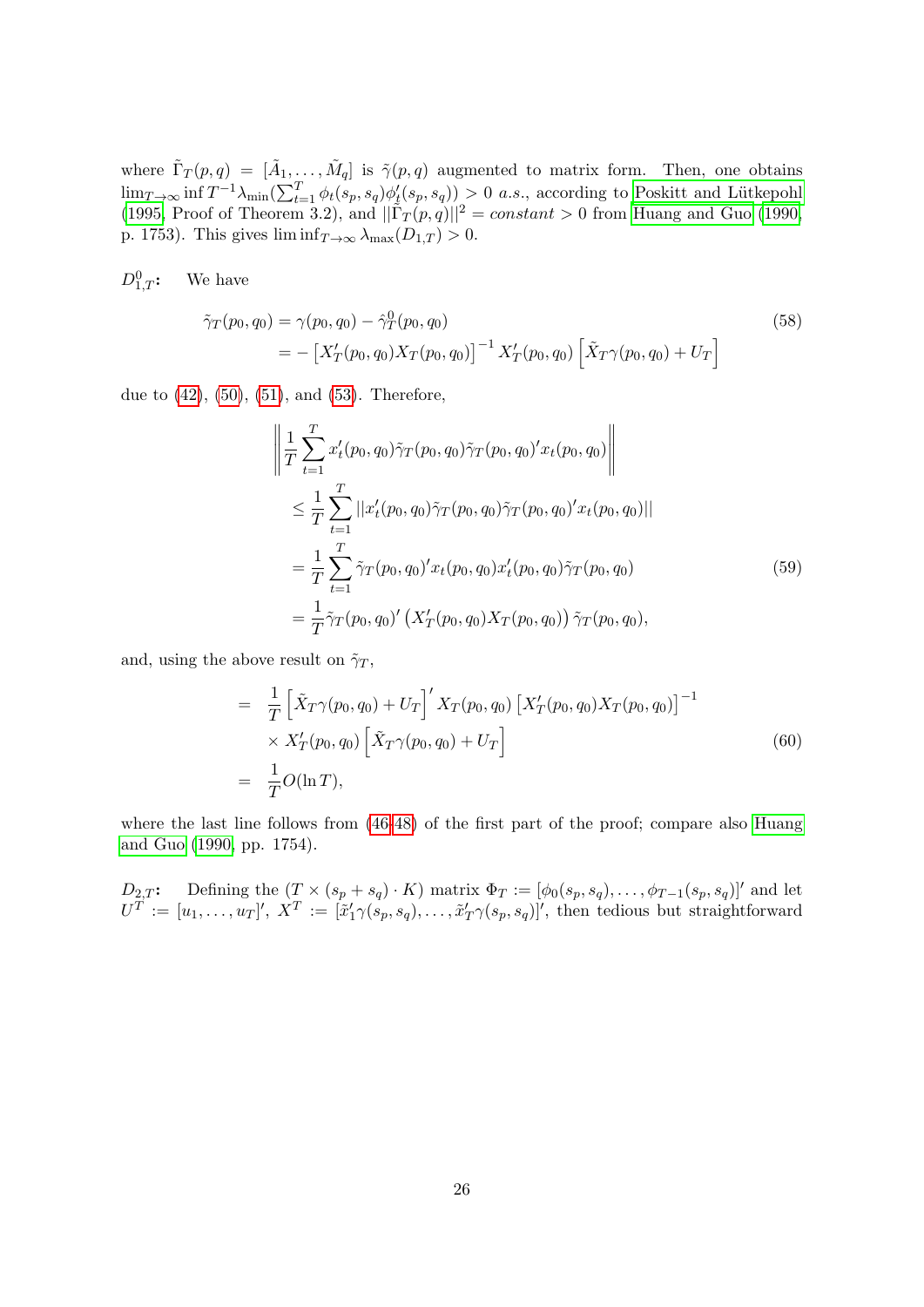calculations lead to

<span id="page-26-0"></span>
$$
\left\| \frac{1}{T} \sum_{t=1}^{T} (x_t'(s_p, s_q) \tilde{\gamma}_T(p, q))(u_t + \tilde{x}_t' \gamma(s_p, s_q))'\right\| \n= \left\| \frac{1}{T} \sum_{t=1}^{T} \tilde{\Gamma}_T(p, q) \phi_t(s_p, s_q)(u_t + \tilde{x}_t' \gamma(s_p, s_q))'\right\| \n= \left\| \frac{1}{T} \tilde{\Gamma}_T(p, q) (\Phi_T' \Phi_T)^{1/2} (\Phi_T' \Phi_T)^{-1/2} \sum_{t=1}^{T} \phi_t(s_p, s_q)(u_t + \tilde{x}_t' \gamma(s_p, s_q))'\right\| \n\leq \frac{1}{T} ||\tilde{\Gamma}_T(p, q) (\Phi_T' \Phi_T)^{1/2}|| ||(\Phi_T' \Phi_T)^{-1/2} \Phi_T' (U^T + X^T)|| \n\leq \left(\frac{1}{T} \tilde{\Gamma}_T(p, q) (\Phi_T' \Phi_T) \tilde{\Gamma}_T'(p, q)\right)^{1/2} \n\times \left(\frac{1}{T} (U_T + \tilde{X}_T \gamma)' (\Phi_T \otimes I_K)((\Phi_T' \Phi_T)^{-1} \otimes I_K) (\Phi_T' \otimes I_K)(U_T + \tilde{X}_T \gamma)\right)^{1/2} \n= [O(1)]^{1/2} \left[ O\left(\frac{1}{T} \ln T\right) \right]^{1/2} = o(1)
$$
\n(1)

following from the results on  $D_{1,T}$  and again from [\(46-](#page-22-2)[48\)](#page-23-0) of the first part of the proof. Note in this respect that the results in [\(47\)](#page-22-1) and [\(48\)](#page-23-0) also hold when using the regressor matrix  $\Phi_T \otimes I_K$  appearing in [\(61\)](#page-26-0). This is due to the fact that the relevant properties of linear projections and OLS do not depend on whether the restricted or unrestricted form of the regressor matrix is used.

 $D_{2,T}^0$ : Similar to the arguments used for  $D_{2,T}$  using arguments identical to those used to evaluate  $D_{1,T}^0$ , we can write

$$
\left\| \frac{1}{T} \sum_{t=1}^{T} (x'_t \tilde{\gamma}_T(p_0, q_0)) (u_t + \tilde{x}'_t \gamma(p_0, q_0)) \right\|
$$
  
\n
$$
\leq \frac{1}{T} [\tilde{\gamma}_T(p_0, q_0)' (X'_T(p_0, q_0) X_T(p_0, q_0)) \tilde{\gamma}_T(p_0, q_0)]^{1/2}
$$
  
\n
$$
\times [(U_T + \tilde{X}'_T \gamma(p_0, q_0))'(U_T + \tilde{X}'_T \gamma(p_0, q_0))]^{1/2}
$$
  
\n
$$
= \left[ O\left(\frac{1}{T} \ln T\right) \right]^{1/2} [O(1)]^{1/2} = o(1)
$$
\n(62)

noting that  $T^{-1}(U_T + \tilde{X}'_T \gamma(p_0, q_0))'(U_T + \tilde{X}'_T \gamma(p_0, q_0)) = T^{-1}U'_T U_T + o(1) = O(1)$  due to the results of Poskitt and Lütkepohl (1995, Proof of Theorem 3.2) and applying [Poskitt \(2003,](#page-18-2) Proposition 3.1). This completes the proof.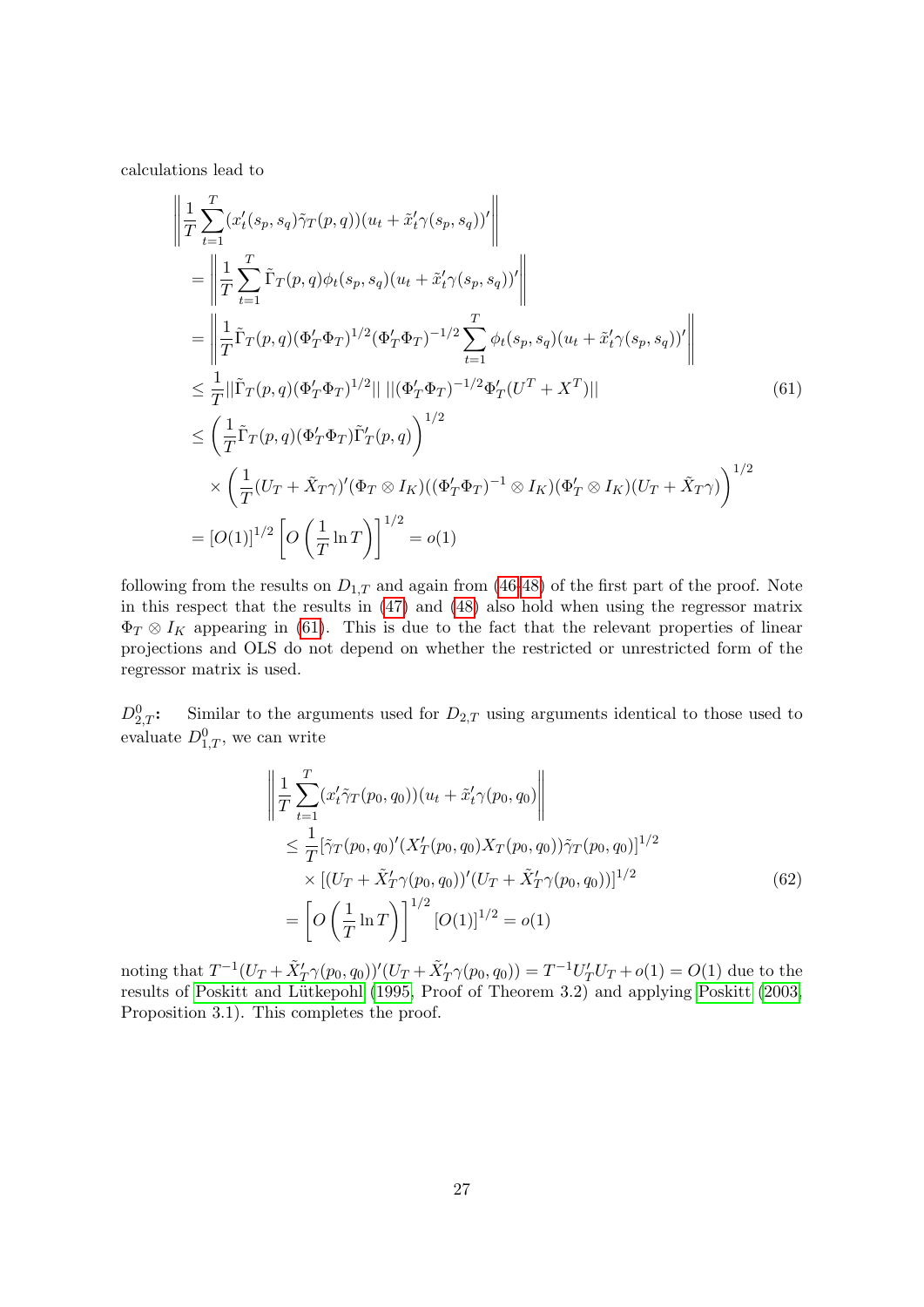<span id="page-27-0"></span>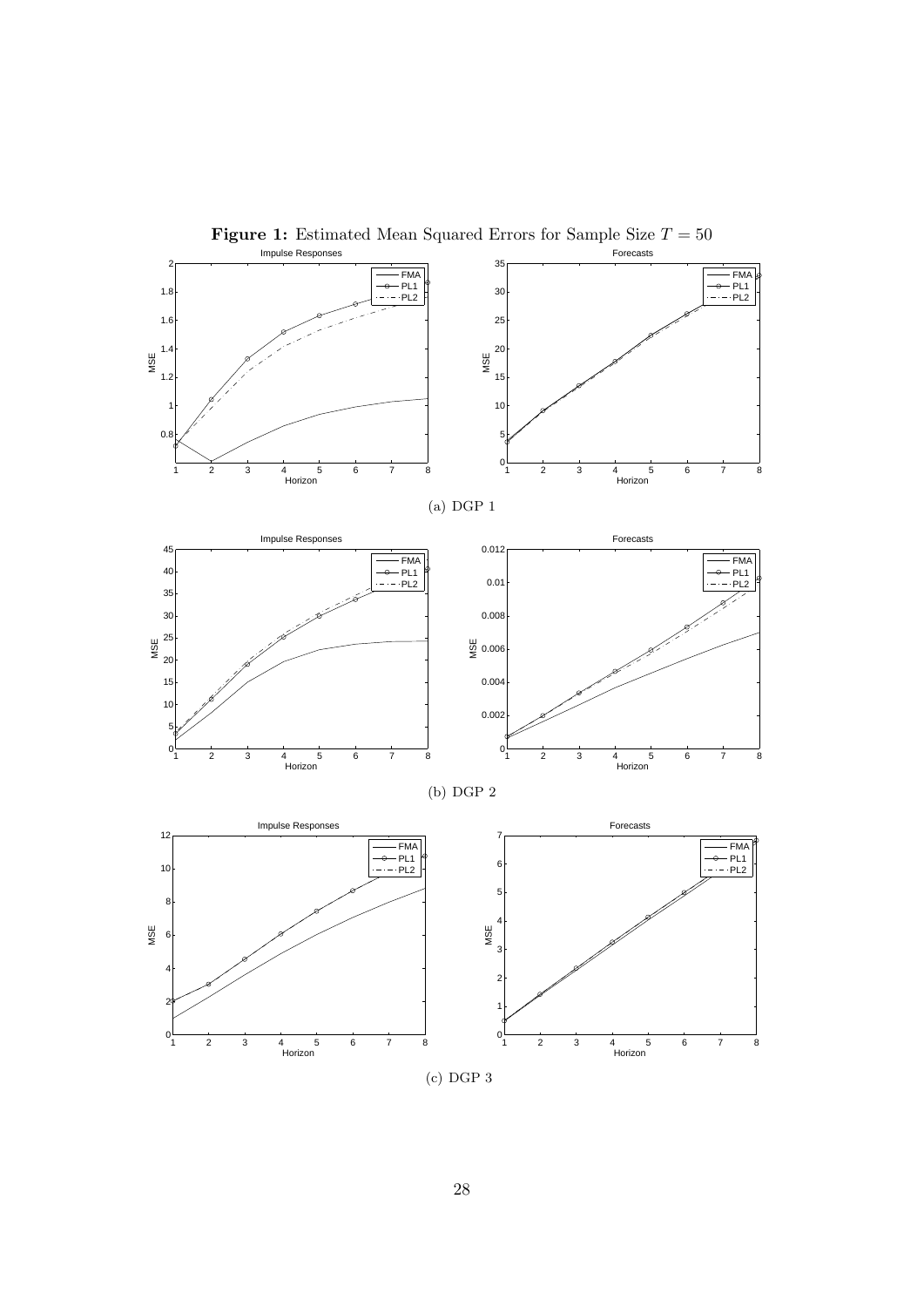<span id="page-28-0"></span>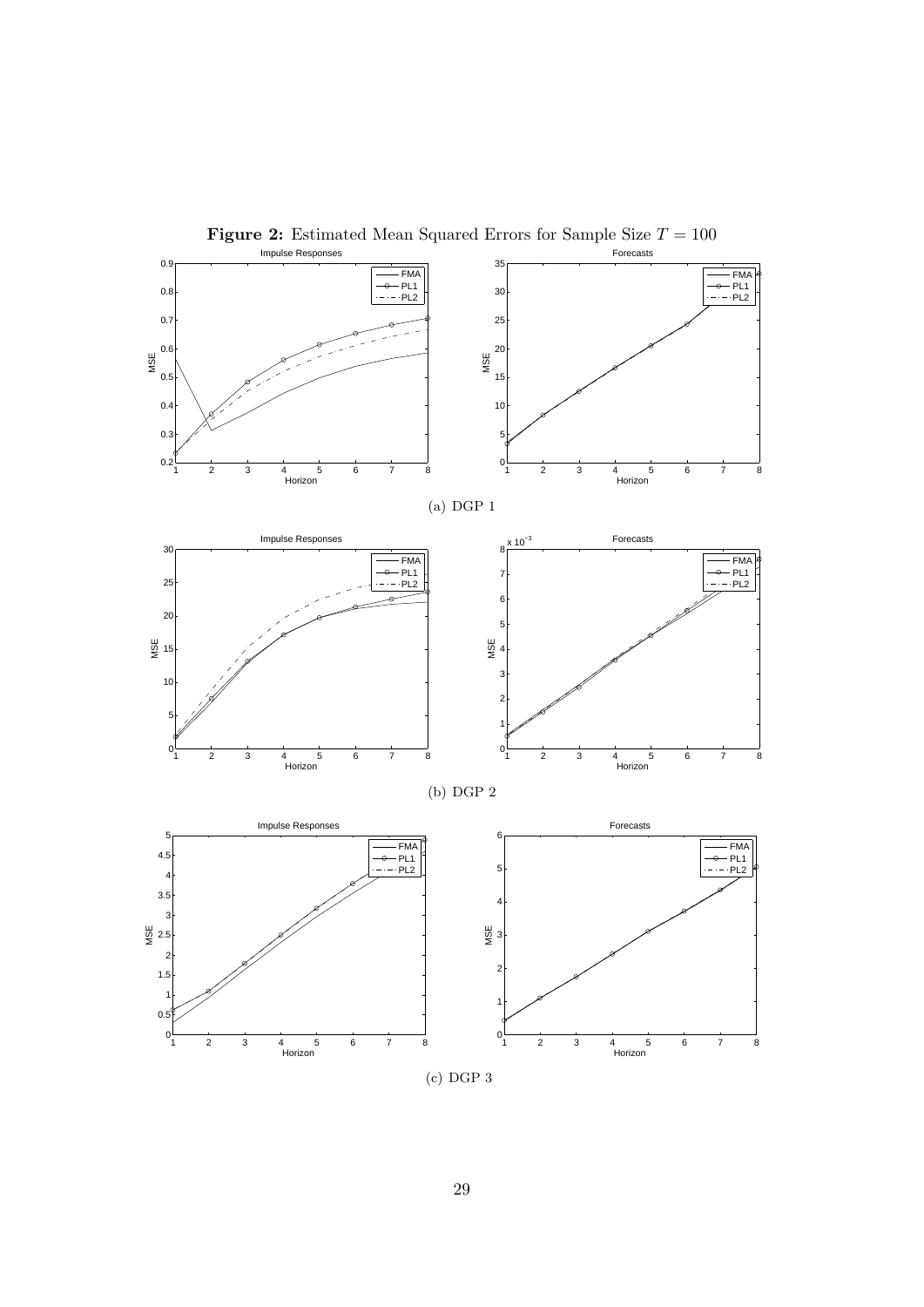<span id="page-29-0"></span>

Figure 3: US treasury bills and bonds yields. See text for definitions.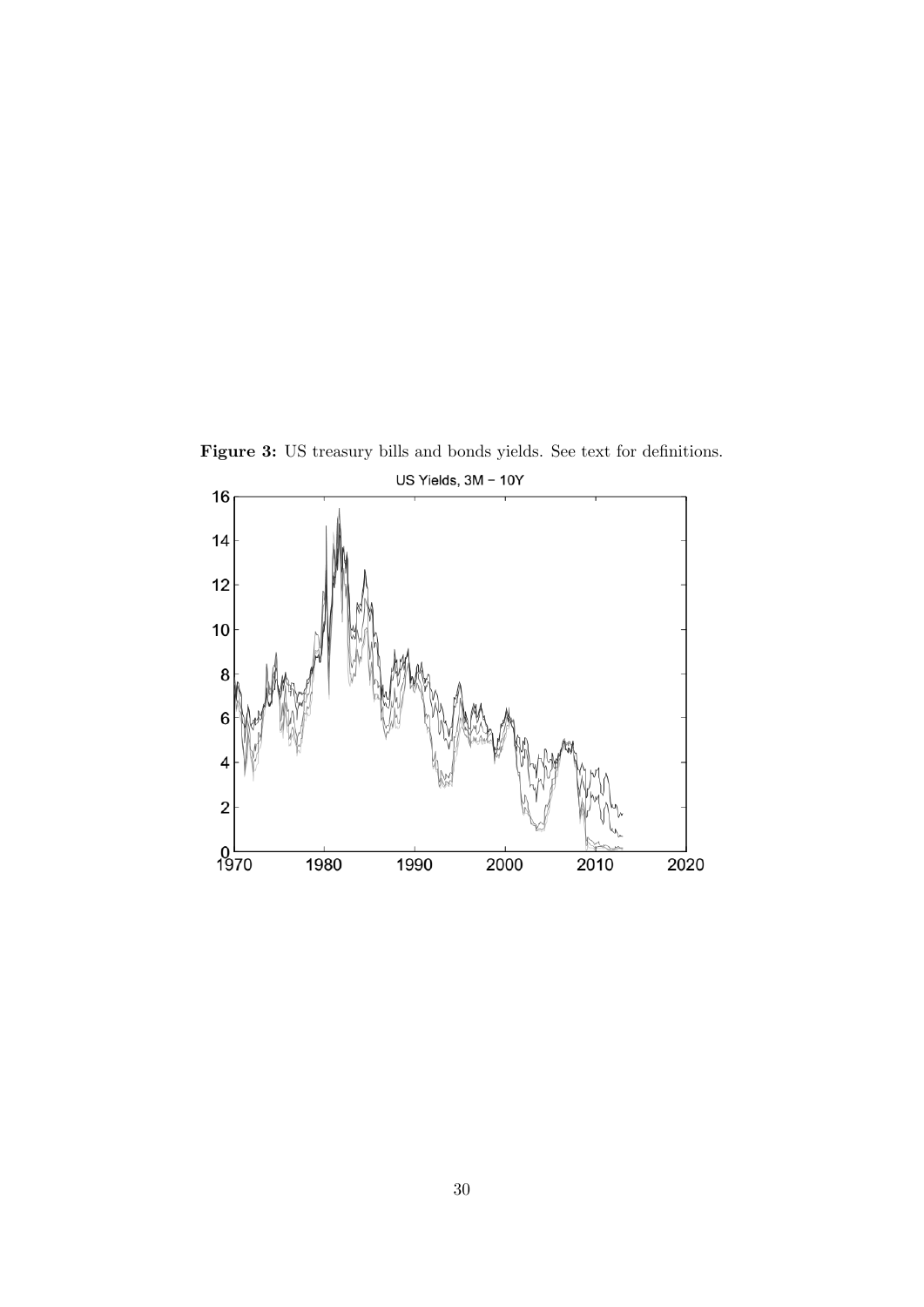Figure 4: Cumulative squared prediction errors of the cointegrated VARMA model identified via the FMA form and the VECM for different horizons.

<span id="page-30-0"></span>

(a) Forecasting horizon: 1 month



(b) Forecasting horizon: 6 month



(c) Forecasting horizon: 12 month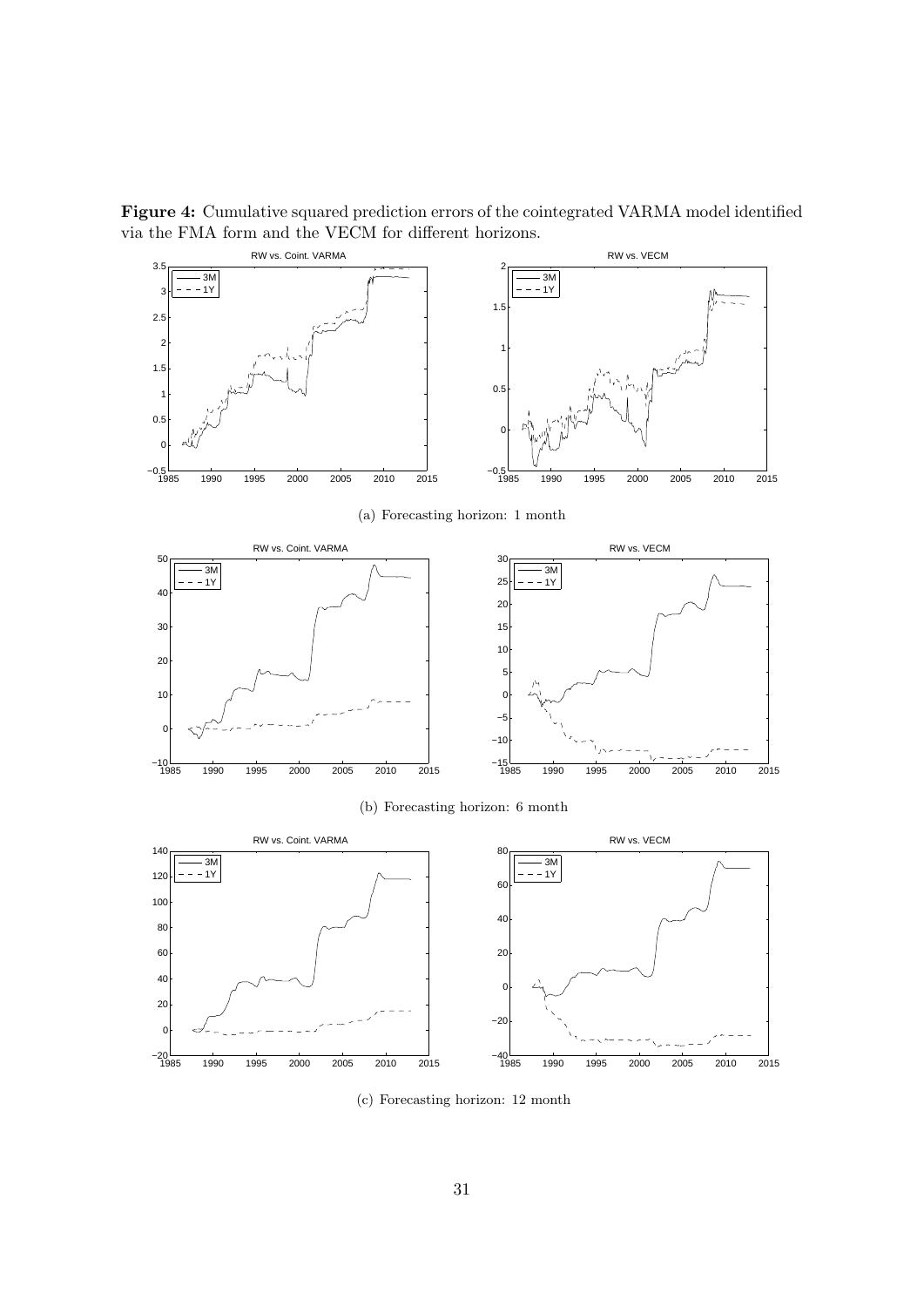| $_{\rm RN}$                                                                                                                                                                                                                                                                                                                         |                   |                                |  |  |                                                                                                                                                                                                                                                                                                            |                                 |                                     |                                                                                                                                                                                                                                                                                                                      |                |                                                                                                                                                                                                                                                                                                               |
|-------------------------------------------------------------------------------------------------------------------------------------------------------------------------------------------------------------------------------------------------------------------------------------------------------------------------------------|-------------------|--------------------------------|--|--|------------------------------------------------------------------------------------------------------------------------------------------------------------------------------------------------------------------------------------------------------------------------------------------------------------|---------------------------------|-------------------------------------|----------------------------------------------------------------------------------------------------------------------------------------------------------------------------------------------------------------------------------------------------------------------------------------------------------------------|----------------|---------------------------------------------------------------------------------------------------------------------------------------------------------------------------------------------------------------------------------------------------------------------------------------------------------------|
| $\begin{tabular}{r rrrr} \hline\hline \overline{EC-VARIMA-Y} \\\hline\hline 1 & 3 \\ \hline 0.787 & 0.896 & 0 \\ 0.787 & 0.896 & 0.747 \\ \hline 0.775 & 0.916 & 0.747 \\ \hline 0.865 & 0.976 & 0.910 \\ \hline 0.885 & 0.979 & 0.910 & 0.992 \\ \hline 0.885 & 0.979 & 0.910 & 0.966 \\ \hline 0.900 & 0.866 & 0.910 & 0.94$<br>S |                   |                                |  |  | $\frac{1.7 \text{R-FMA}}{6}$<br>$\frac{1.334}{0.834}$<br>$\frac{0.934}{0.834}$<br>$\frac{0.934}{0.764}$<br>$\frac{0.960}{0.764}$<br>$\frac{0.960}{0.1013}$<br>$\frac{0.960}{0.853}$<br>$\frac{0.98}{0.853}$<br>$\frac{1.013}{1.127}$<br>$\frac{1.013}{1.127}$<br>$\frac{1.03}{1.032}$<br>$\frac{0.98}{0.8$ | 12                              |                                     | $\begin{array}{r rrrrrr} \hline \text{VECM} & 6 \\ \hline 3 & 0.840 & 0.8 \\ 0.955 & 1.0 & 0.8 \\ 1.089 & 1.0 & 1.069 \\ \hline 1.069 & 1 & 1.049 \\ 1.069 & 0 & 1.049 \\ 0.805 & 0 & 1.038 \\ 0.898 & 1 & 1.094 \\ \hline 1.387 & 1.094 & 0 & 1.152 \\ \hline 3 & 1.095 & 1.152 & 0 & 0.87 \\ \hline 4 & 1.152 & 1$ | $\circ$        |                                                                                                                                                                                                                                                                                                               |
| $\frac{6}{1.605}$                                                                                                                                                                                                                                                                                                                   |                   |                                |  |  |                                                                                                                                                                                                                                                                                                            |                                 |                                     |                                                                                                                                                                                                                                                                                                                      | 1.885<br>1.002 |                                                                                                                                                                                                                                                                                                               |
|                                                                                                                                                                                                                                                                                                                                     |                   |                                |  |  |                                                                                                                                                                                                                                                                                                            | 0.884                           |                                     |                                                                                                                                                                                                                                                                                                                      |                |                                                                                                                                                                                                                                                                                                               |
|                                                                                                                                                                                                                                                                                                                                     |                   |                                |  |  |                                                                                                                                                                                                                                                                                                            |                                 |                                     |                                                                                                                                                                                                                                                                                                                      |                |                                                                                                                                                                                                                                                                                                               |
|                                                                                                                                                                                                                                                                                                                                     |                   |                                |  |  |                                                                                                                                                                                                                                                                                                            |                                 |                                     |                                                                                                                                                                                                                                                                                                                      |                |                                                                                                                                                                                                                                                                                                               |
|                                                                                                                                                                                                                                                                                                                                     |                   |                                |  |  |                                                                                                                                                                                                                                                                                                            |                                 |                                     |                                                                                                                                                                                                                                                                                                                      |                |                                                                                                                                                                                                                                                                                                               |
|                                                                                                                                                                                                                                                                                                                                     |                   |                                |  |  |                                                                                                                                                                                                                                                                                                            |                                 |                                     |                                                                                                                                                                                                                                                                                                                      |                |                                                                                                                                                                                                                                                                                                               |
|                                                                                                                                                                                                                                                                                                                                     |                   |                                |  |  |                                                                                                                                                                                                                                                                                                            |                                 |                                     |                                                                                                                                                                                                                                                                                                                      |                |                                                                                                                                                                                                                                                                                                               |
|                                                                                                                                                                                                                                                                                                                                     |                   |                                |  |  |                                                                                                                                                                                                                                                                                                            |                                 |                                     |                                                                                                                                                                                                                                                                                                                      |                |                                                                                                                                                                                                                                                                                                               |
|                                                                                                                                                                                                                                                                                                                                     |                   |                                |  |  |                                                                                                                                                                                                                                                                                                            |                                 |                                     |                                                                                                                                                                                                                                                                                                                      |                |                                                                                                                                                                                                                                                                                                               |
|                                                                                                                                                                                                                                                                                                                                     |                   |                                |  |  |                                                                                                                                                                                                                                                                                                            |                                 |                                     |                                                                                                                                                                                                                                                                                                                      |                |                                                                                                                                                                                                                                                                                                               |
|                                                                                                                                                                                                                                                                                                                                     |                   |                                |  |  |                                                                                                                                                                                                                                                                                                            |                                 |                                     |                                                                                                                                                                                                                                                                                                                      |                |                                                                                                                                                                                                                                                                                                               |
|                                                                                                                                                                                                                                                                                                                                     |                   |                                |  |  |                                                                                                                                                                                                                                                                                                            |                                 |                                     |                                                                                                                                                                                                                                                                                                                      |                |                                                                                                                                                                                                                                                                                                               |
|                                                                                                                                                                                                                                                                                                                                     |                   |                                |  |  |                                                                                                                                                                                                                                                                                                            |                                 |                                     |                                                                                                                                                                                                                                                                                                                      |                |                                                                                                                                                                                                                                                                                                               |
| $\begin{array}{l} 1.785 \\ 1.860 \\ 1.832 \\ 1.650 \\ 1.600 \\ 1.742 \\ 1.860 \\ 1.785 \\ 1.832 \\ 1.832 \\ 1.832 \\ 1.832 \\ 1.832 \\ 1.832 \\ 1.832 \\ 1.832 \\ 1.833 \\ 1.832 \\ 1.833 \\ 1.832 \\ 1.833 \\ 1.832 \\ 1.833 \\ 1.832 \\ 1.833 \\ 1.832 \\ 1.833 \\ 1.832 \\ 1.833 \\ 1.833 \\ 1.$                                 |                   |                                |  |  |                                                                                                                                                                                                                                                                                                            |                                 |                                     |                                                                                                                                                                                                                                                                                                                      |                | $\begin{array}{r} 12 \\ 0.926 \\ 0.637 \\ 0.640 \\ 0.651 \\ 0.67 \\ 0.67 \\ 0.67 \\ 0.67 \\ 0.67 \\ 0.67 \\ 0.67 \\ 0.67 \\ 0.67 \\ 0.67 \\ 0.67 \\ 0.67 \\ 0.67 \\ 0.67 \\ 0.67 \\ 0.67 \\ 0.67 \\ 0.67 \\ 0.67 \\ 0.67 \\ 0.67 \\ 0.67 \\ 0.67 \\ 0.67 \\ 0.67 \\ 0.67 \\ 0.67 \\ 0.67 \\ 0.67 \\ 0.67 \\ $ |
|                                                                                                                                                                                                                                                                                                                                     |                   |                                |  |  |                                                                                                                                                                                                                                                                                                            |                                 |                                     |                                                                                                                                                                                                                                                                                                                      |                |                                                                                                                                                                                                                                                                                                               |
|                                                                                                                                                                                                                                                                                                                                     |                   |                                |  |  |                                                                                                                                                                                                                                                                                                            |                                 |                                     |                                                                                                                                                                                                                                                                                                                      |                |                                                                                                                                                                                                                                                                                                               |
|                                                                                                                                                                                                                                                                                                                                     |                   |                                |  |  |                                                                                                                                                                                                                                                                                                            |                                 |                                     |                                                                                                                                                                                                                                                                                                                      |                |                                                                                                                                                                                                                                                                                                               |
|                                                                                                                                                                                                                                                                                                                                     |                   |                                |  |  |                                                                                                                                                                                                                                                                                                            |                                 |                                     |                                                                                                                                                                                                                                                                                                                      |                |                                                                                                                                                                                                                                                                                                               |
|                                                                                                                                                                                                                                                                                                                                     |                   |                                |  |  |                                                                                                                                                                                                                                                                                                            |                                 |                                     |                                                                                                                                                                                                                                                                                                                      |                |                                                                                                                                                                                                                                                                                                               |
|                                                                                                                                                                                                                                                                                                                                     |                   |                                |  |  |                                                                                                                                                                                                                                                                                                            |                                 |                                     |                                                                                                                                                                                                                                                                                                                      |                |                                                                                                                                                                                                                                                                                                               |
|                                                                                                                                                                                                                                                                                                                                     |                   |                                |  |  |                                                                                                                                                                                                                                                                                                            |                                 |                                     |                                                                                                                                                                                                                                                                                                                      |                |                                                                                                                                                                                                                                                                                                               |
|                                                                                                                                                                                                                                                                                                                                     |                   |                                |  |  |                                                                                                                                                                                                                                                                                                            |                                 |                                     |                                                                                                                                                                                                                                                                                                                      |                |                                                                                                                                                                                                                                                                                                               |
| a maan<br>hla ranort                                                                                                                                                                                                                                                                                                                | anarad prodiction | $r_{\rm{core}}$ (MCPEe) for as |  |  |                                                                                                                                                                                                                                                                                                            | stame with different maturities | ac and different models FC-V4RMA-VF |                                                                                                                                                                                                                                                                                                                      |                |                                                                                                                                                                                                                                                                                                               |

**Table 1:** Comparison of mean squared prediction errors Table 1: Comparison of mean squared prediction errors <span id="page-31-0"></span>*Note:* The table reports mean squared prediction errors (MSPEs) for systems with different maturities and different models. EC-VARMA-YR-FMA refers to the cointegrated VARMA model identified via the FMA-form and estimated Note: The table reports mean squared prediction errors (MSPEs) for systems with different maturities and different models. EC-VARMA-YR-FMA refers to the cointegrated VARMA model identified via the FMA-form and estimated via the method of Yap & Reinsel (1995). The entries for EC-VARMA-YR-FMA and the VECM are relative to the random walk.